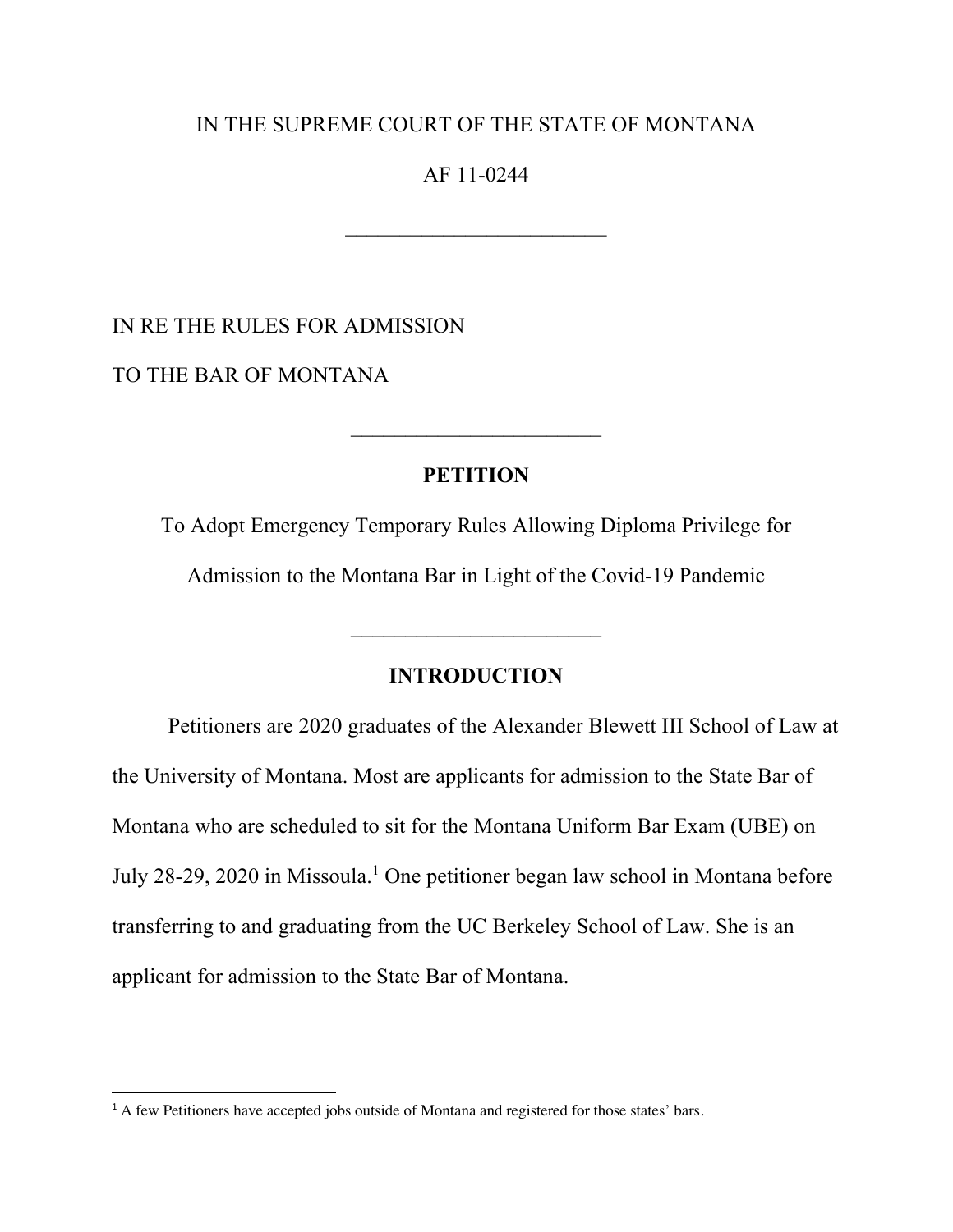In the interest of public health and safety, Petitioners respectfully request that additional emergency changes be made to the Rules for Admission to the Bar of Montana. The provisional licensure rule ordered by this Court in June 2020 was designed to provide temporary licensing for a few candidates who would be unable to sit for the exam. *See* Order, *In re Rules for Admission to the Bar of Montana* (June 17, 2020). However, it now appears that the risks of a two-day in-person bar exam are significant for everyone, necessitating a more comprehensive solution.

This Court has exclusive and inherent authority to govern the practice of law in Montana, including attorney licensure requirements. Mont. Const. art. VII § 2(3). Admission to the Bar of Montana is conditioned on passage of the UBE, unless an applicant meets an exception. Rules of Admission to the Bar of Montana III.C. This Court is vested with authority to waive any requirement under the Rules of Admission, including the bar exam passage requirement, "under circumstances it deems sufficient." *Id.* XI.A.

The fundamental purpose of the rules for admission to the practice of law in Montana is "to protect the public from incompetent practitioners and to ensure fairness in the admission of qualified individuals who wish to practice law in the State of Montana." *In the Matter of Proposed Amendments Concerning Bar Examination and Admission to the Practice of Law in Montana*, 187 Mont. 159, 160-61, 609 P.2d 263, 264 (1980) (adopting the bar exam and abolishing diploma

2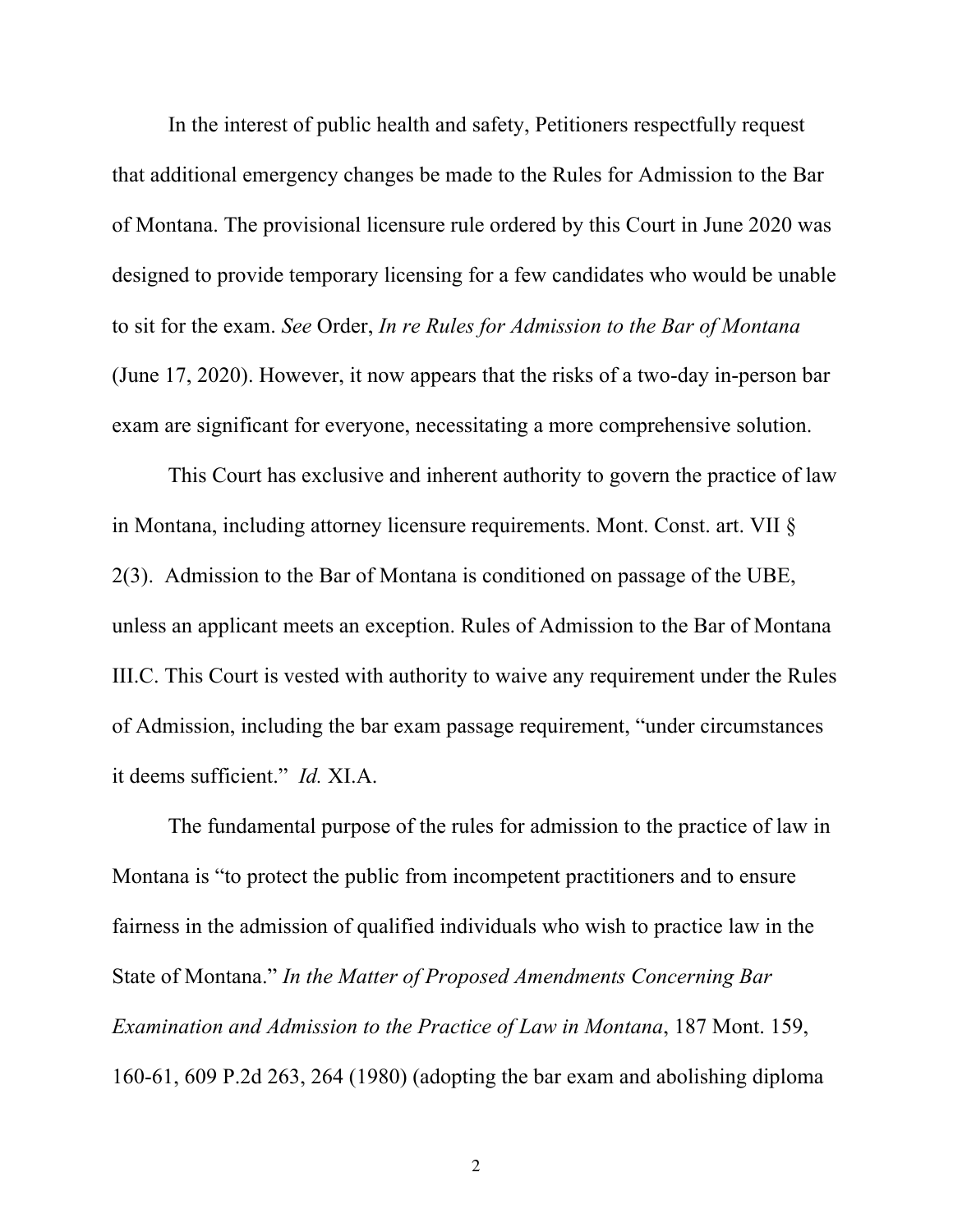privilege). "The fact that the law student knows he must face the Bar examination after graduation and before admission to practice is a healthy, educational stimulant." *Id.* at 169, 609 P.2d at 269.

The current circumstances caused by the Covid-19 pandemic justify an emergency measure waiving bar exam passage as a prerequisite to admission to the State Bar of Montana, and/or ordering changes to the administration of the inperson bar exam. The Board of Bar Examiners already canceled the Montana Law Seminar as an in-person event because of Covid. *See Admission*, State Bar of Montana, https://www.montanabar.org/page/Admission (last visited July 8, 2020) ("Due to the Covid-19 Pandemic and for safety reasons, the July 30, 2020 Montana Law Seminar (MLS) will be offered by Zoom only").If the Montana Law Seminar cannot be safely administered in person, Petitioners respectfully wonder how the bar exam can be.

Petitioners request that the Court take judicial notice of the significant health risks bar examinees are being asked to take and order one or both of the following:

- 1. Grant emergency diploma privilege for full admission to the State Bar of Montana to those applicants who:
	- a. graduated from an American Bar Association-accredited law school in the last year;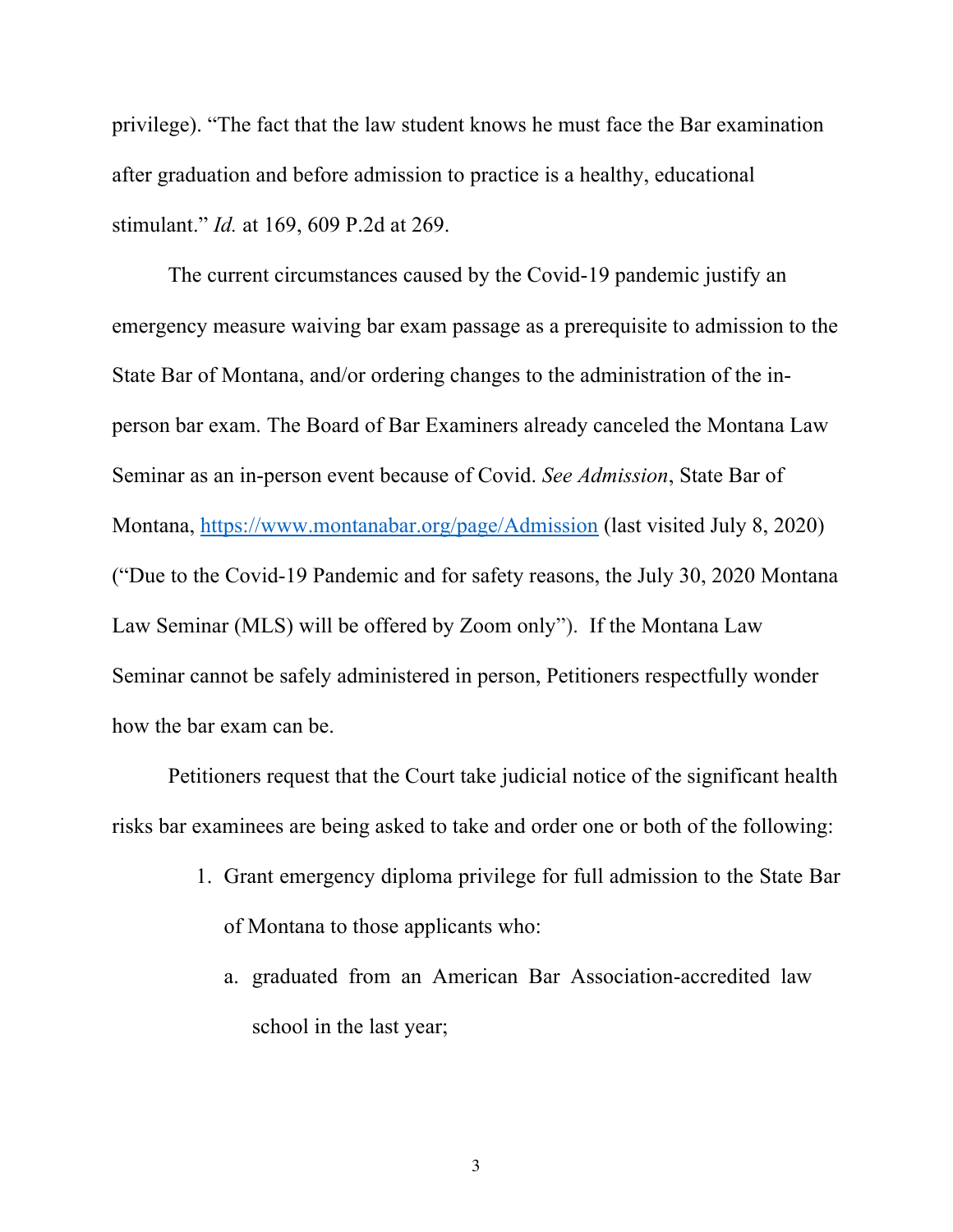- b. are currently registered to sit for the July UBE or were registered for the July UBE and deferred to February 2021;
- c. have not previously taken a bar exam in any jurisdiction;
- d. have obtained an MPRE score of 80 or higher;
- e. have submitted the requisite academic transcript and accompanying documents to the Montana Board of Bar Examiners;
- f. have passed a character and fitness investigation by the Commission on Character and Fitness; and
- g. will attend the online Montana Law Seminar on July 30, 2020.
- 2. Grant diploma privilege to those who meet the above criteria, and direct the Board of Bar Examiners to administer the UBE for those who want a transferable score.<sup>2</sup>

# **ARGUMENT**

The Montana Bar Exam is scheduled for July 28-29, 2020, in the University Center Ballroom at the University of Montana. Approximately 90 people will sit in a room together for twelve hours over two days. Whether everyone wears masks the entire time or not (which is still unclear), this puts not only the examinees at

<sup>&</sup>lt;sup>2</sup> Based on an informal survey of Petitioners, it appears that fewer than one-third would choose to sit for a smaller UBE, and the remainder would accept diploma privilege.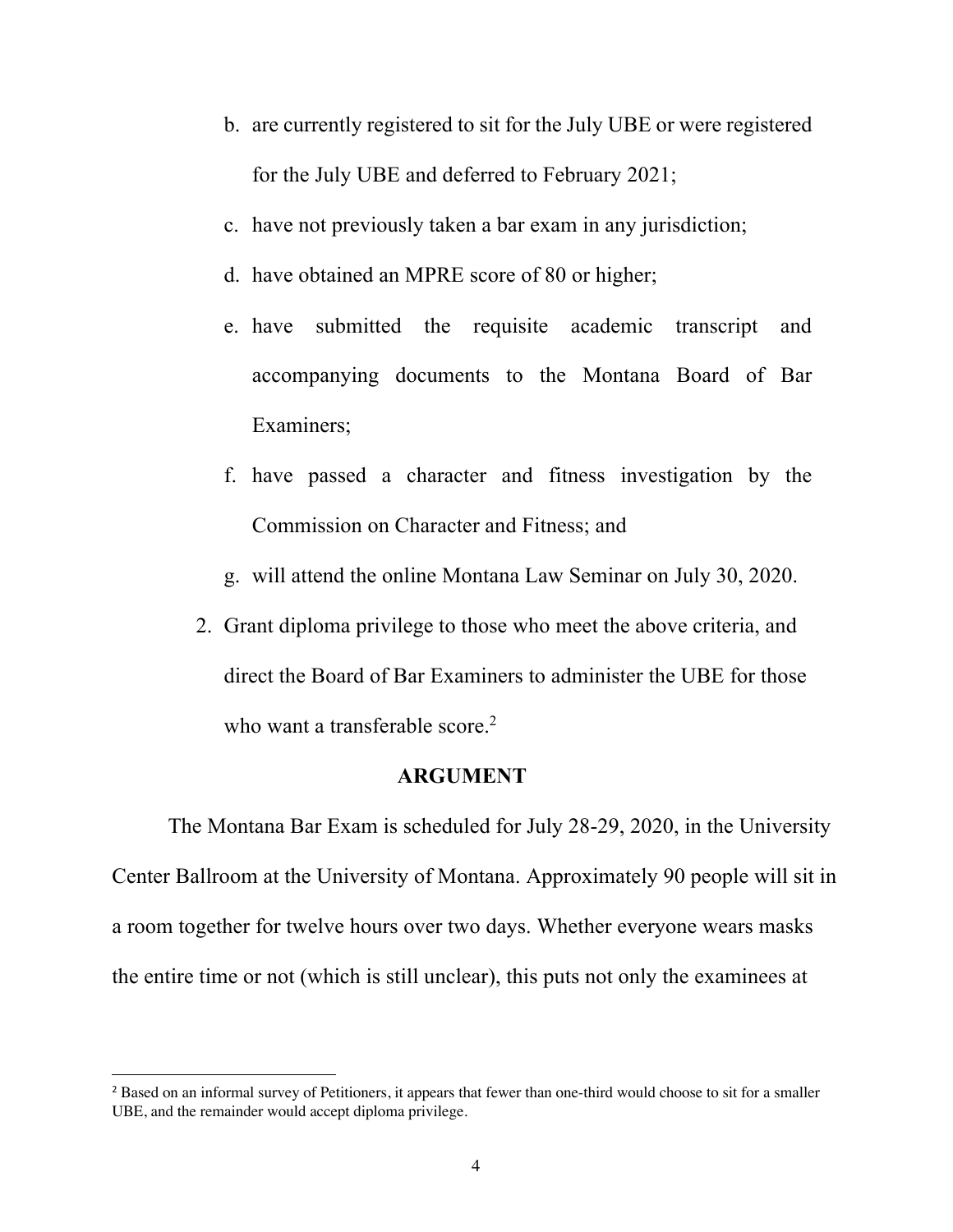risk but also everyone with whom they come in contact during and after the exam. Even if the room is divided in two, with 45 examinees on each side plus staff and proctors, attendees will breathe the same air, use the same bathrooms, and share the same hallways over the course of two days.

Many examinees are traveling to Missoula to take the bar exam either from elsewhere in Montana or from out-of-state. No quarantine is required. They are staying with friends and family or at local hotels, increasing the odds of viral transmission. They will likely eat at local restaurants and may celebrate at local bars. Some may behave safely; others may not. It will not be possible to discern the former from the latter.

It will also be impossible to know whether everyone taking the bar exam is uninfected and non-contagious. Cases in Montana have been increasing exponentially over the past few weeks. As of 10 a.m. on July 9, Missoula County had 123 cases of Covid-19—the third highest in the state. Montana recorded 96 new cases on July 9—almost three times higher than the highest number (35) in late March. Missoula County is one of the Montana counties that is experiencing community transmission of the virus. *See Coronavirus Disease 2019*, https://dphhs.mt.gov/publichealth/cdepi/diseases/coronavirusmt/demographics (last visited July 8, 2020).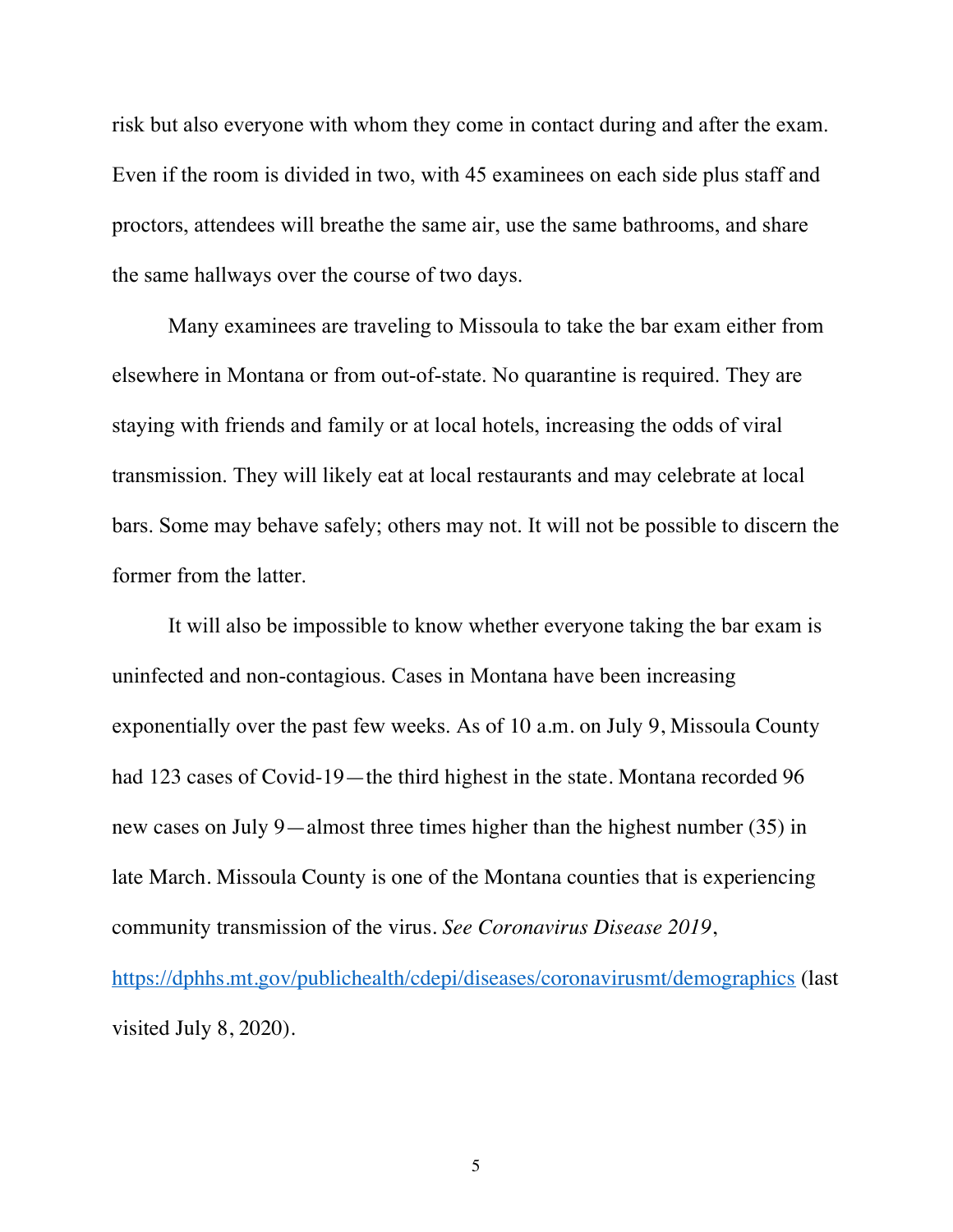These facts and numbers are no longer abstract for Petitioners. During the past week alone, Petitioners have learned that several law students have been exposed to Covid. They expect more in the coming weeks.

# **A. Covid is Frequently Transmitted from Asymptomatic Individuals.**

Scientists determined early in the pandemic that individuals can be infected with Covid-19 and have no symptoms—no fever, no cough, no sore throat—and still be contagious. Wycliffe E. Wei et al., *Presymptomatic Transmission of SARS-CoV-2 – Singapore, January 23-March 16, 2020,* 69 MMWR Morbidity and Mortality Weekly Report 411 (Apr. 10, 2020). Moreover, people without symptoms are estimated to be responsible for 40%-60% of Covid transmission. *See, e.g.*, Melissa M. Arons et al., *Presymptomatic SARS-CoV-2 Infections and transmission in a Skilled Nursing Facility*, 382 N. Engl. J. Med. 2081 (May 28, 2020); Miriam Casey et al., *Pre-symptomatic transmission of SARS-CoV-2 infection: A secondary analysis using published data*, (June 11, 2020) https://www.medrxiv.org/content/10.1101/2020.05.08.20094870v2.full.pdf+html; Xi He et al., *Temporal dynamics in viral shedding and transmissibility of COVID-19*, 26 Nature Medicine 672 (Apr. 15, 2020).

While the bar examiners' plan to take every examinee's temperature is a good idea, it simply will not catch individuals who are asymptomatic or presymptomatic and contagious.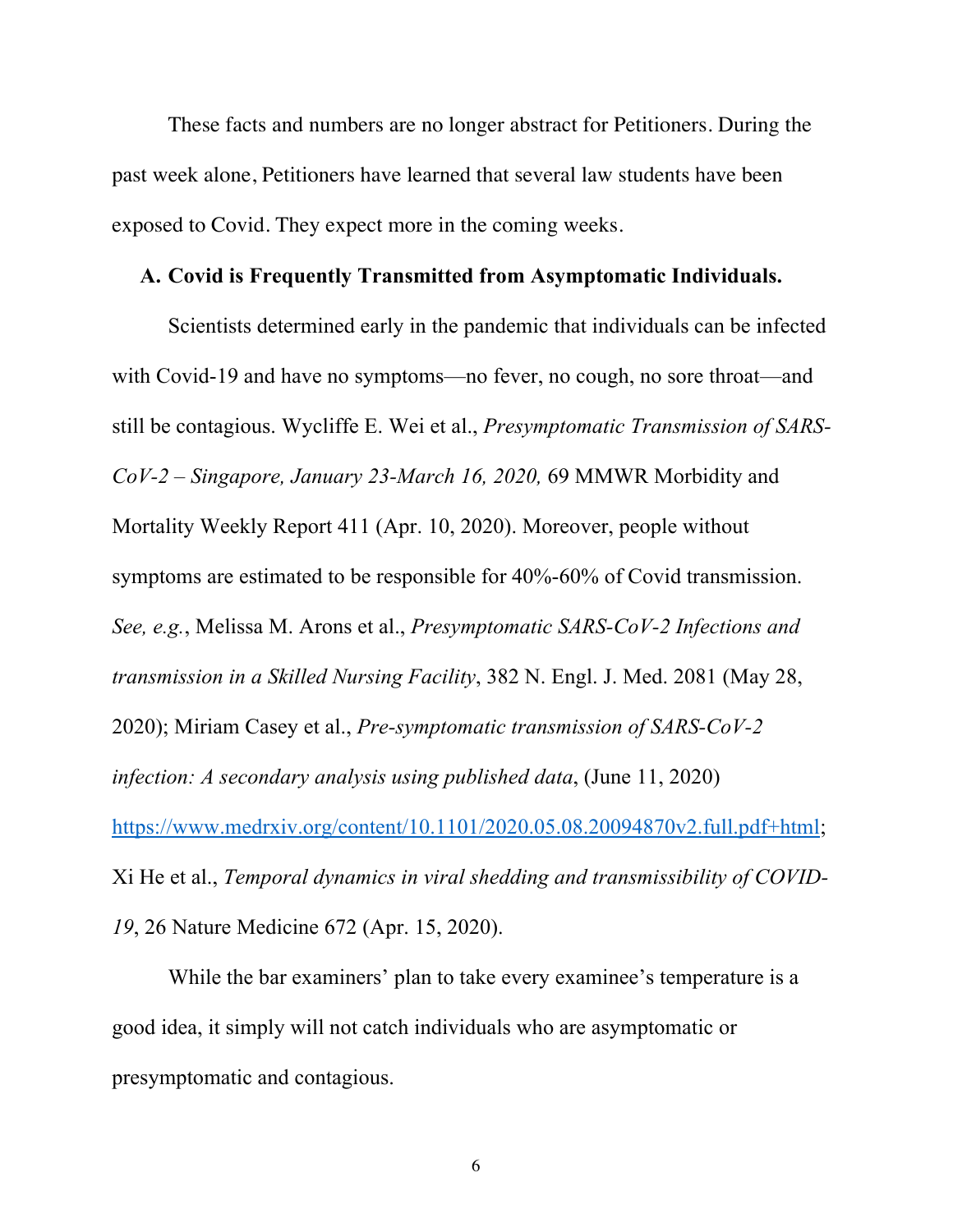# **B. Aerosols and Droplets: The Evolving Science of Covid Transmission.**

The bar examiners have said that examinees will sit at individual tables in the UC Ballroom with sufficient distance between tables. However, recent research suggests that distance minimizes transmission by droplets but may have little to effect on airborne transmission, especially when individuals are indoors and breathing the same air for several hours.

Covid-19 is transmitted primarily via respiratory droplets from sneezing and coughing. Pien Huang, *Aerosols, Droplets, Fomites: What We Know About Transmission of COVID-19,* NPR (July 6, 2020),

https://www.npr.org/sections/goatsandsoda/2020/07/06/887919633/aerosolsdroplets-fomites-what-we-know-about-transmission-of-covid-19. The advice to maintain six feet of social distance reflects this, as droplets are heavy and cannot travel far. Droplets are considered the most frequent mode of Covid transmission. *Id.* (citing the United States Centers for Disease Control and Prevention, https://www.cdc.gov/coronavirus/2019-ncov/faq.html#Spread, and the World Health Organization, https://www.who.int/health-topics/coronavirus#tab=tab 1).

A letter sent to the World Health Organization just this week, signed by 239 scientists, contends that mounting evidence suggests Covid-19 is released as someone breathes or talks "in microdroplets small enough to remain aloft in air and pose a risk of exposure at distances beyond 1 to 2 m from an individual." Lidia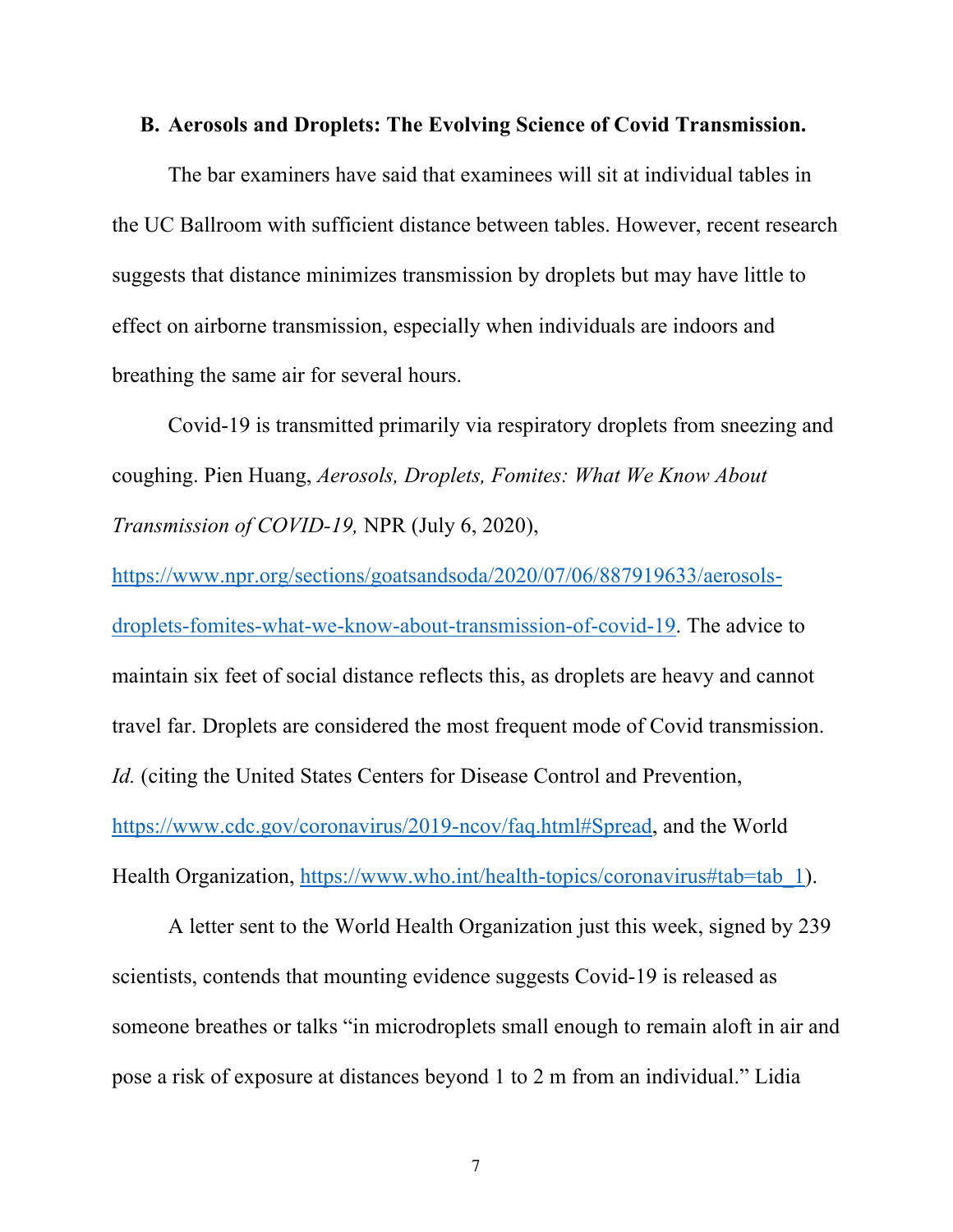Morawska & Donald K. Milton, *It is Time to Address Airborne Transmission of* 

*COVID-19*, Clinical Infectious Diseases (July 6, 2020),

https://doi.org/10.1093/cid/ciaa939. "This poses the risk that people sharing [indoor] environments can potentially inhale these viruses, resulting in infection and disease." *Id.* 

> Hand washing and social distancing are appropriate, but in our view, **insufficient to provide protection** from virus-carrying respiratory microdroplets released into the air by infected people. **The problem is especially acute in indoor or enclosed environments,** particularly those that are crowded and have inadequate ventilation.

*Id.* (emphasis added). HEPA filters can minimize this mode of transmission, as can ultraviolet light. *Id.* To the best of Petitioners' knowledge, the UC Ballroom has neither.

Airborne transmission appears to be the primary explanation for "super spreader" events. *See, e.g.*, Max SY Lau et al., *Characterizing super-spreading events and age-specific infectivity of COVID-19 transmission in Georgia, USA*, Abstract (June 20, 2020) (estimating that 2% of cases may have directly infected 20% of all infections) https://doi.org/10.1101/2020.06.20.20130476. Moreover, children and adults under 60 years old may be "the main driver of superspreading." *Id.*

Super-spreading appears to be widespread across space and time, and it may have a particularly important role in driving the outbreak in rural area and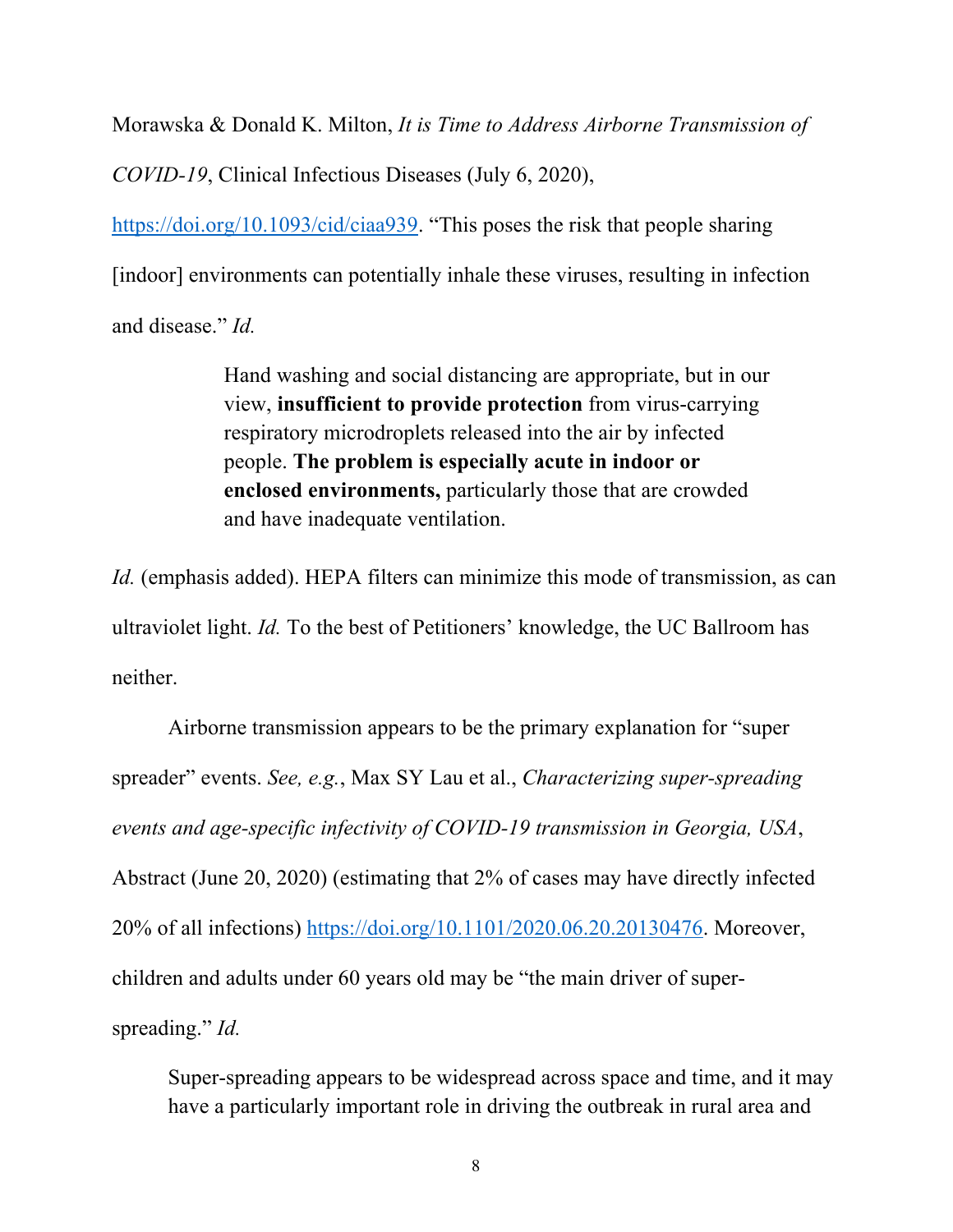increasing importance toward later stages of outbreaks in both urban and rural settings.

*Id.*

Petitioners are not asking the Court to make a factual determination as to the validity of coronavirus science. Instead, they ask the Court to take judicial notice of the fact that the scientific community is in the throes of a debate over the importance of indoor microdroplet transmission of Covid-19. In light of that debate, and the potential risks Petitioners will be forced to take, the question is who should bear the burden of this scientific uncertainty.

Petitioners respectfully contend that protecting the public from the unnecessary and preventable transmission of disease is as important as protecting the public from the small number of examinees who could be expected to fail the bar examination. Ensuring fairness in the admission of qualified individuals who wish to practice law in Montana surely must be achievable without asking applicants to sacrifice their health and the health of those around them.

# **C. The Long-Term Consequences of Covid Are Potentially Severe.**

Although some perceive Covid as just another form of flu—something young people especially do not have to worry about—anecdotal reports as well as research studies increasingly suggest otherwise. In addition to reports observing that Covid acts as a vascular disease leading to complications from blood clots,

9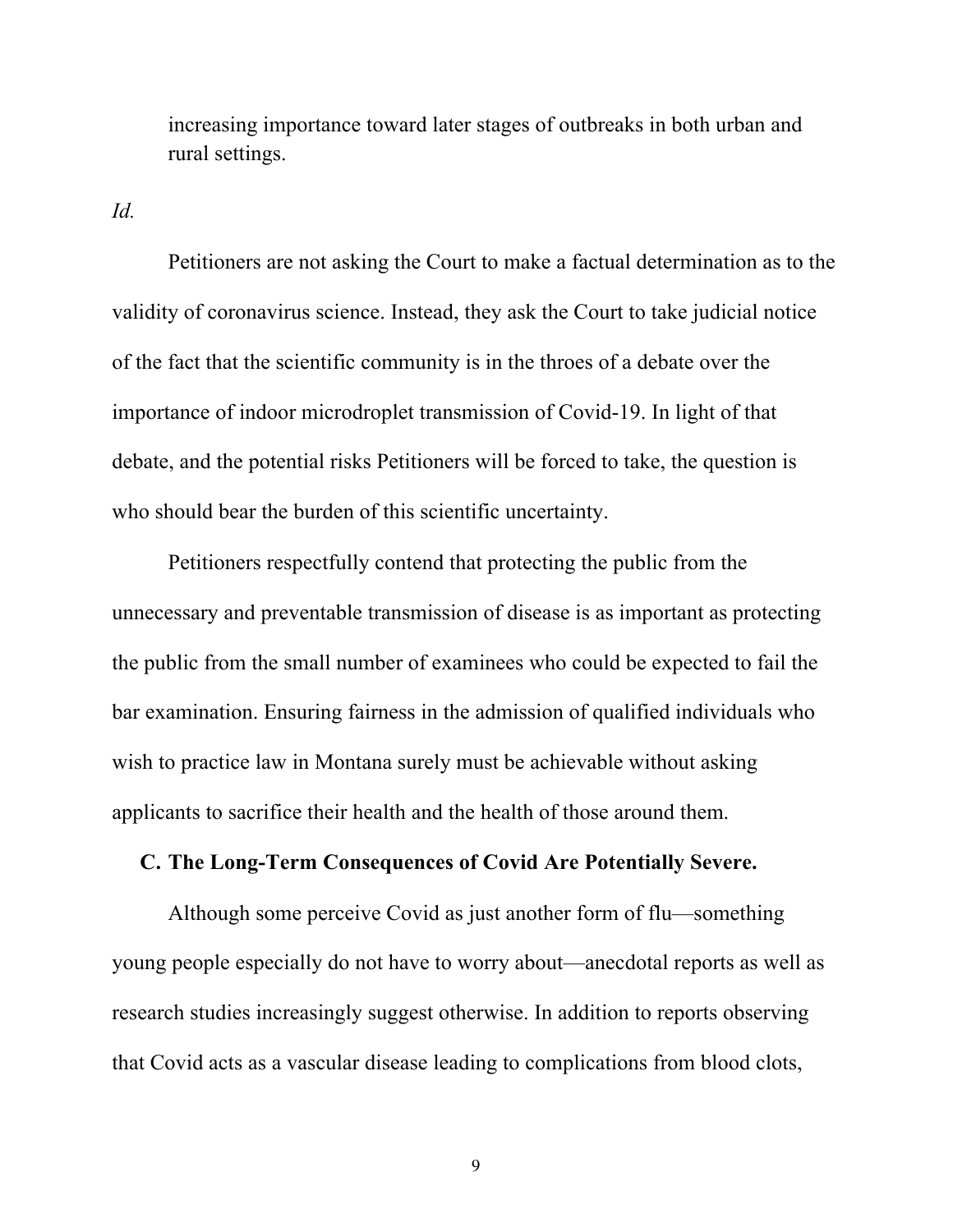many studies also report neurological damage. *See, e.g.*, Dana G. Smith, *Coronavirus May Be a Vascular Disease, Which Explains Everything* (May 28, 2020), https://elemental.medium.com/coronavirus-may-be-a-blood-vessel-diseasewhich-explains-everything-2c4032481ab2; UCL News, *Delerium, rare brain inflammation and stroke linked to Covid-19*, University College London (July 8, 2020) https://www.ucl.ac.uk/news/2020/jul/delirium-rare-brain-inflammation-andstroke-linked-covid-19 ( "Some patients in the study did not experience severe respiratory symptoms, and the neurological disorder was the first and main presentation of Covid-19").

Moreover, in a study released just yesterday, physicians report a nexus between Covid-19 infection and neurological complications even in cases where the underlying respiratory disease was not severe. Ross W. Patterson et al., *The emerging spectrum of COVID-19 neurology: clinical, radiological and laboratory findings*, BRAIN (July 8, 2020) (the "high incidence of acute disseminated encephalomyelitis . . . was not related to the severity of the respiratory COVID-19 disease."), https://academic.oup.com/brain/article/doi/10.1093/brain/awaa240/5868 408.

# **D. Large Gatherings Are High-Risk Events.**

In response to Covid-19, the Missoula City & County Health Department has adopted stricter requirements than those mandated by Governor Bullock. *See*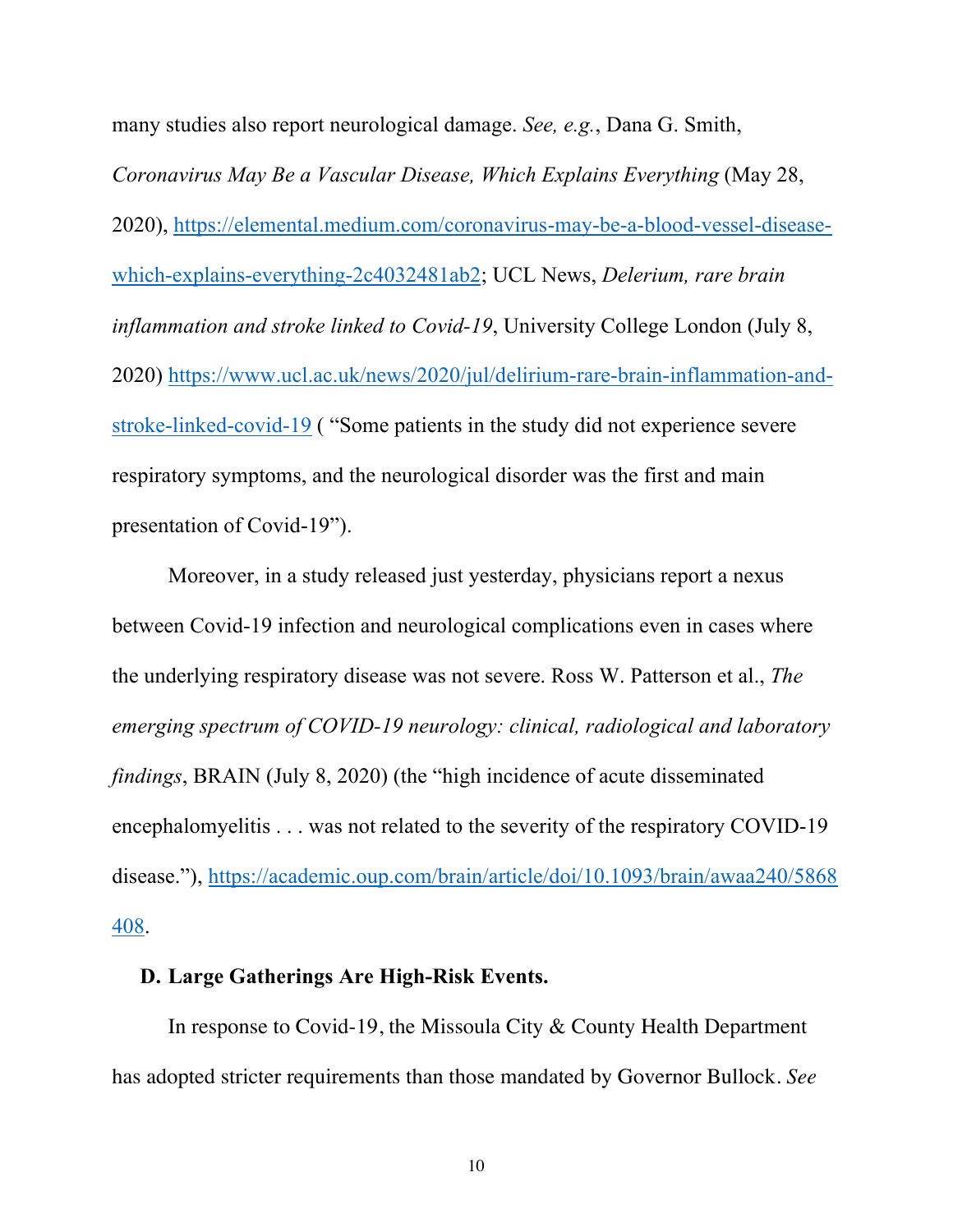Order of the Missoula City & County Health Officer, May 28, 2020

https://www.missoulacounty.us/home/showdocument?id=71875. The Health

Officer's Order is clear about the risk of spreading the virus through large

gatherings:

The CDC recognizes that large events and gatherings can contribute to the spread of COVID-19 and can introduce the virus into communities through travelers who attend the events. Further, **CDC recommends canceling large gatherings and events if the community spread of COVID-19 is "minimal to moderate" within the community.**  Adhering to the requirements outlined below will help mitigate the risk, but will not eliminate it.

*Id.*, Events and Gatherings with More than 50 People,

https://www.missoulacounty.us/home/showdocument?id=71877 (emphasis added). Petitioners are grateful that the bar examiners are consulting with the health department about the bar exam; however, they also understand that while the risks can be minimized, they cannot be eliminated.

Importantly, every examinee has different levels of risk. It is impossible to put ourselves in others' shoes. Some are immunocompromised from previous bouts of cancer, autoimmune disease, or diabetes. Some are pregnant. Others live with loved ones who are immunocompromised. *See generally* **Exhibit C**. It is difficult to risk one's own health. Risking the health of someone you love is an entirely different matter.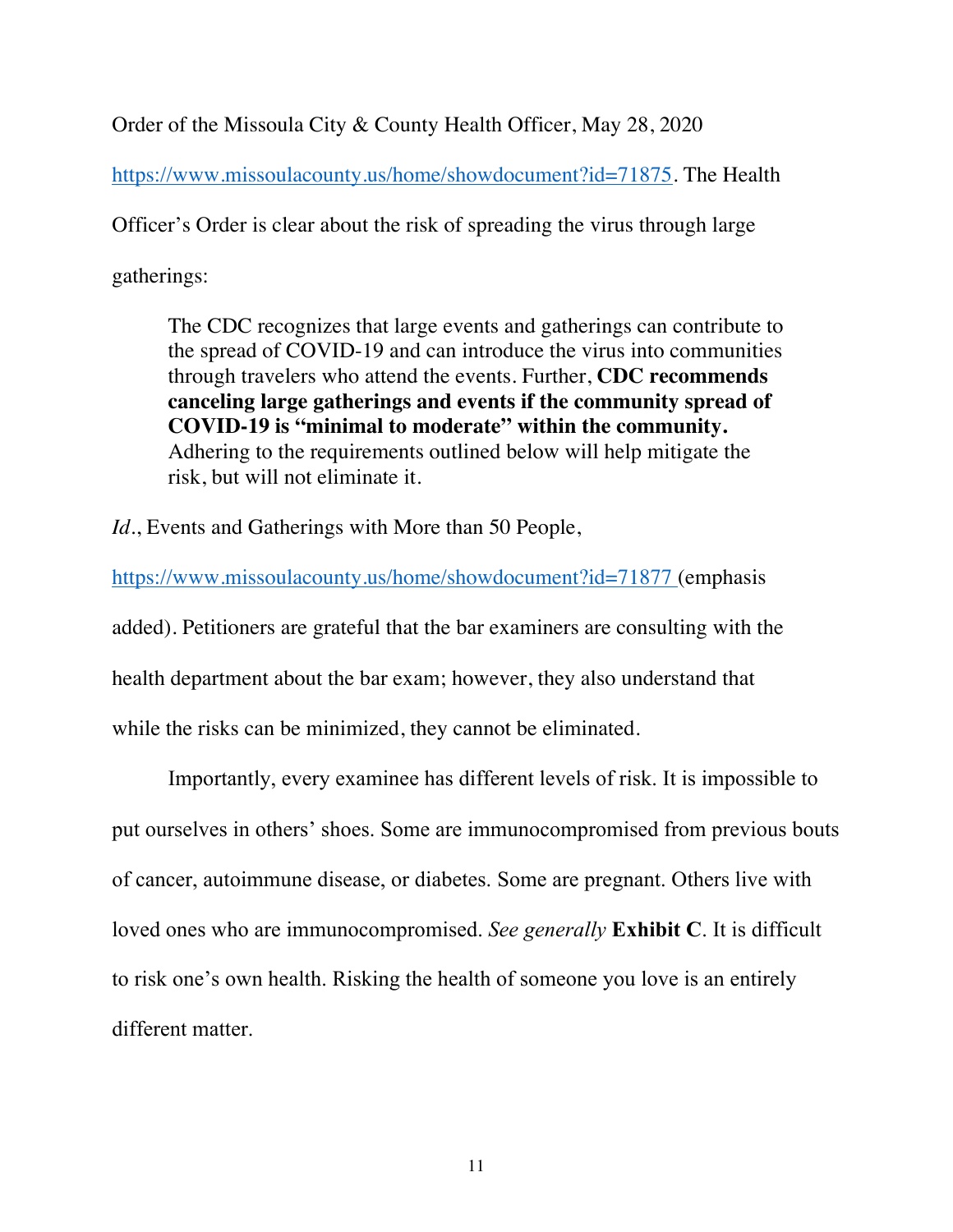### **E. Petitioners Struggle with Unanswered Questions.**

In addition to the inherent risks presented by an in-person bar exam, Petitioners note the practical uncertainties that will confront them and the bar examiners on July 28 and 29. The Covid-19 guidance from the Montana Board of Bar Examiners does not say what happens in any of the following circumstances:

- **1. An applicant has a fever on the day of the exam, although has no other symptoms.** Will this person be unable to sit for the exam and forced to wait until February, incurring tremendous expense as well as spending another two months studying?
- **2. An applicant is under quarantine because of exposure to someone with a positive Covid test.** Contact tracing of people with positive tests leads to quarantine for asymptomatic individuals who were sufficiently exposed to someone who tested positive. The usual quarantine period is 14 days. If someone is subject to a quarantine under these circumstances—and has no symptoms of disease—must he or she defer the bar exam to February?
- **3. An applicant knows of exposure but is not within contact tracing.** If an applicant knows he or she has been in contact with a Covid-19 positive person, but is not quarantined by the health department, can he or she can sit for the bar exam?

12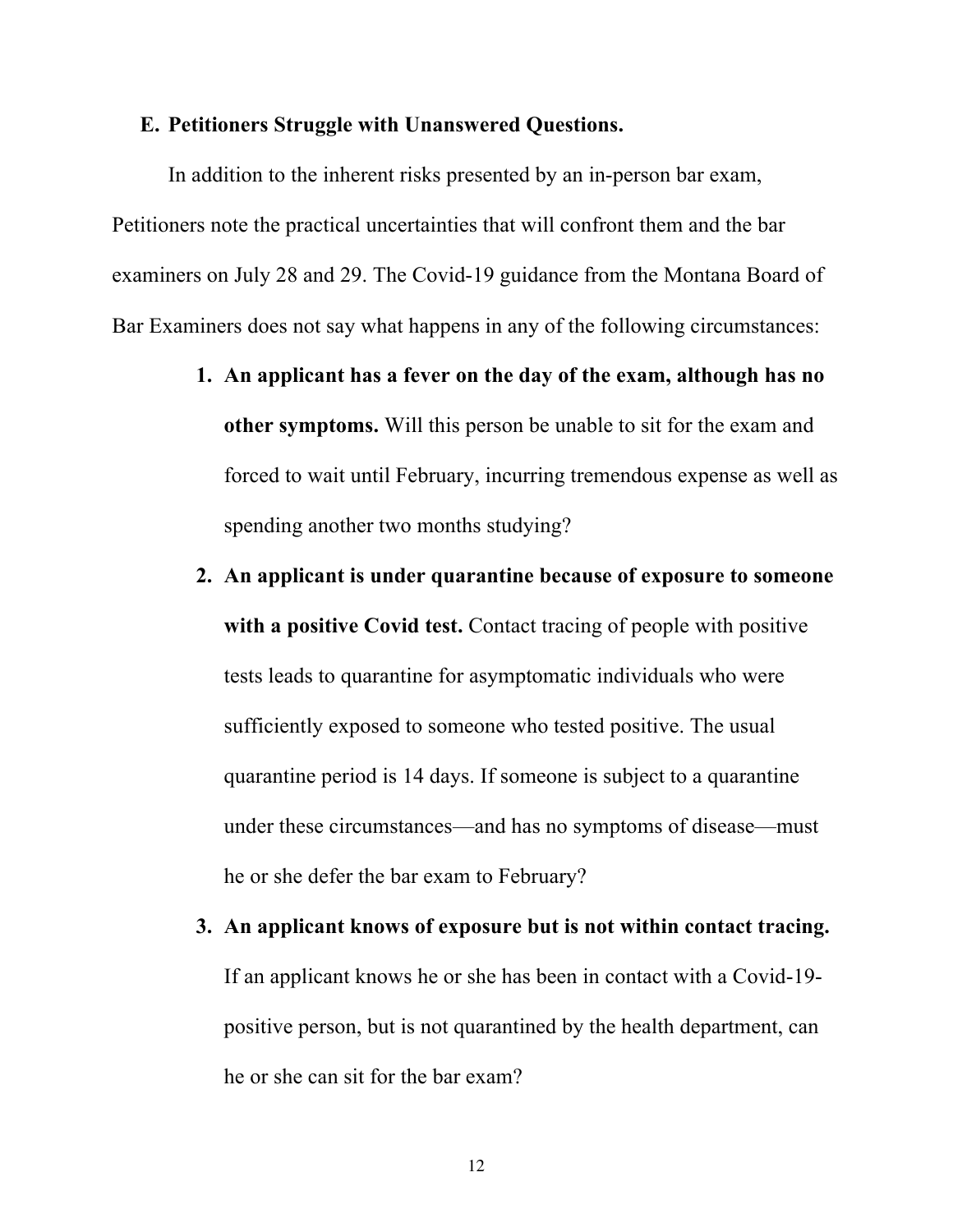These scenarios are not only foreseeable, they are likely. As cases in Missoula increase, so do the number of people who have been exposed. Each is a foreseeable scenario for which plans can and should be made.

The most important backup plan would allow potentially contagious applicants to take the bar exam in a room alone, perhaps with a proctor in the hall and a laptop with Zoom turned on in the room. Backup plans like this would increase the likelihood that people would be more likely to report—rather than fail to mention—such exposures.

# **F. Provisional Licensing Does Not Allow Applicants to Fully Commit to Their Careers.**

The Court's temporary rule for provisional admission allows an applicant to practice under a supervising attorney, delaying the bar exam to some unknown time in the future. While Petitioners appreciate the Court's efforts in finding an acceptable ground, the increasing presence of Covid in Montana and other states makes the perceived risks of sitting for the bar exam much higher now than they were even a month ago.

A few months ago, it did not seem that provisional admission would be necessary for more than a few applicants. Now, however, with cases and exposures increasing daily, most applicants are understandably reluctant to sit in a room with 45-90 other people for 12 hours over two days.

13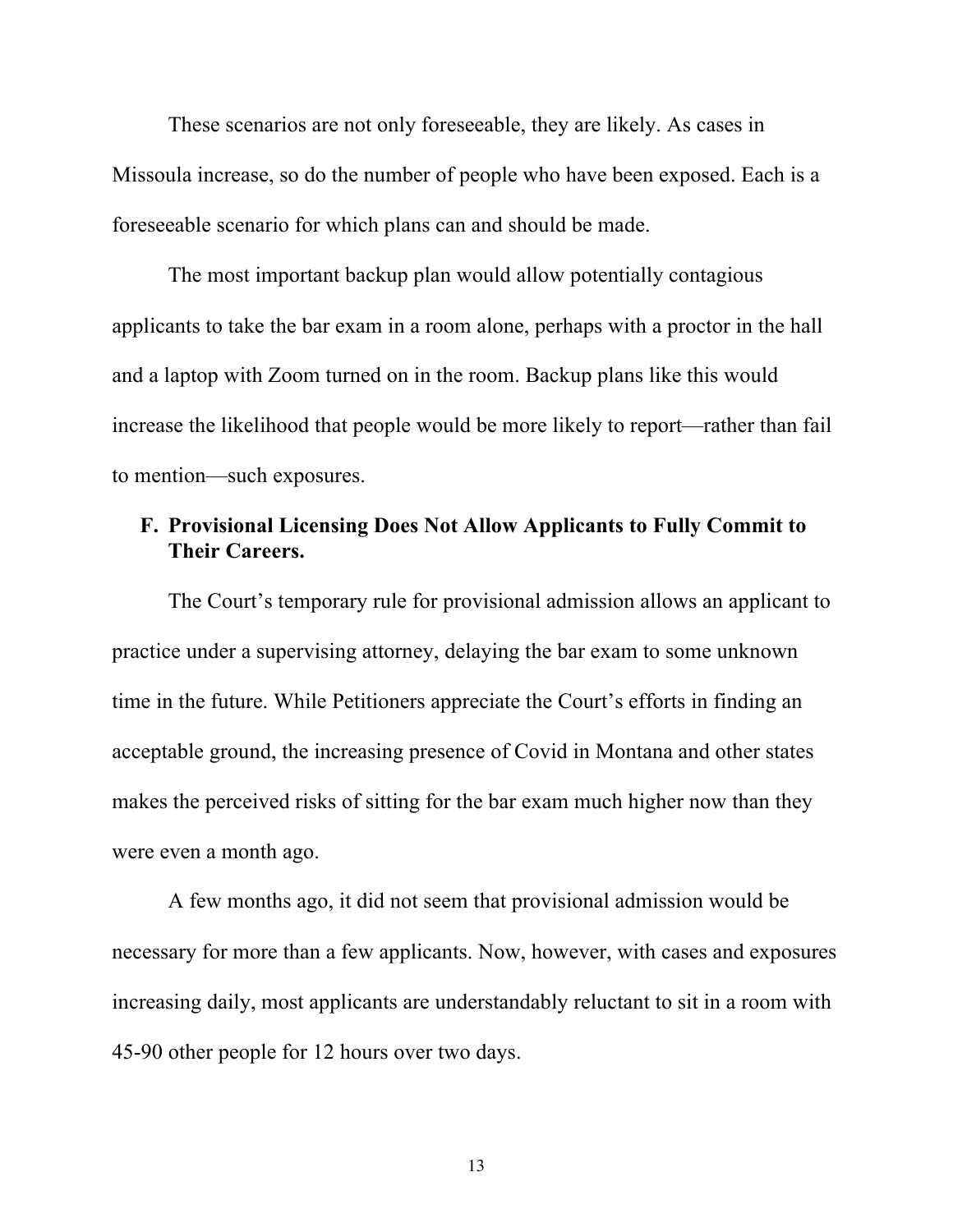Importantly, many Petitioners have incurred substantial debt throughout college and law school. Many are barely able to survive time off from work to study for the bar exam. Being forced to delay the bar exam for several months means that at some point in the future a Petitioner would have to find time in the midst of a busy practice or judicial clerkship to turn her attention to studying for the bar exam. As any attorney knows, the realities of law practice do not neatly make room for a return to law-school studying. This would be difficult for many provisionally licensed lawyers, their clients, and their supervising attorneys.

Similarly, canceling the July bar exam would create more problems than it would solve. Many Petitioners have jobs; most Petitioners must get back to work to support their families, pay their mortgages, and begin paying their student loans.

# **G. Petitioners' Proposed Alternatives to a Required In-Person Exam.**

# *1. Diploma Privilege*

Petitioners have spent the past three years preparing to take the bar exam, and much of the past seven weeks studying for it. They have been planning for the opportunity to join the legal profession in the same way so many others have—by passing a bar exam. They have expected to take a bar exam since the moment they applied to law school. They just did not anticipate having to do so in person during a global pandemic.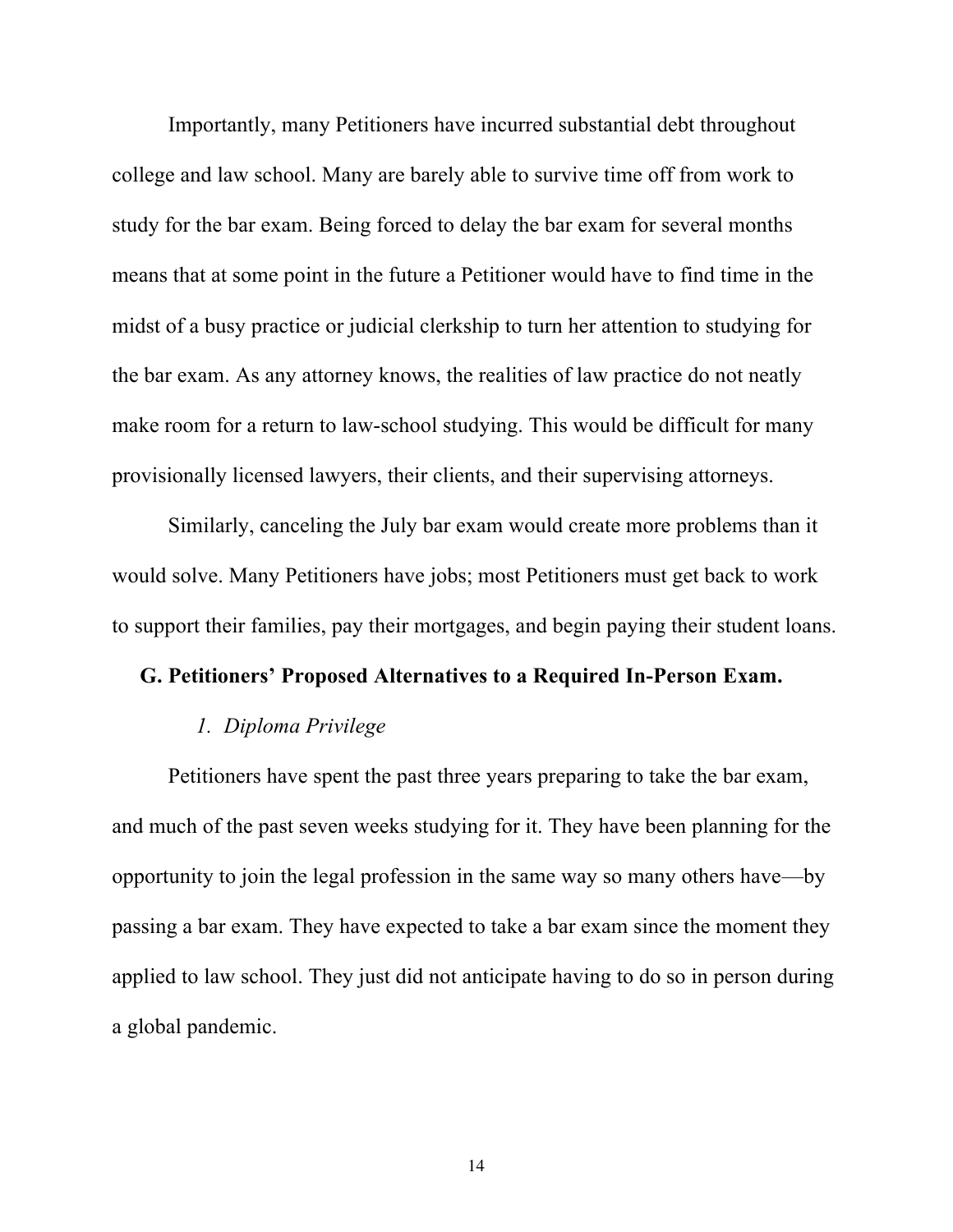For those who intend to practice law in Montana, diploma privilege eliminates all risks of an in-person exam. It allows an applicant to turn to the important work of being a lawyer and serving the public without having to stop at some unknown point in the future and focus on the bar exam. In addition, it reduces the risks to the public.

Diploma privilege is not unknown to Montana, having been abolished in 1983. Many practicing Montana lawyers were admitted to the bar via diploma privilege. About 10 percent of the attorneys supporting this petition were admitted under diploma privilege, including retired Supreme Court Justice Bill Leaphart. *See* **Exhibit D.**

# *2. Diploma Privilege Plus UBE*

While diploma privilege solves important problems, it does not produce a transferable UBE score. The transferability of a bar exam score is important to some Petitioners, including some who are sitting for the Montana bar but expect to work in another UBE state.

Thus, a second option would be for the Court to grant diploma privilege to those who meet the above criteria, and also administer the UBE for those who want a transferable score. The diploma privilege option would significantly reduce the number of takers at an in-person UBE administration, making it much safer for everyone.

15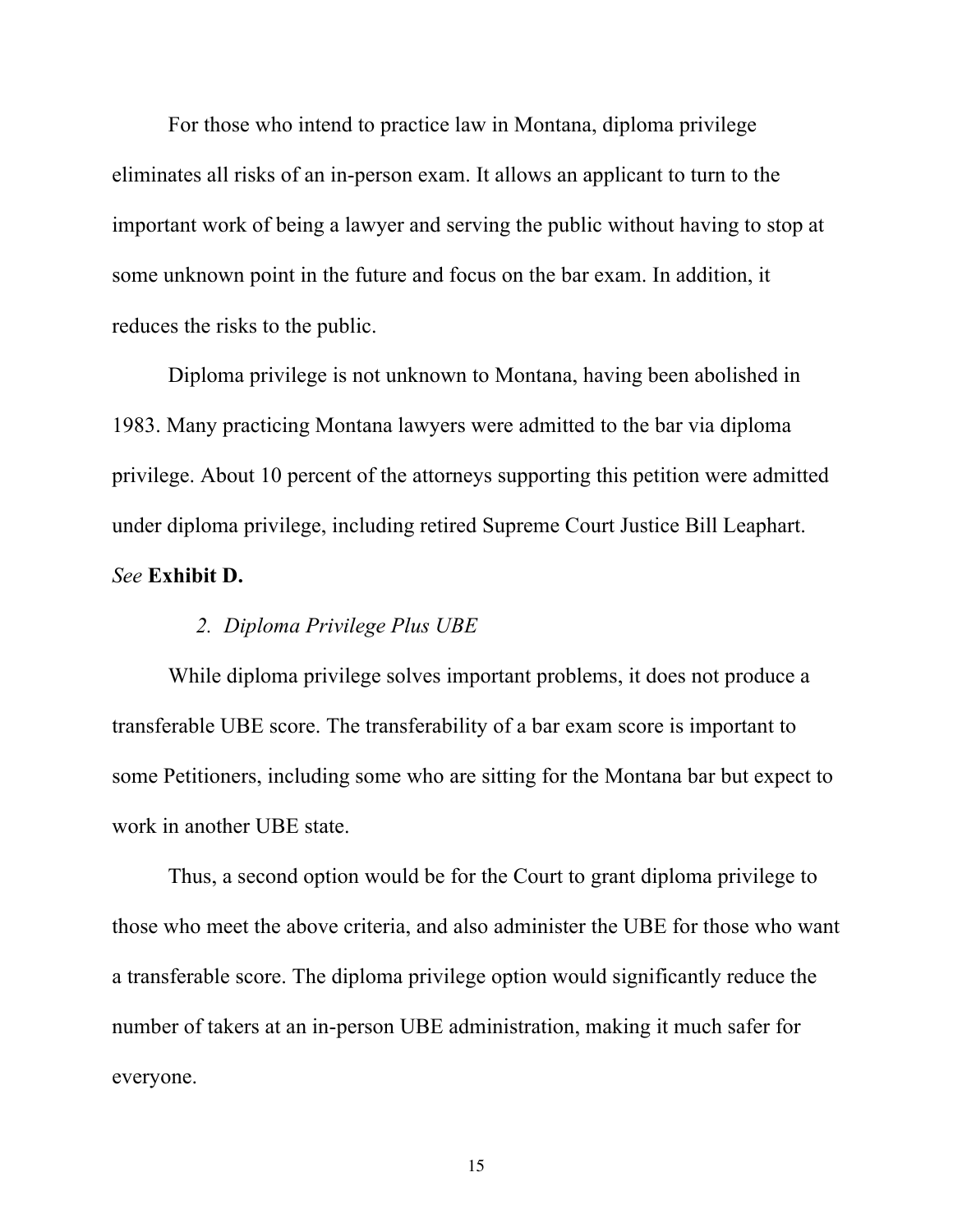#### **H. Montana is Not Alone: Everyone is Struggling with the Bar Exam.**

When the Covid epidemic hit Montana this spring, many businesses immediately transitioned to work-from-home. Law school classes across the country went on Zoom. Unfortunately, the National Conference of Bar Examiners (NCBE), which administers the UBE, was—and still is—unprepared to offer examinees an online UBE. On June 1, 2020, it announced that it would release limited testing materials for a remote UBE in October—but said:

This remote testing option will not constitute the full bar exam or the UBE. Scores earned on the remotely administered test will be used for local admission decisions only, and will not qualify as UBE scores.

*NCBE Covid-19* Updates, NCBE (June 1, 2020 4:00 PM CDT)

http://www.ncbex.org/ncbe-covid-19-updates/. In the midst of this crisis, the organization devoted to uniform bar exam testing throughout the United States has been unable to offer a safe alternative to in-person testing.

As a result, other states are moving forward with alternatives to in-person bar exams. Washington, Utah, and Oregon have granted temporary diploma privilege to recent graduates. *See* **Exhibit A-1**, Order Approving 2020 Attorney Admissions Process (Or. June 29, 2020); **Exhibit A-2**, Order Granting Diploma Privilege and Temporarily Modifying Admission & Practice Rules (Wash. June 12, 2020); **Exhibit A-3**, Order for Temporary Amendments to Bar Admissions Procedures During COVID-19 Outbreak (Utah April 21, 2020). The Minnesota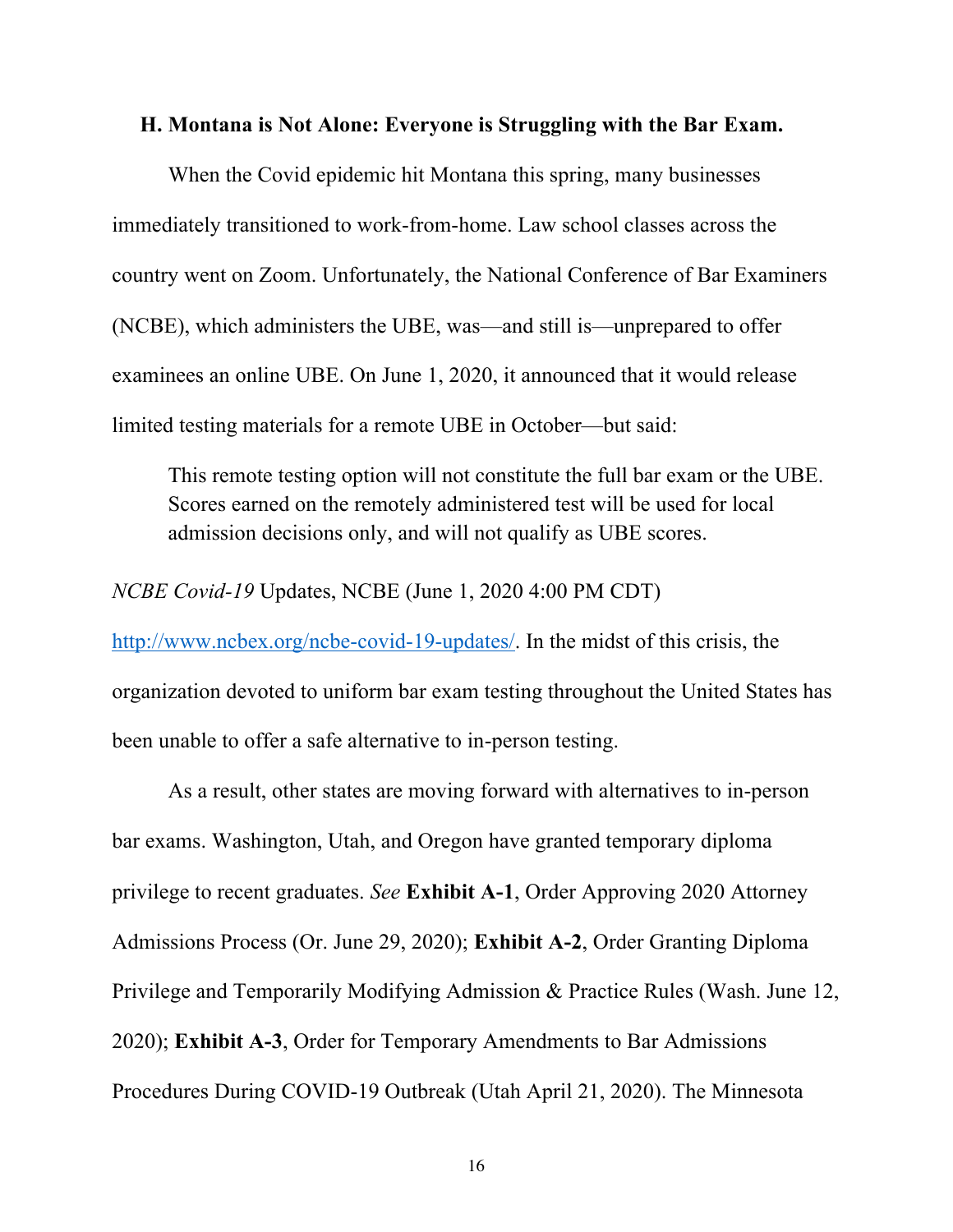Supreme Court recently opened a public comment period regarding diploma privilege in response to a student petition. *See* **Exhibit A-4**, Order Establishing Public Comment Period on Petition for Proposed Temporary Waiver of Bar Examination Requirement for Admission to the Minnesota Bar (Minn. June 24, 2020). Illinois, Missouri, South Carolina, Tennessee, and others have similar petitions or formal requests pending before their state's highest courts. *See, e.g.*, Petition for Emergency Supreme Court Rule Amendment or Waiver, *In re: Diploma Privilege for 2020 Illinois Bar Applicants* (Ill. July 6, 2020).

Additionally, the deans of all ABA-accredited law schools in California have unanimously agreed "to recommend that the California Supreme Court accord 'diploma privilege' to those who were scheduled to take the summer 2020 bar exam." *See* Letter from Dean Erwin Chemerinsky, UC Berkeley School of Law, to Chief Justice Mike McGrath (July 8, 2020), attached as **Exhibit B**. Dean Chemerinsky notes:

For those of us who have taken the bar exam, we know that studying for the bar is difficult and stressful in the best of times. And we're not living in the best of times. We are living in the worst of times. And the stress, the uncertainty, and the fear are taking a severe mental and physical toll on our graduates.

# *Id.* at 2.

Even the legislative branch is getting involved. The Chair of the New York State Senate Judiciary Committee introduced legislation to grant diploma privilege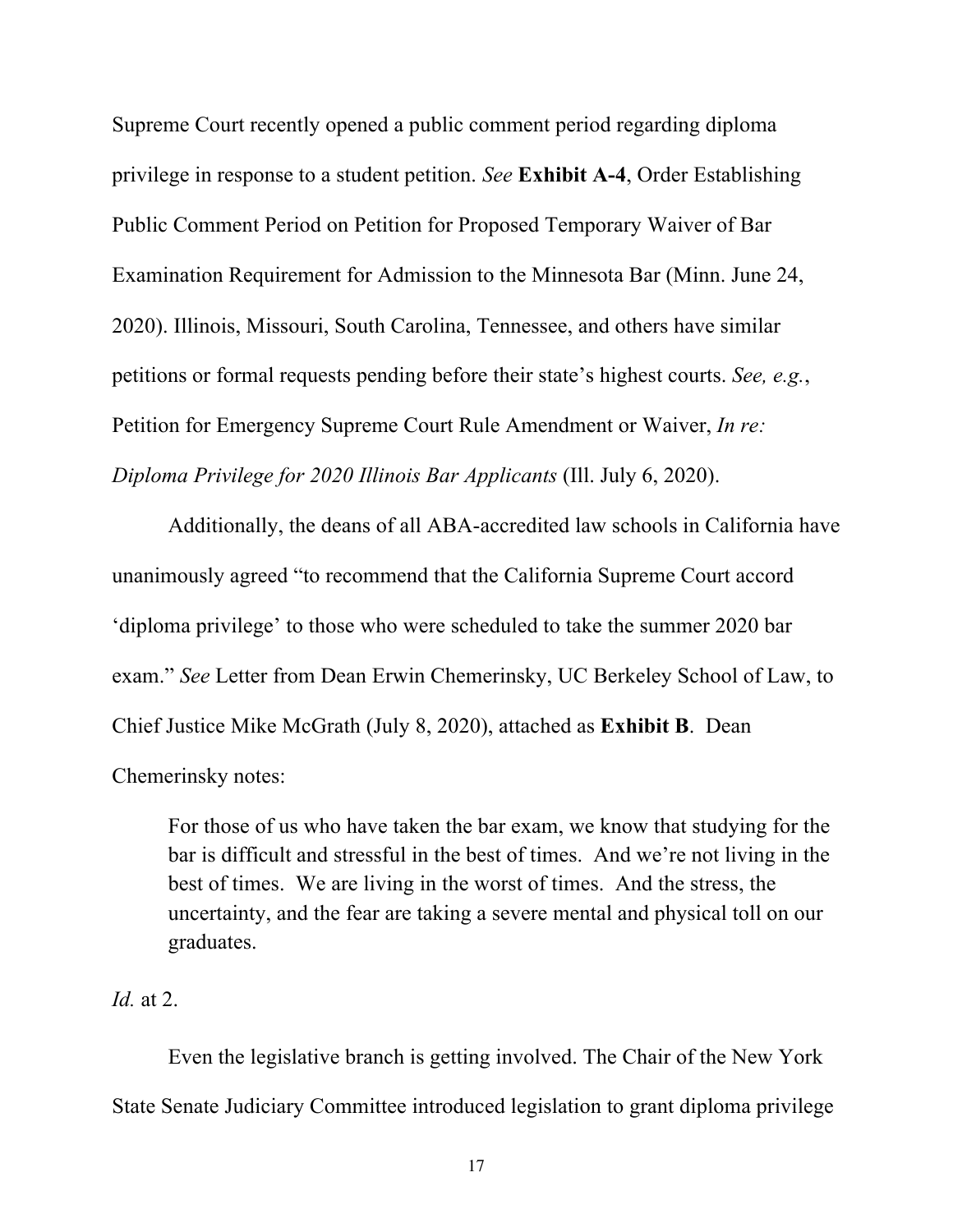to 2020 law school graduates. *See* S. 8682, 2019-2020 Leg. Sess. (N.Y. 2020) ("To create and implement a modified diploma privilege for law school graduates seeking admission to practice law in New York State during the COVID-19 State of Emergency").

This Court adopted a bar examination requirement in 1980, grandfathering in students already enrolled at UM. *In the Matter of Proposed Amendments Concerning Bar Examination*, 187 Mont. at 162-63, 609 P.2d at 265-66. The Court's essential reasons for eliminating diploma privilege were that it was unnecessary and unfair. *Id.* at 168-70, 609 P.2d at 268-69. The circumstances created by Covid are changing that calculus.

# **I. Petitioners' Hardships and Inequities.**

Since the pandemic began in mid-March, Petitioners have experienced a variety of hardships, creating profound inequity. Some Petitioners have written statements describing their hardships, which are attached as **Exhibit C**. They include:

- a. financial stress and housing uncertainty from income loss and employment uncertainty;
- b. increased child-care responsibilities due to school closures and limited child-care availability;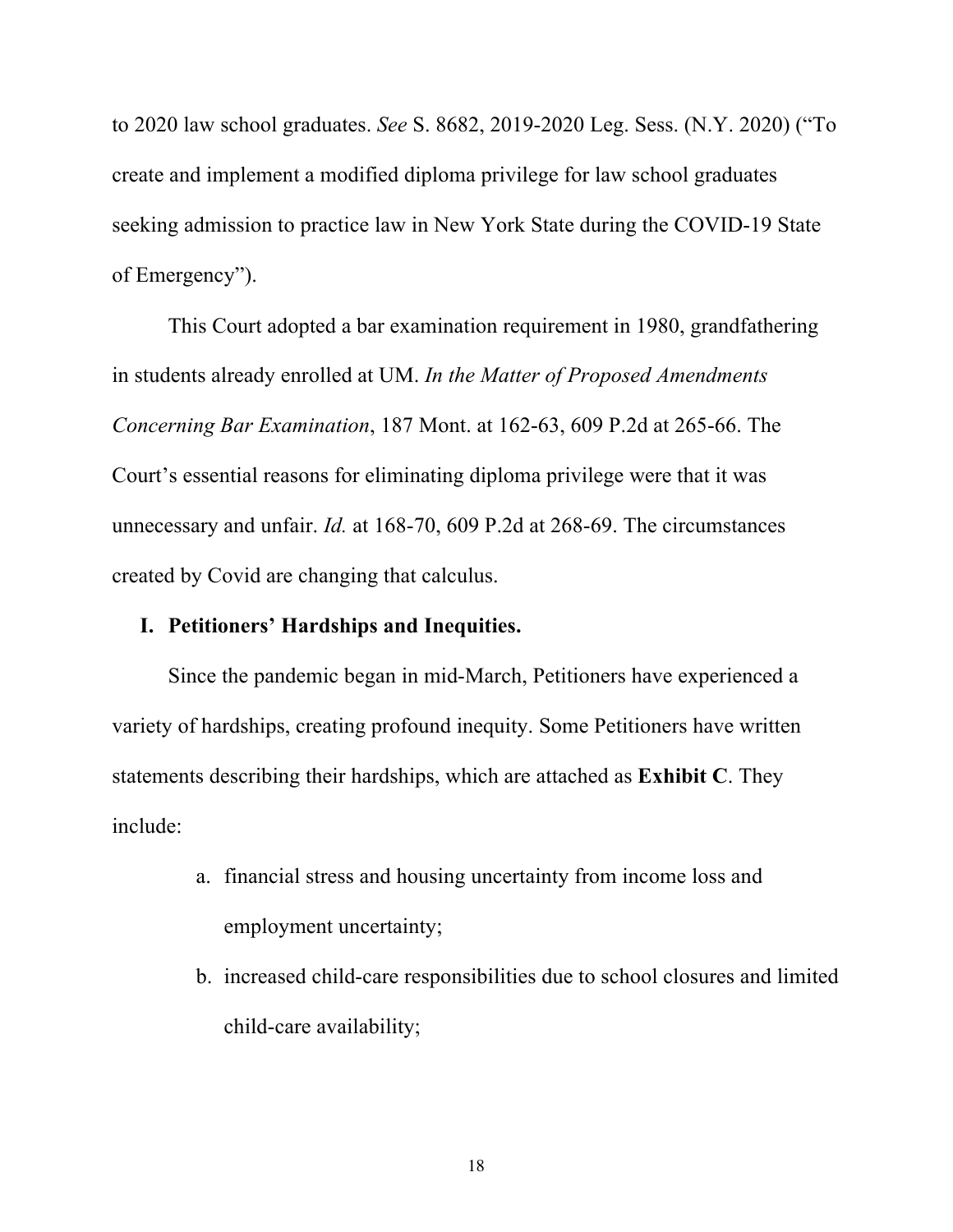- c. obligation to support family and friends who suffered job loss or who have heightened risk, have fallen ill, or have died from Covid-19;
- d. mental health impacts, such as anxiety, depression, grief resulting from death of close family members by Covid-19, and social isolation from family and friends due to public health recommendations;
- e. physical health impacts, such as respiratory issues and increased migraine headaches;
- f. lack of appropriate study space from prolonged closure of places of public gathering and family members forced to work from home; and
- g. moral obligation to serve local communities and tribes.

These impacts have affected Petitioners unevenly, leading Petitioners to consider whether the July 2020 bar exam is unfairly testing individual examinees' privilege and access to resources more than it is their competence to practice law.

As fledgling lawyers committed to equality and justice, Petitioners urge the Court to exercise its inherent power to achieve a fair and just result for all.

# **J. Petitioners Have Substantial Support from Montana Lawyers.**

Petitioners have reached out to individual lawyers across Montana, many of whom asked to have their names included in support of this petition. *See* **Exhibit D**. Petitioners have the support of a wide range of members of the Montana Bar. Admission dates range from 1963 (Cal Christian) to 2020 (Rebekah Hall).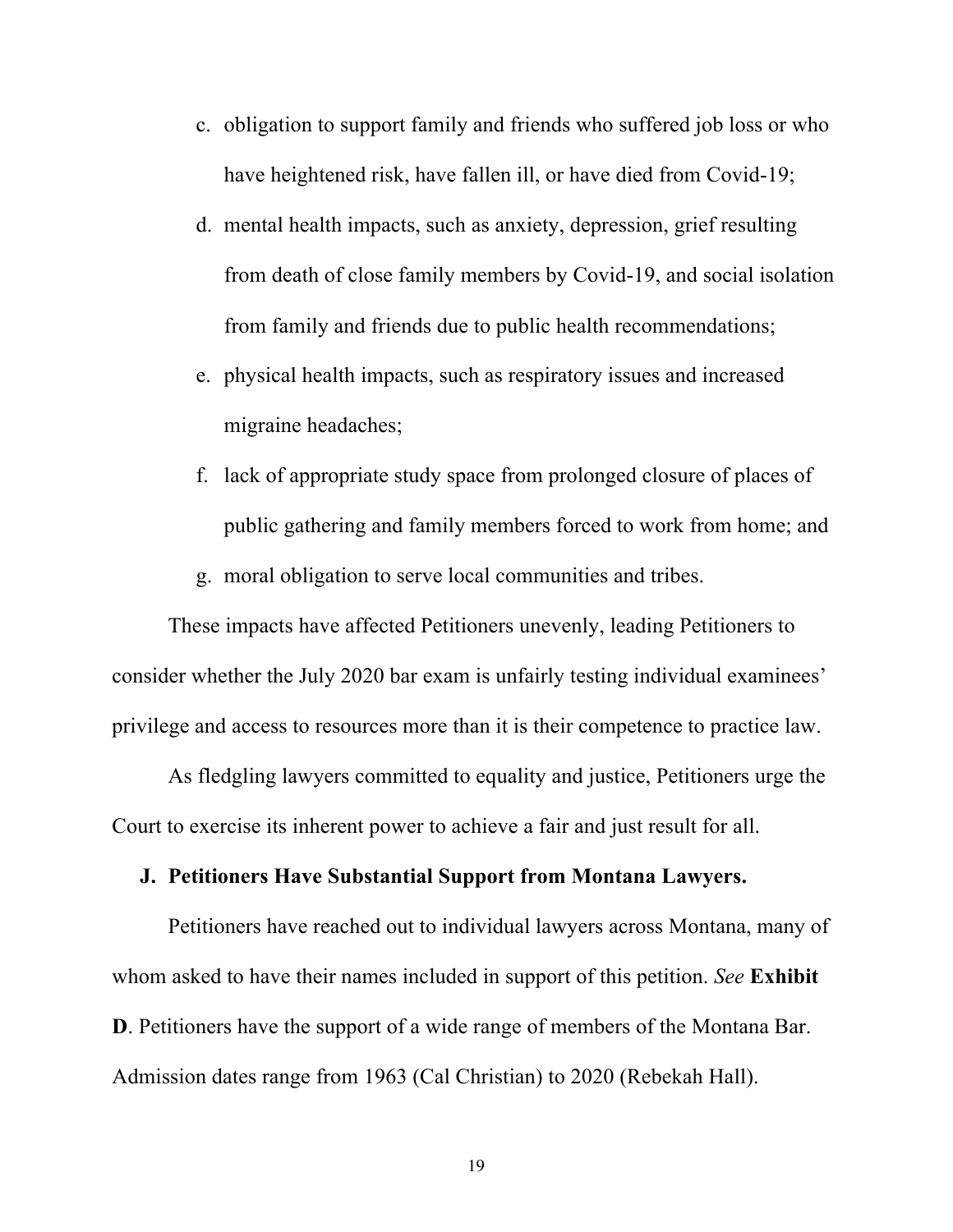Supporters live and practice law all over the state of Montana—from Miles City, Glasgow, Plentywood, and Billings, to Havre, Great Falls, and Helena, to Bozeman, Missoula, Kalispell, and Whitefish. Supporters include retired justices of the Montana Supreme Court—Justice Jim Nelson, Justice Bill Leaphart, Justice Jim Regnier, and Justice Mike Wheat—as well as Bob Carlson, the immediate past president of the American Bar Association.

In addition, Dean Erwin Chemerinsky, dean of UC Berkeley School of Law, has expressed his support and rationale for emergency diploma privilege. *See*

**Exhibit B**.

# **CONCLUSION**

For all the foregoing reasons, Petitioners respectfully request that the Court grant this Petition.

DATED this 9<sup>th</sup> day of July, 2020.

By: /s/ Elizabeth A. Brennan Elizabeth A. Brennan

*On behalf of:* Members of the Class of 2020 *Petitioners*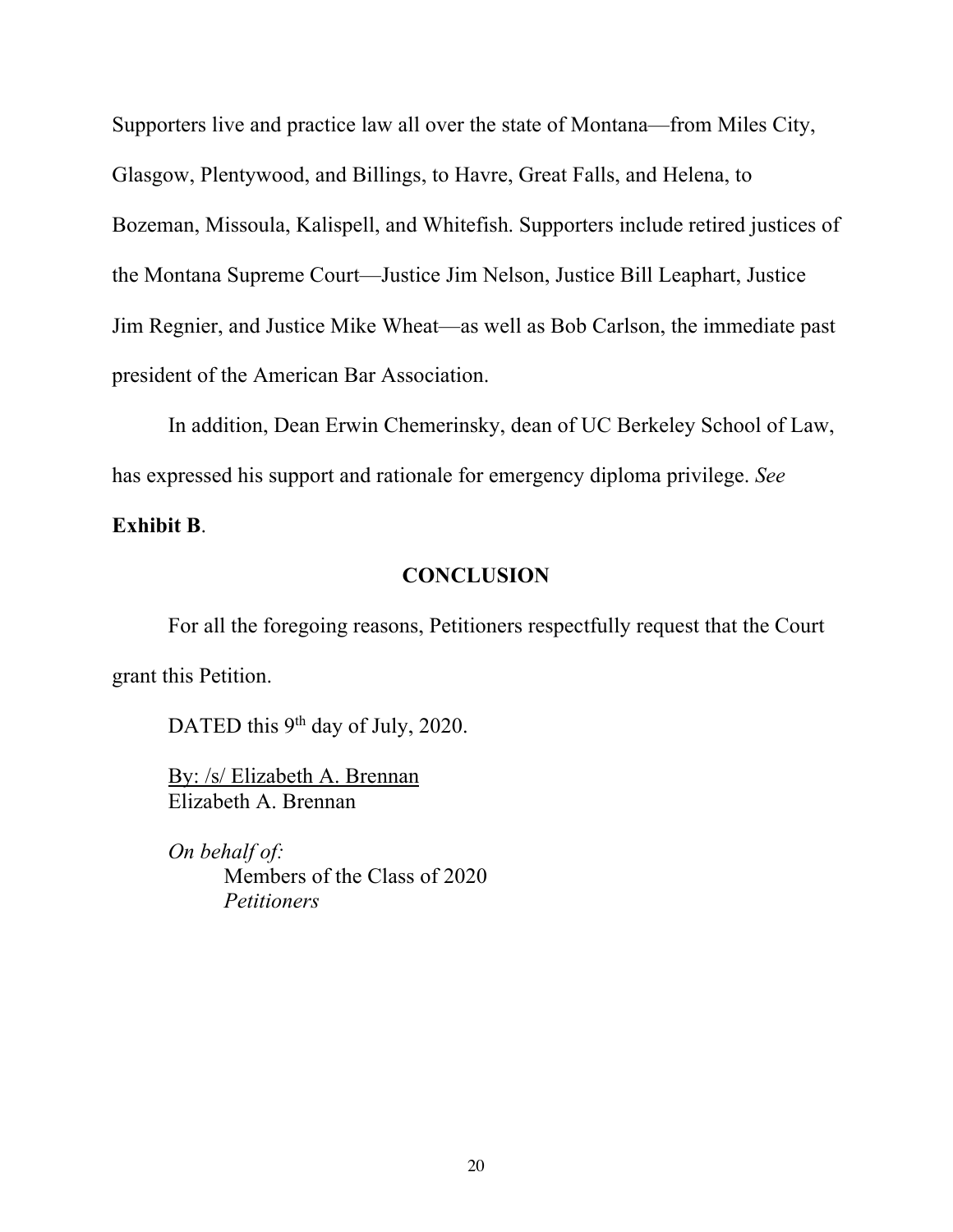1. /s/ Dustin Allen, J.D. 2020 2. /s/ Alex Ames, J.D. 2020 3. /s/ Austin Wallis, J.D. 2020 4. /s/ Marshall Anderson, J.D. 2020 5. /s/ Robert K. Belle, J.D. 2020 6. /s/ Dylan Berget, J.D. 2020 7. /s/ Brett Berntsen, J.D. 2020 8. /s/ Daniel Brister, J.D. 2020 9. /s/ Shane Cashin, J.D. 2020 10./s/ Erika Colstad, J.D. 2020 11./s/ Karra Comstock, J.D. 2020 12./s/ Davis Connelley, J.D. 2020 13./s/ Elspeth Cooper, J.D. 2020 14./s/ Ryan Douglas, J.D. 2020 15./s/ Lacey Fortin, J.D. 2020 16./s/ Kiernan Gallagher, J.D. 2020 17./s/ Misty Gaubatz, J.D. 2020 18./s/ Nyles Greer, J.D. 2020 19./s/ Rebekah Gryder, J.D. 2020 20./s/ John Hall, J.D. 2020 21./s/ Natalie Hammond, J.D. 2020 22./s/ Gregory Hill, J.D. 2020 23./s/ Dylan Jaicks, J.D. 2020 24./s/ Adam Johnson, J.D. 2020 25./s/ Layne Johnson, J.D. 2020 26./s/ Hallee Kansman, J.D. 2020 27./s/ Alicia Kelly, J.D. 2020 28./s/ Jory Knott, J.D. 2020 29./s/ Lindsay Love, J.D. 2020 30./s/ Brittney Mada, J.D. 2020 31./s/ Lauren Maes, J.D. 2020 32./s/ Marissa Mahkuk Compton, J.D. 2020 33./s/ Makenzi Mansfield, J.D. 2020 34./s/ Elliott McGill, J.D. 2020

36./s/ Augustine Menke, J.D. 2020 37./s/ Angie Miller, J.D. 2020 38./s/ Thomas Mooney-Myers, J.D. 2020 39./s/ Daniel Olinger, J.D. 2020 40./s/ Logan Olson, J.D. 2020 41./s/ Matt Paoli-Asaro, J.D. 2020 42./s/ Victoria Parker, J.D. 2020 43./s/ Rufus Peace, J.D. 2020 44./s/ Aaron Rains, J.D. 2020 45./s/ Scotti Ramberg, J.D. 2020 46./s/ Jacob Rebo, J.D. 2020 47./s/ Matt Rossmiller, J.D. 2020 48./s/ Alisa Royem, J.D. 2020 49./s/ Rebekah Schaefer, J.D. 2020 50./s/ Ally Seneczko, J.D. 2020 51./s/ Seth Sivinski, J.D. 2020 52./s/ Neil Stubbs, J.D. 2020 53./s/ Holly Suek, J.D. 2020 54./s/ Joshua Thornton, J.D. 2020 55./s/ Bradley Tinker, J.D. 2020 56./s/ Marthe VanSickle, J.D. 2020 57./s/ Tyler Waite, J.D. 2020 58./s/ Austin Wallis, J.D. 2020 59./s/ Ryan Warner, J.D. 2020 60./s/ Riley Wavra, J.D. 2020 61./s/ Joseph Weaver, J.D. 2020 62./s/ Mitchell WerBell V, J.D. 2020 63./s/ Brandon Zeak, J.D. 2020

35./s/ Ben McPherson, J.D. 2020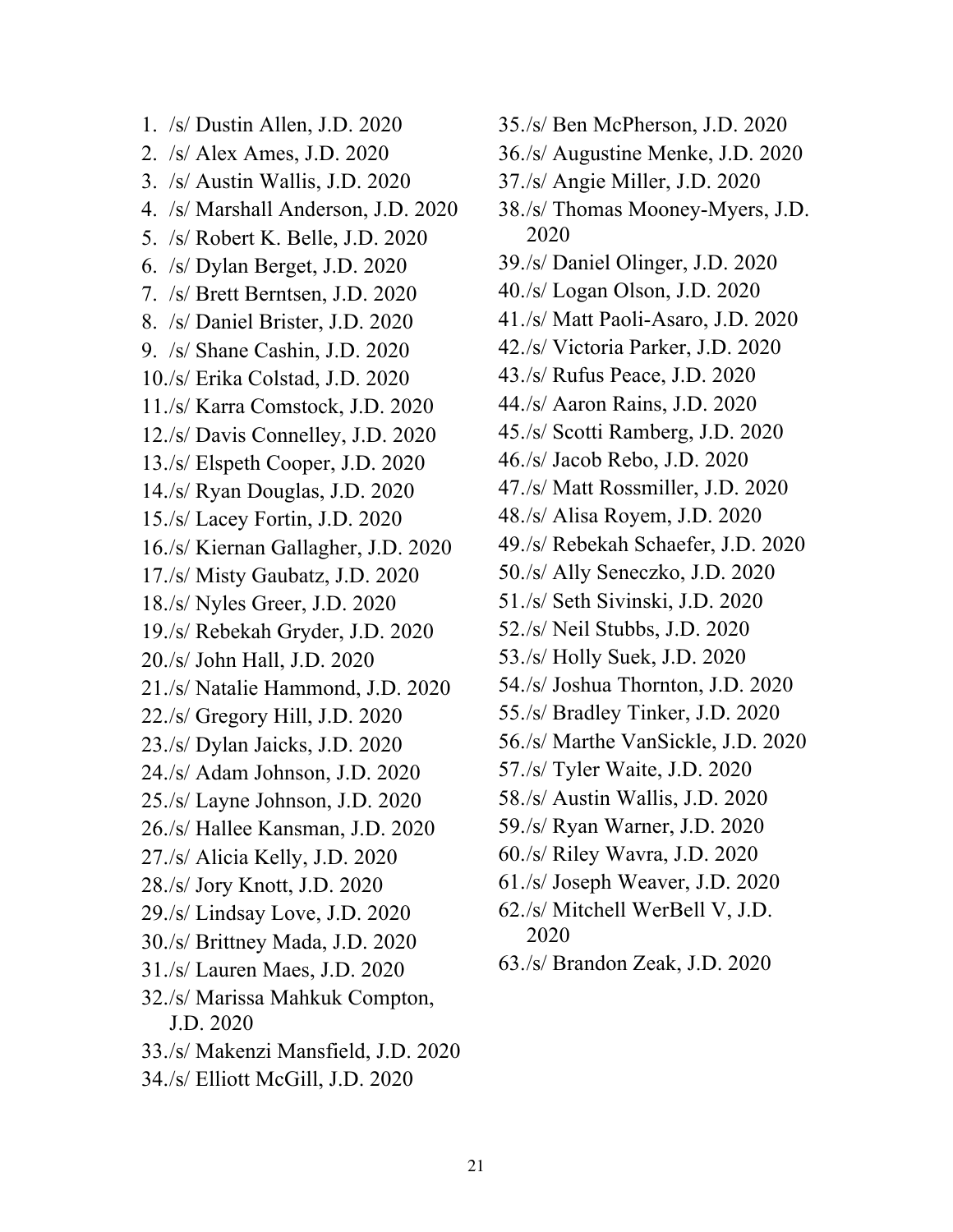# **CERTIFICATE OF COMPLIANCE**

Pursuant to Rule 11(4)(c) of the Montana Rules of Appellate Procedure, I hereby certify that the foregoing Petition is:

- printed with a proportionally spaced typeface of 14 points;
- double-spaced (except for footnotes and indented quotes, which are single-spaced);
- contains 1-inch margins all around; and
- the word count calculated by Microsoft Word is under 4,000 words, excluding the table of contents, table of authorities, caption, signature block, certificate of service, and the certificate of compliance.

DATED this 9<sup>th</sup> day of July, 2020.

/s/ Elizabeth A. Brennan Elizabeth A. Brennan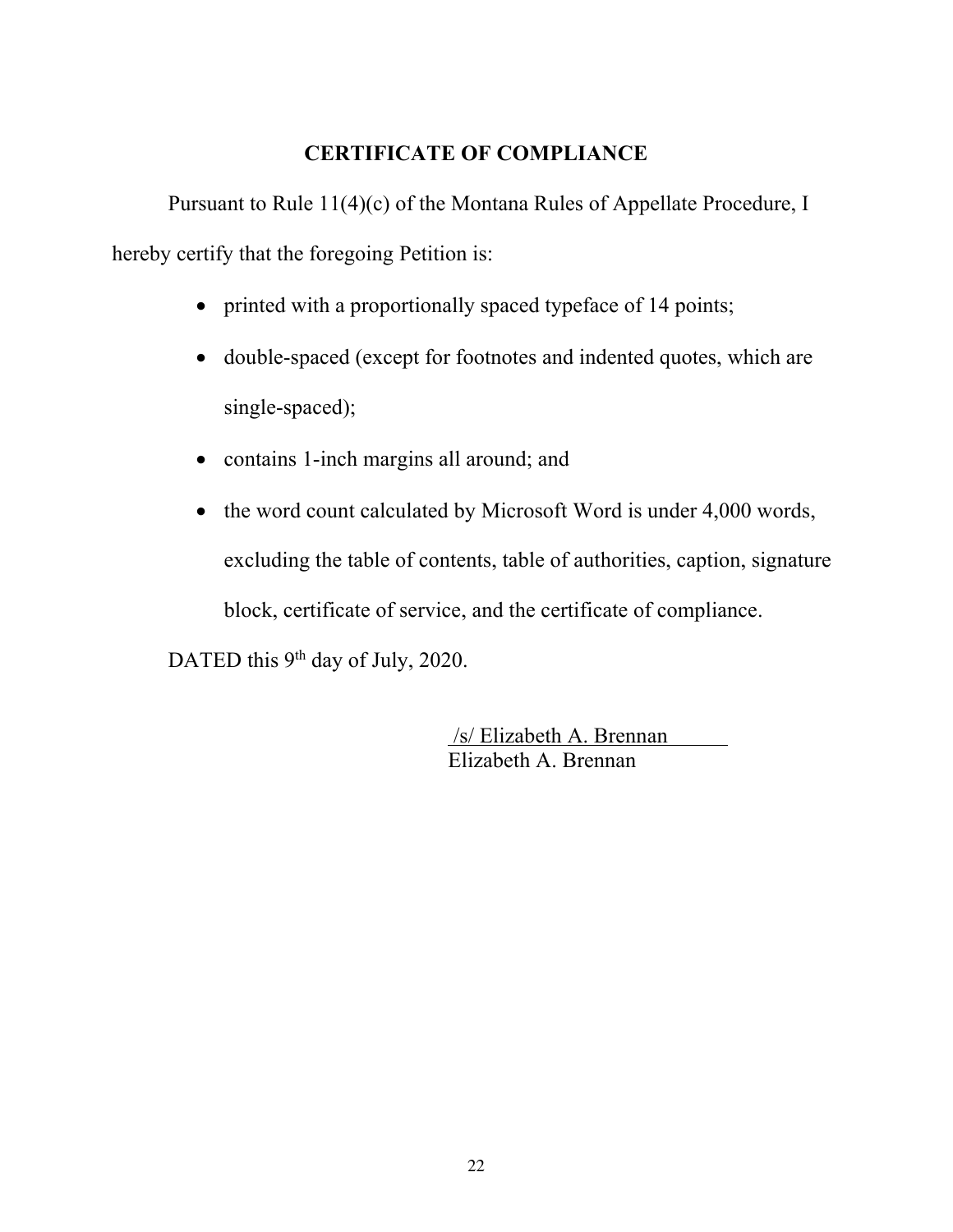# **CERTIFICATE OF SERVICE**

I certify that I served true and correct copies of the foregoing to the following on

July 9, 2020:

Kathie Lynch Bar Admissions Administrator P.O. Box 577 Helena, Montana 59624 klynch@montanabar.org Service Method: E-mail

Gary W. Bjelland Chair, Montana Board of Bar Examiners Jardine Stephenson Blewett & Weaver Great Falls, MT 59401 gbjelland@jardinelaw.com Service Method: eService

Debra D. Parker Board of Bar Examiners P.O. Box 7873 Missoula, MT 59807 parkerlaw@bresnan.net Service Method: E-mail

Jacqueline Terrell Lenmark Board of Bar Examiners 203 N. Ewing Helena, MT 59601 jtlenmark@jmgm.com Service Method: E-mail

Annie M. Goodwin Commission on Character & Fitness P.O. Box 1131 Helena, MT 59624 anniegoodwinlaw@gmail.com Service Method: E-mail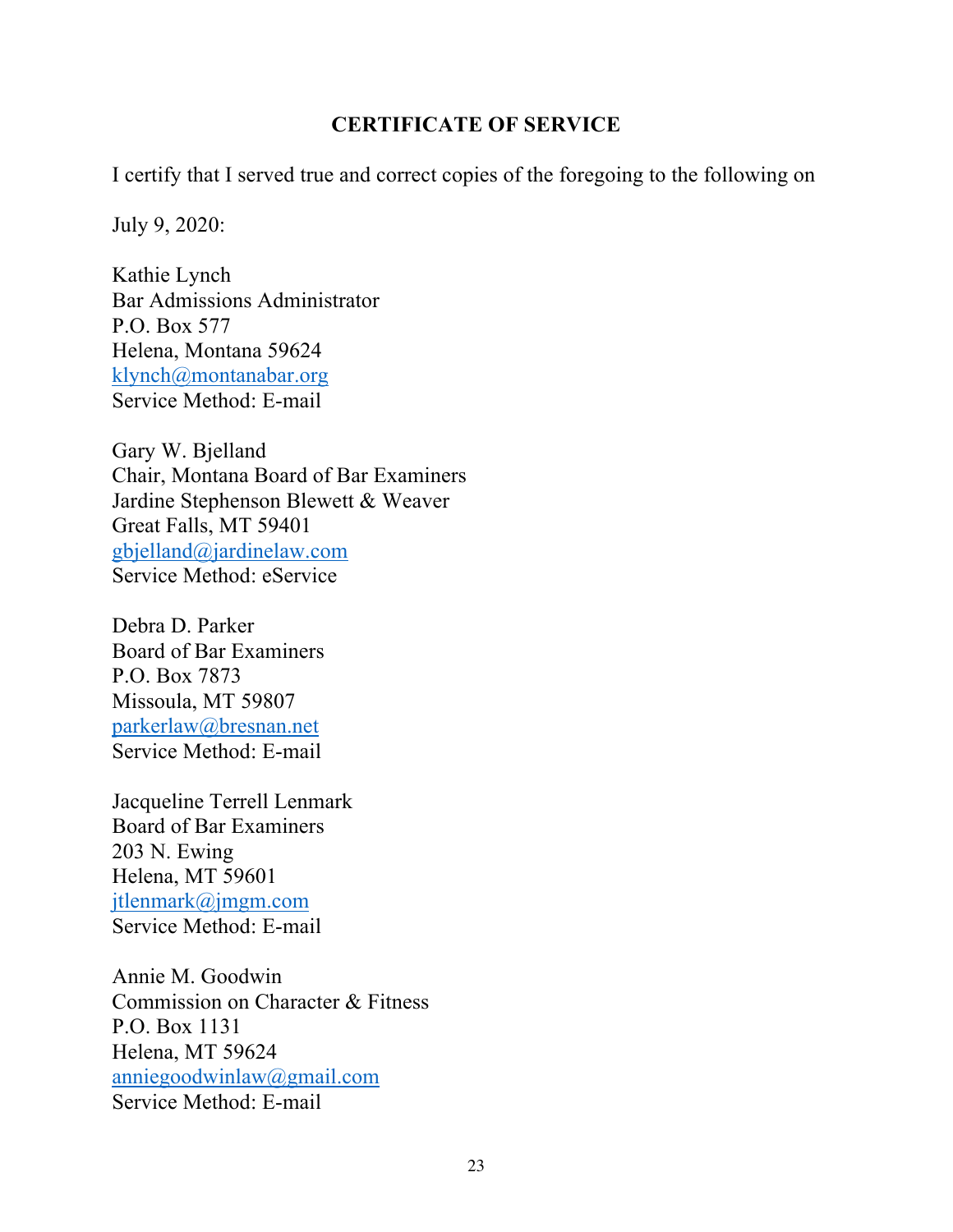Michael P. Sand Board of Bar Examiners 1700 W. Koch St., Suite 5 Bozeman, MT 59715 mike@sandlawoffice.com Service Method: E-mail

Cynthia Thiel Board of Bar Examiners 201 W. Main St., Suite 300 PO Box 9199 Missoula, MT 59807 cthiel@boonekarlberg.com Service Method: E-mail

Tara J. Elliott Board of Bar Examiners P.O. Box 8329 Missoula, MT 59807 tara.elliott@usdoj.gov Service Method: E-mail

Peter Helland Board of Bar Examiners P.O. Box 512 Glasgow, MT 59230 phelland@hellandlawfirm.com Service Method: E-mail

> /s/ Elizabeth A. Brennan Elizabeth A. Brennan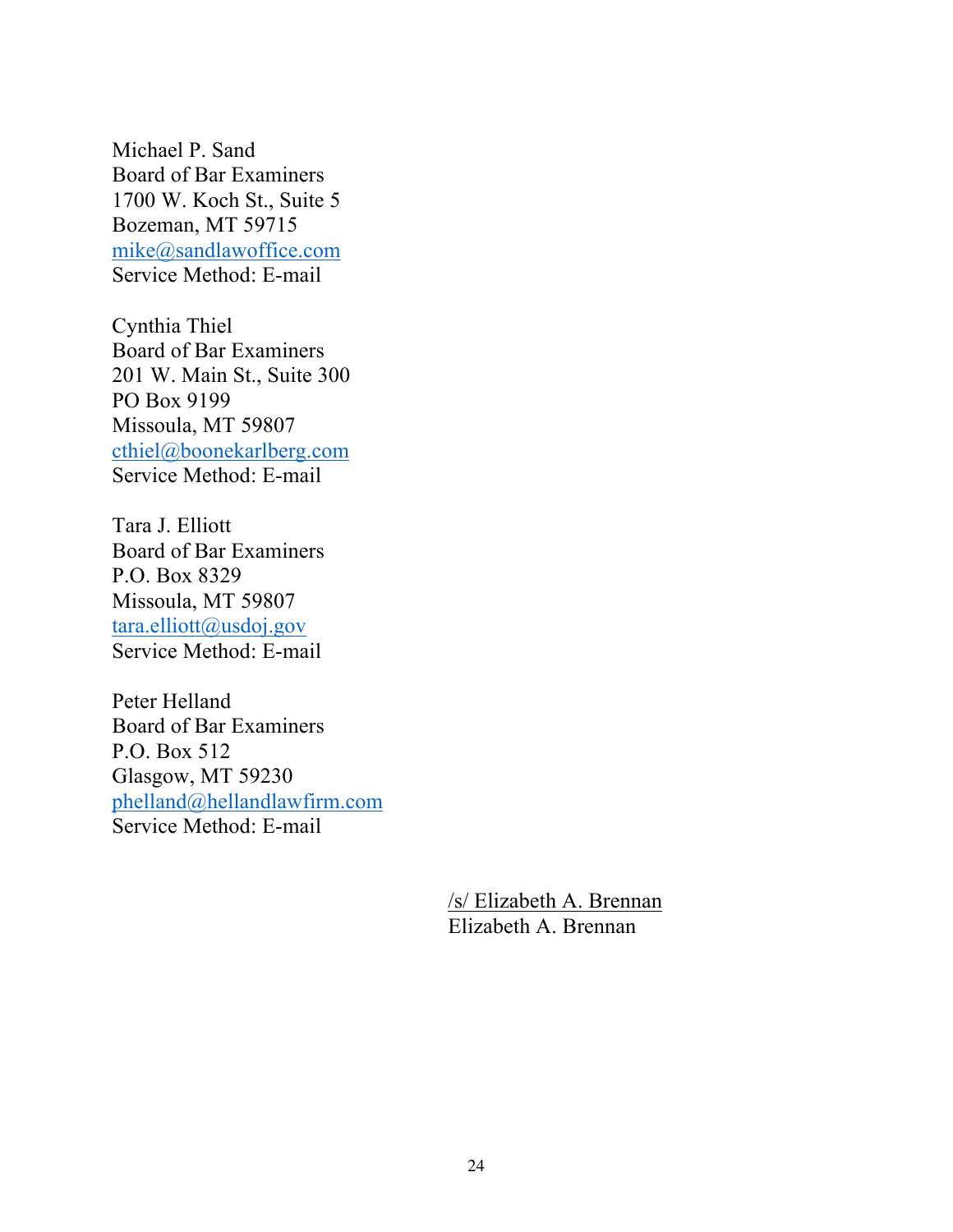**In the Matter of 2020 Attorney Admissions Process** 

**SUPREME COURT ORDER No. 20-012** 

**ORDER APPROVING 2020 ATTORNEY ADMISSIONS PROCESS** 

**At a public meeting on June 29, 2020, the Oregon Supreme Court considered requests from the deans of the three Oregon law schools, and considered input from the Oregon Board of Bar Examiners (Board), relating to the upcoming July 2020 Oregon Bar examination and the spread of the COVID-19 virus.** 

**) ) ) ) ) )** 

**WHEREAS, the Chief Justice previously issued Chief Justice Order 2020-09 (Order Amending Oregon State Bar Rules for Admission and Bar Rules of Procedure During COVID-19 Outbreak), to allow the Oregon State Bar and Board additional flexibility in administering the July 2020 Oregon Bar examination;** 

**WHEREAS, the court acknowledges that the spread of the COVID-19 virus represents an extraordinary burden to applicants registered for the July 2020 Oregon Bar examination and that that burden has had a significantly unequal impact on applicants;** 

**WHEREAS, the Board understands that the rules governing the practice of law permit recent law school graduates to work under the supervision of a member of the Oregon State Bar; and** 

**WHEREAS, this court has inherent authority to regulate the practice of law in Oregon, including regulating admissions to the Oregon State Bar (Bar), under Article VII (Amended), section 1, of**  the Oregon Constitution, and ORS 9.006, has authority to direct the manner of examination for applicants for admission to the Oregon State Bar, under ORS 9.210 and ORS 9.220;

**THE COURT HEREBY ORDERS:** 

- **1. Addition of Remote October 2020 Bar Examination**
	- **a. Under this court's Rules for Admission of Attorneys (RFA) 5.05, the Board shall offer a special bar examination, to be remotely administered on October 5 to 6, 2020, using examination materials provided by the National Conference of Bar ·Examiners.**
	- **b. Any person who obtains a passing score on the October 2020 Oregon Bar examination, and who otherwise is eligible for admission under the Rules for Admission of Attorneys, shall be admitted to practice law in Oregon. However, the October 2020 Oregon Bar examination will not be a Uniform Bar Examination (UBE).**
	- **c. The October 2020 Bar examination may be administered to:**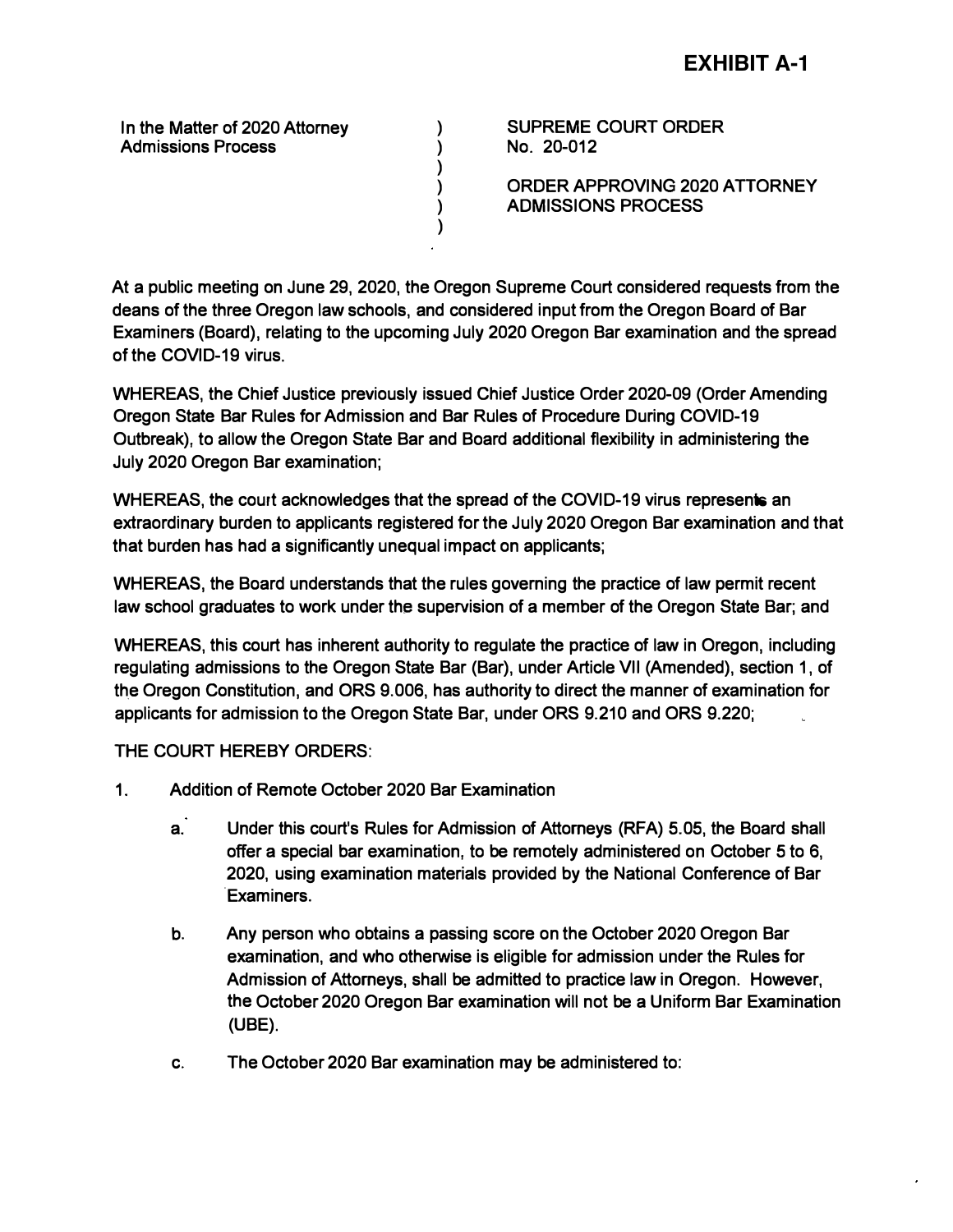- **(1) Any person who submitted a complete application, postmarked by May 30, 2020, for the July 2020 Oregon Bar examination; and**
- **(2) Any person who took, but failed to pass, the February Oregon 2020 Bar examination and who did not submit a complete application, postmarked by May 30, 2020, for the July 2020 Oregon Bar examination.**
- **d. Except as provided in subparagraph 1.c., the Chair of the Board of Bar Examiners (Chair) shall have discretion to expand enrollment for the October 2020 Bar examination to individuals not identified in subparagraph 1.c., but who otherwise qualify to sit for a bar exam under the Rules for Admission. The Chair also shall have discretion to impose a limit on the total number of applicants enrolled under this subparagraph.**
- **e. A person who takes any bar examination in the United States in 2020 after the issuance of this order is not eligible to sit for the October 2020 Oregon Bar examination.**
- **f. The Board shall have discretion to impose deadlines for submitting complete applications, including the payment of fees, for the October 2020 Oregon Bar examination.**
- **g. For individuals registered for the July 2020 examination who elect to take the October 2020 examination, any monies paid by the individual toward the fees for the July 2020 exam will be applied as a credit toward the October 2020 exam.**
- **2. 2020 Oregon Emergency Diploma Privilege**
	- **a. Notwithstanding ORS 9.210(2), ORS 9.220(3), or the Rules for Admission of Attorneys, a person may be admitted to the Oregon State Bar without taking an Oregon Bar examination required by RFA 5.05 and RFA 5.15 if the person:**
		- **(1) Submitted a complete application, postmarked by May 30, 2020, for the July 2020 Oregon Bar examination, regardless of whether the person received an examination number; and**
		- **(2) Graduated in 2020 from either**
			- **(A) Lewis and Clark Law School, University of Oregon School of Law, or Willamette University College of Law; or**
			- **(8) Any other law school accredited by the American Bar Association that had an overall institutional bar examination passage rate, for persons taking a bar examination for the first time in 2019, of 86 percent (rounded to the nearest whole number) or greater.**
	- **b. A person who requests admission without taking a bar examination under subparagraph 2.a. must satisfy all other requirements for admission to be**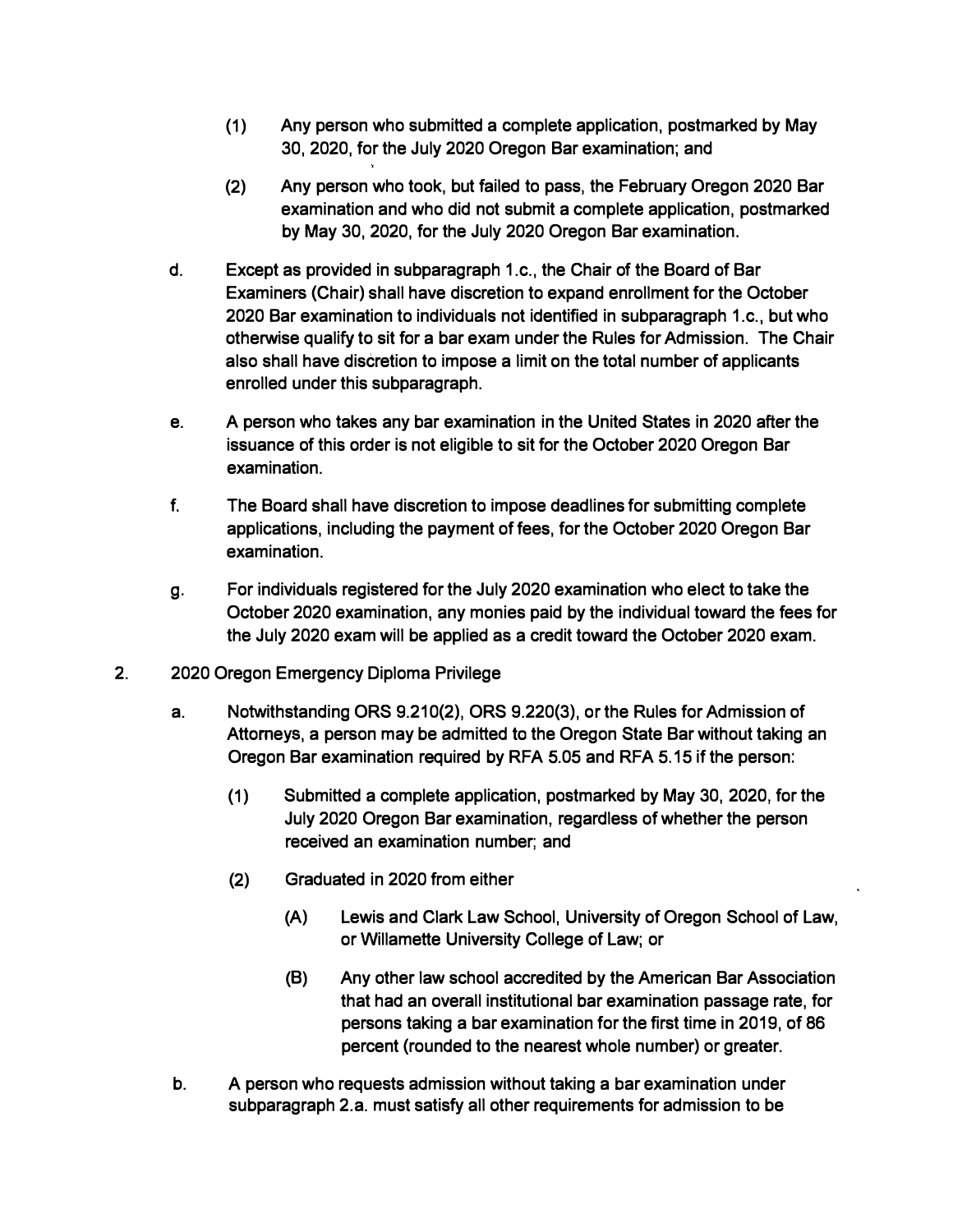**admitted to the Bar, as outlined in the Bar Act, ORS chapter 9, and the Rules for Admission of Attorneys, including that the person demonstrates requisite good moral character and fitness.** 

- **c. A person admitted to the Bar under this section will be a fully licensed member of the Bar with the same rights and responsibilities as other Bar members.**
- **d. The Board and Bar have discretion to develop any process necessary to implement this paragraph, including establishing a list of law schools qualifying under subparagraph 2.a.(2).(B).**
- **3. Adjustment to Minimum Passing Score**

**Supreme Court Order 17-019, which set the pass score for the Oregon Bar examination at 274, is temporarily modified to allow for a minimum passing score of 266 for:**

- **a. The July 2020 Oregon Bar examination; and**
- **b. Any other Uniform Bar Examination taken between the date of this order and September 30, 2020, for purposes of admission to the Oregon Bar under RFA 19.05.**
- **4. Additional Provisions**
	- **a. Applicant Election and Timeline**
		- **(1) Any person currently registered for the July 2020 Oregon Bar examination may:**
			- **(A) Sit for the July 2020 Oregon Bar examination;**
			- **(B) Opt out of the July 2020 examination and elect instead to take the remote October 2020 Oregon Bar examination; or**
			- **(C) Opt out of all 2020 examinations and elect to request the diploma privilege if qualified to do so under this order.**
		- **(2) Any person who is not currently registered for the July 2020 Oregon Bar examination, but who otherwise qualifies for diploma privilege under this order, may**
			- **(A) Elect to request the diploma privilege; or**
			- **(B) Elect to sit for the October Oregon Bar examination.**
		- **(3) The Board has discretion to set a deadline for applicants to submit an application to sit for the October 2020 Bar examination.**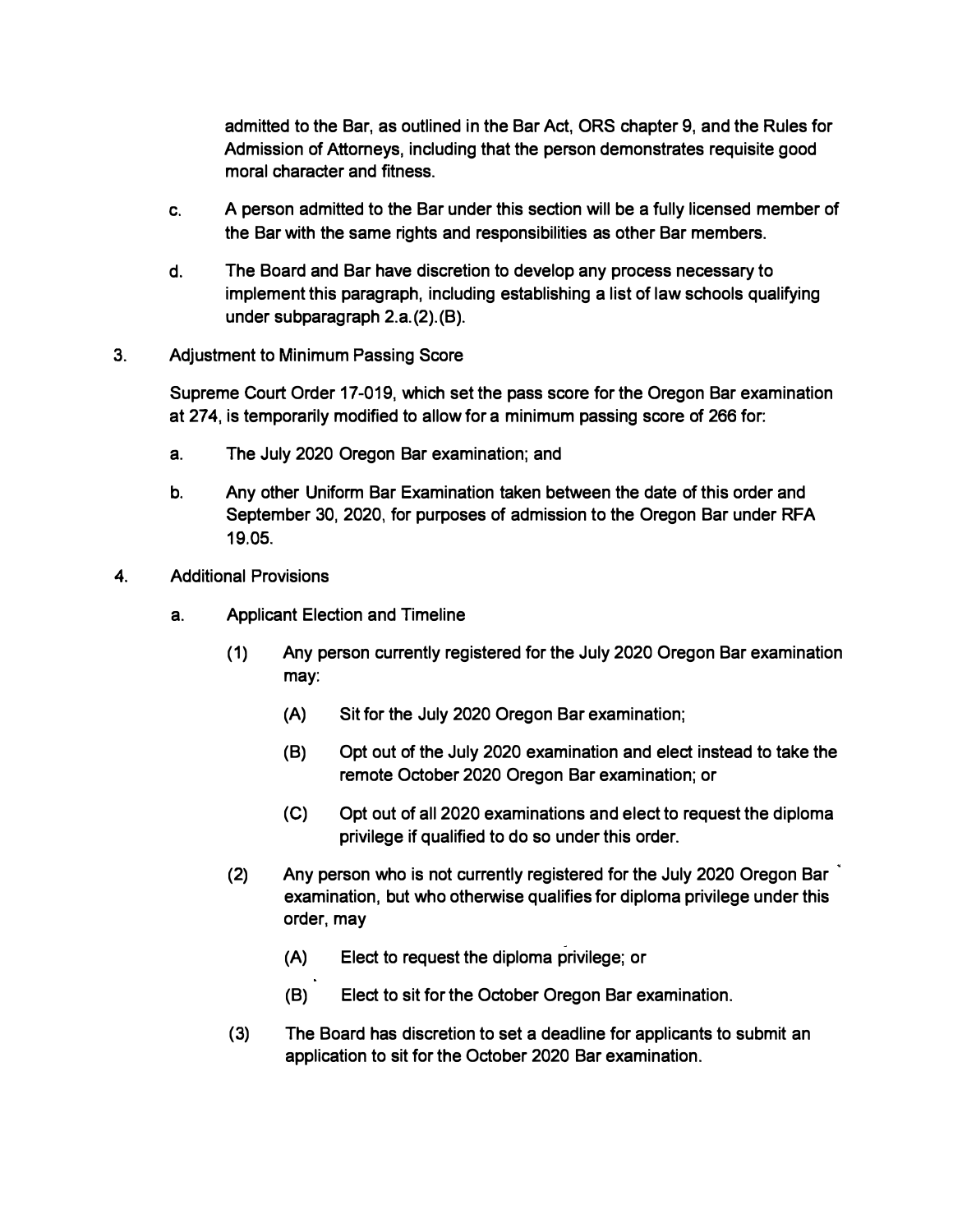- **(4) The Board shall immediately develop a procedure for making the elections described in subparagraphs 4.a.{1) and (2), and announce that procedure on its website and through any other means that the Board deems necessary.**
- **(5) Any person who elects to request the diploma privilege must notify the Board of the election, in writing, on or before July 6, 2020, in the manner directed by the Board. No person may elect the diploma privilege after July 6, 2020.**
- **(6) Any person currently registered for the July 2020 Oregon Bar examination who opts out of the July 2020 examination and elects instead to take the remote October 2020 Oregon Bar examination must notify the Board of the election, in writing, on or before July 6, 2020, in the manner directed by the Board.**
- **(7) If the Board does not receive a timely election pursuant to subparagraph 4.a.{5)-(6) from an applicant currently registered for the July 2020 Oregon Bar examination, the applicant will remain registered for that examination.**
- **b. Fees**

**The court delegates to the Board the discretion to determine whether, or to what extent, any fees may be refunded or additional fees may be required and the deadline for paying any required fees ..**

**c. Waiver of Rules**

**Any Rule for Admission of Attorneys that is inconsistent with this order is waived.**

**d. Effective Date**

**This order becomes effective immediately.**

**Dated this 30th day of June, 2020.** 

Wilkes

**Honorable Martha L. Walters Chief Justice**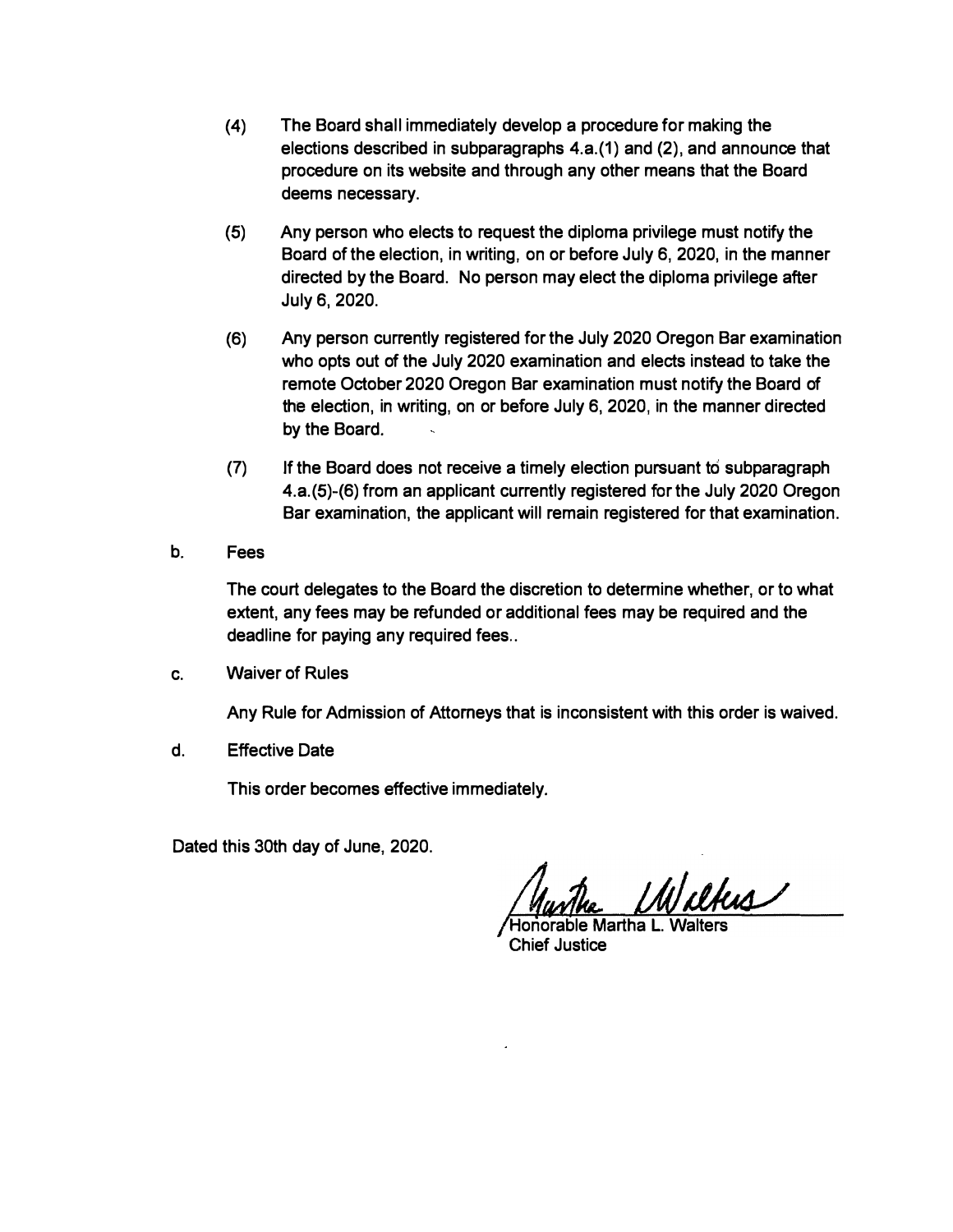**EXHIBIT A-2FILED SUPREME COURT STATE OF WASHINGTON JUNE 12, 2020** BY SUSAN L. CARLSON **CLERK** 

# THE SUPREME COURT OF WASHINGTON

 $\mathcal{L}$  $\lambda$  $\mathcal{L}$ ) ) ) ) ) ) )

### IN THE MATTER OF STATEWIDE RESPONSE BY WASHINGTON STATE COURTS TO THE COVID-19 PUBLIC HEALTH EMERGENCY

 $\mathcal{L}_\mathcal{L}$  , which is a set of the set of the set of the set of the set of the set of the set of the set of the set of the set of the set of the set of the set of the set of the set of the set of the set of the set of

ORDER GRANTING DIPLOMA PRIVILEGE AND TEMPORARILY MODIFYING ADMISSION & PRACTICE RULES

No. 25700-B-630

WHEREAS, the court recognizes the extraordinary barriers facing applicants currently registered to take the bar examination in either July or September 2020, or the limited license legal technician (LLLT) examination in July 2020; and

WHEREAS, the Court has reviewed Washington's Admission and Practice Rules (APRs) to consider whether any of its provisions should be modified to accommodate current applicants who have received juris doctorate degrees from ABA accredited law schools or have completed all requirements to sit for the July 2020 LLLT exam;

The Court by majority hereby enters the following order establishing temporary modifications to some provisions of the current APRs:

1) APR 3 and 4 are modified to the extent that applicants for admission to practice law who are currently registered for either the July or September 2020 bar examination and who have received a Juris Doctorate degree from an ABA accredited law school, and applicants currently registered to take the LLLT examination scheduled for July 2020, are granted the option of receiving a diploma privilege to practice in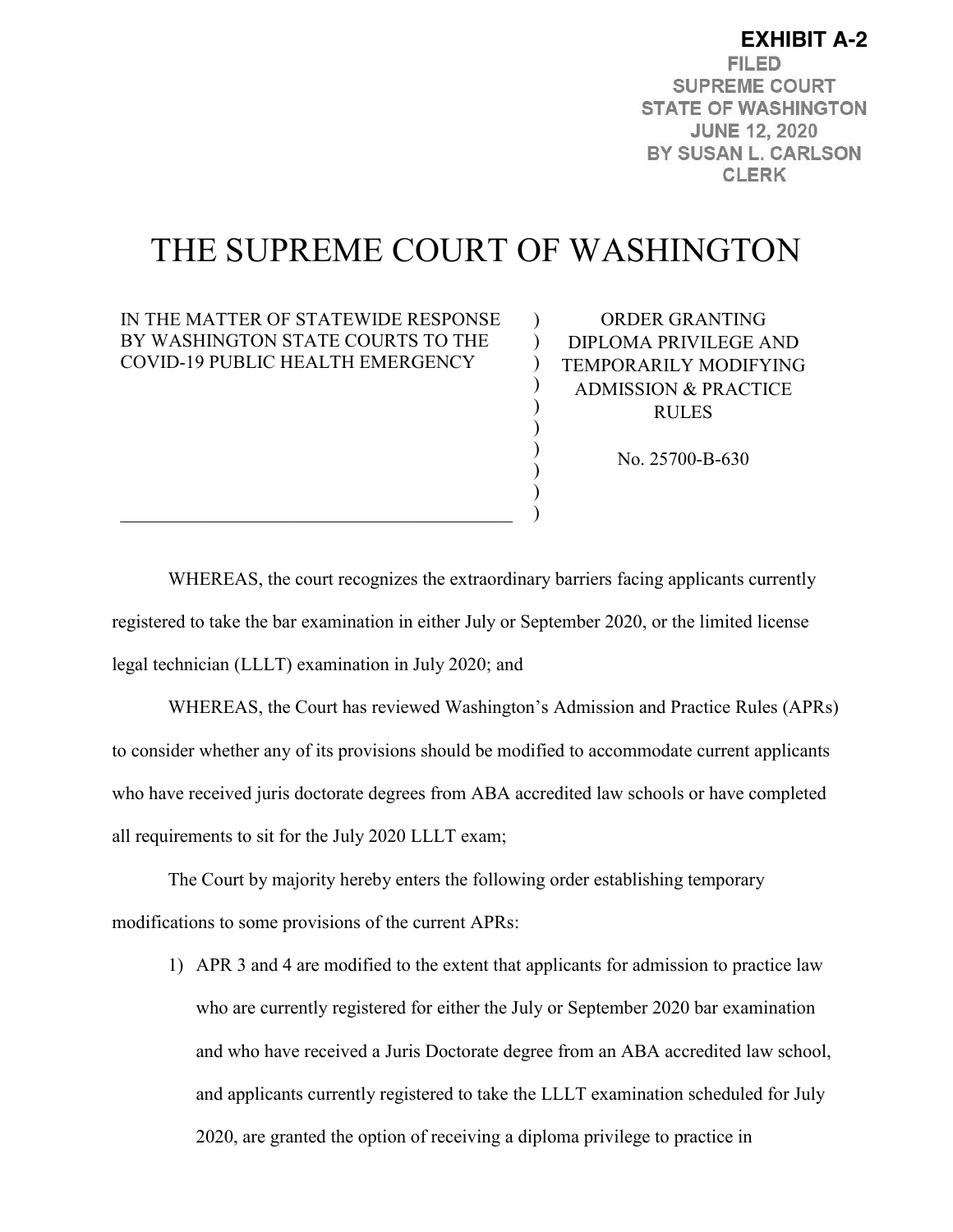Washington. The bar examinations in July and September 2020 will still be offered for those who do not qualify for the diploma privilege and those who wish to take the exam to receive a Uniform Bar Exam (UBE) score.

- 2) The diploma privilege option will be available to applicants currently registered to take the examinations who are taking the tests for the first time and those who are repeating the tests.
- 3) The court delegates to WSBA the appropriate discretion to determine the timelines for eligible applicants to notify WSBA of their intent to receive the diploma privilege in lieu of taking an examination, and whether or to what extent any registration fees may be refunded.

DATED at Olympia, Washington this 12<sup>th</sup> day of June, 2020.

For the Court

Stephen C. C.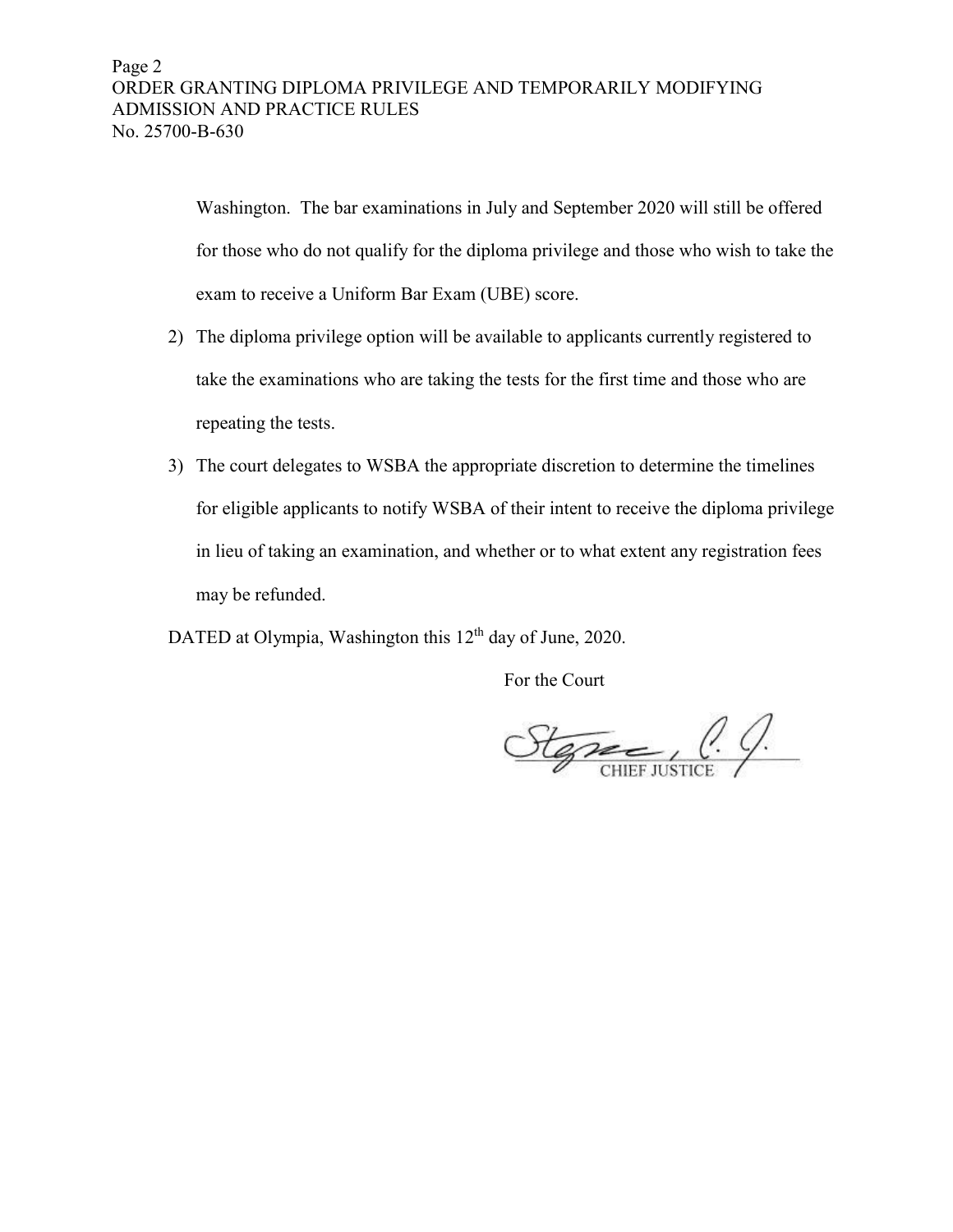# IN THE SUPREME COURT OF THE STATE OF UTAH

----oo0oo----

In re: Matter of Emergency Modifications to Utah Supreme Court Rules of Professional Practice, Rules Governing Admission to the Utah State Bar

---

# **ORDER FOR TEMPORARY AMENDMENTS TO BAR ADMISSION PROCEDURES DURING COVID-19 OUTBREAK**

*Based upon the Utah Supreme Court's constitutionally granted authority to regulate the practice of law in Utah, and in consideration of the public health threat currently posed by the novel infectious coronavirus (COVID-19), the Utah Supreme Court orders that the Bar Examination passage requirement be modified on an emergency basis for certain eligible Qualified Candidates as defined herein.* 

# **I. Definitions**

- a. Unless otherwise defined in this Order, all terms defined in Rule 14-701 of the Supreme Court Rules of Professional Practice are hereby incorporated into this Order.
- b. "Qualified Candidate" means a person who:
	- 1. Is either:
		- A. A law school graduate who:
			- i. Has graduated by June 30, 2020 with a First Professional Degree in law from an ABA-approved law school that had an overall first-time taker bar examination passage rate in 2019 of 86% (rounded to the nearest whole number) or greater; and
			- ii. Has not, as of the date of this Order, previously sat for any bar examination in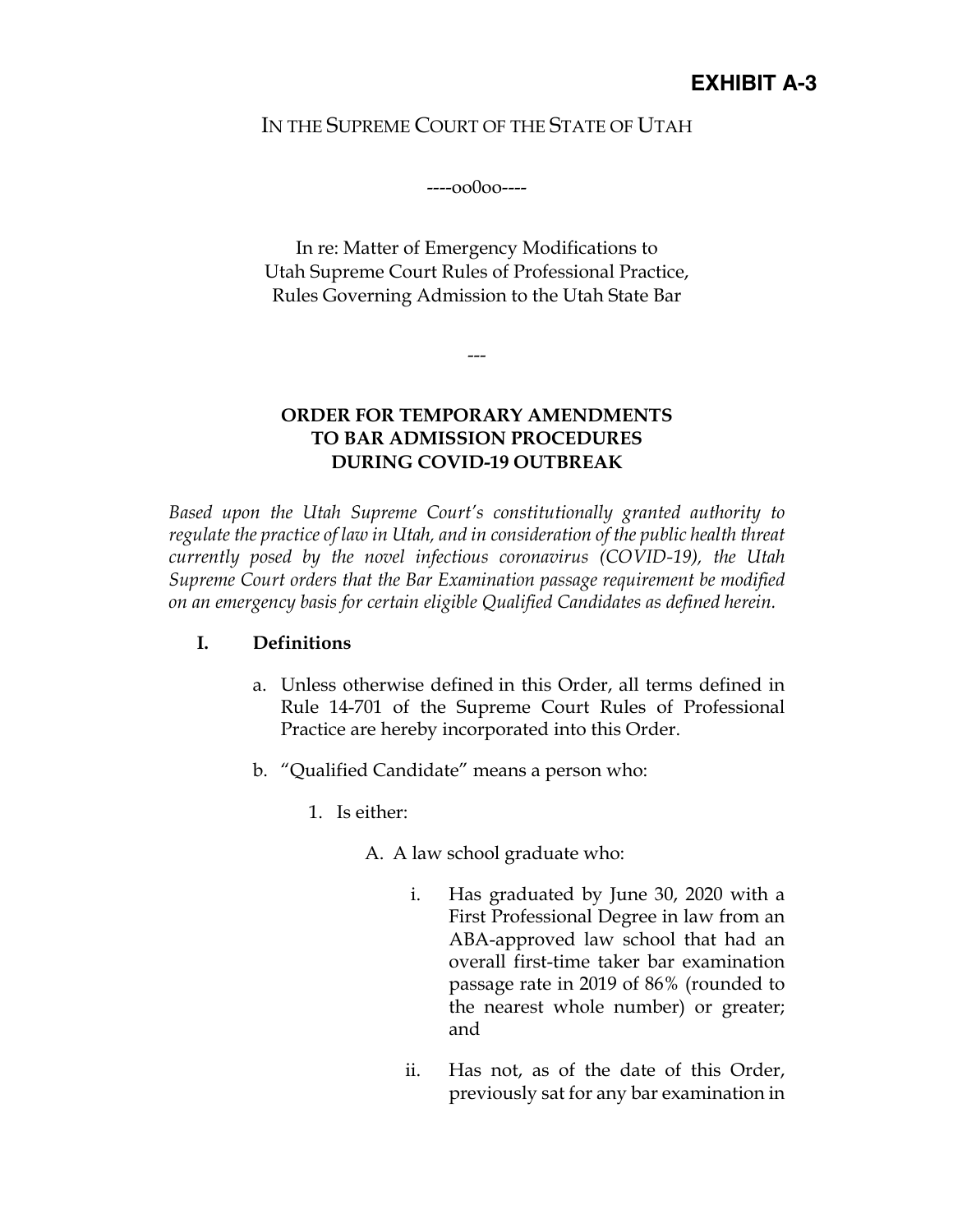any state or territory in the United States and will not be taking the bar examination in any state or territory in the United States in July 2020; or

- B. An attorney admitted by bar examination to another jurisdiction and meets all requirements of Rule 14-704(a) except for passing the Utah Bar Examination; and
- 2. Submitted an application for the Utah Bar Examination on or before April 1, 2020, in accordance with the information and instructions on the admissions website, including all fees and necessary application forms, along with any required supporting documentation, character references, and a photo. Late or incomplete applications will not be accepted.
- c. "Supervised Practice" means the 360 hours of supervised legal practice that a Qualified Candidate must complete under the supervision of a Supervising Attorney in accordance with and under section III of this Order.
- d. "Supervising Attorney" means a person (or persons) who supervises the Qualified Candidate in accordance with and under section III of this Order and is either:
	- 1. An attorney who has:
		- A. An active Utah Bar license,
		- B. A minimum of 5 years as a licensed attorney in any U.S. state or territory,
		- C. A minimum of 2 years as a licensed attorney in the State of Utah, and
		- D. No record of public discipline in any jurisdiction in the United States; or
	- 2. A state court or federal court judge.

#### **II. Emergency Admission of Qualified Candidates**

a. Qualified Candidates who meet all the requirements of subsection II(b) by no later than December 31, 2020, shall be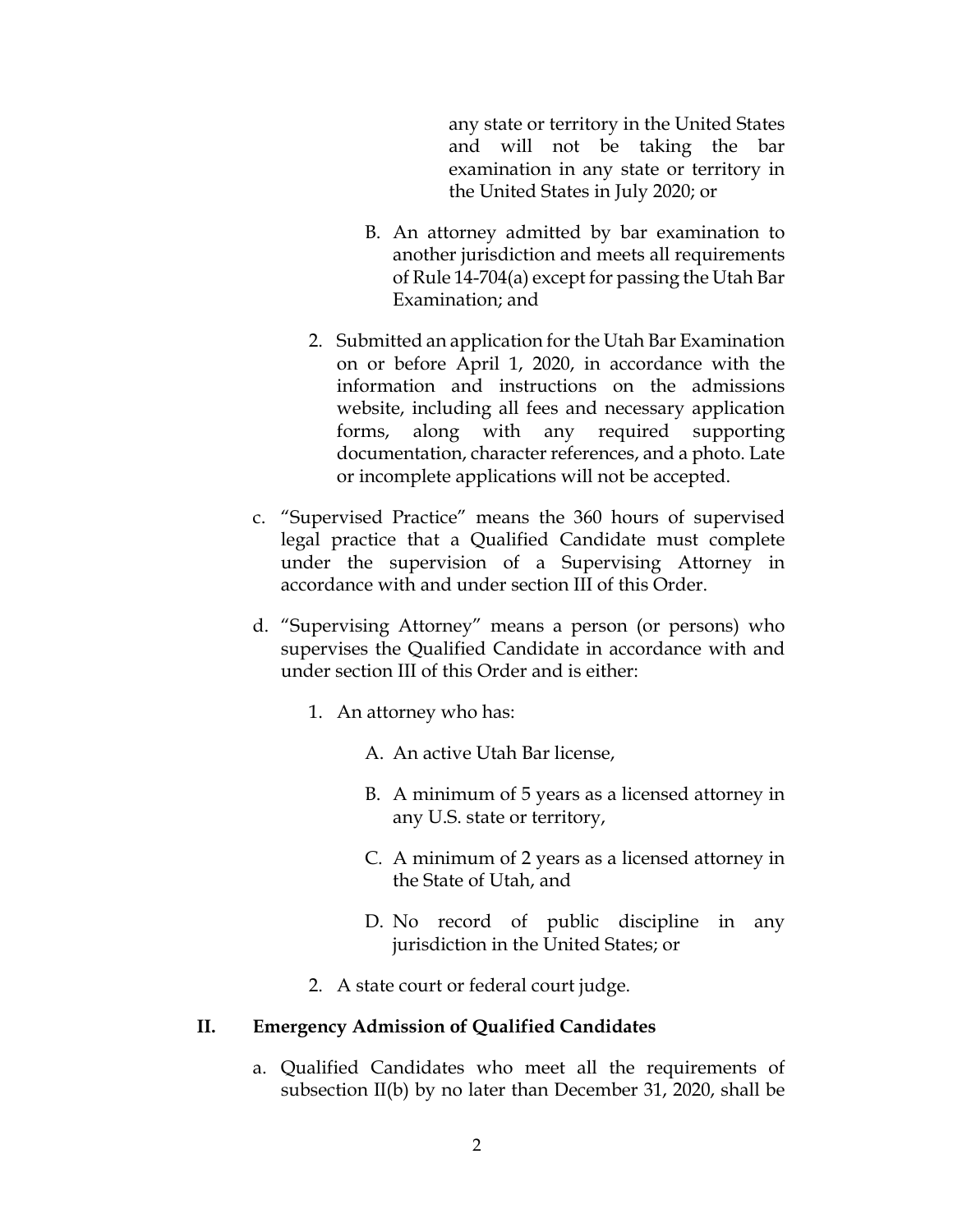admitted to the Utah Bar without passing the Utah Bar Examination. This admission will be effected as soon as practically possible.

- b. The burden of proof is on the Qualified Candidate to establish by clear and convincing evidence that she or he:
	- 1. Is a Qualified Candidate as defined in subsection I(b);
	- 2. Meets all requirements of Rule 14-703 (if applied to take the Bar Examination as a Student Applicant) or Rule 14-704(a) (if applied to take the Bar Examination as an Attorney Applicant), except for passing the Utah Bar Examination;
	- 3. Has passed or does pass the Multistate Professional Responsibility Examination by no later than December 31, 2020 unless no MPRE is offered in 2020 after the publication of this Order, in which case Qualified Candidates who have not yet passed the MPRE but have fulfilled all other requirements for admission under this Order will be given an extension to pass the MPRE until after scores are published following the first MPRE administered in 2021;
	- 4. Has provided a completed criminal background check by no later than December 31, 2020;
	- 5. Has submitted proof of law school graduation by June 30, 2020; and
	- 6. Has completed 360 hours of Supervised Practice by no later than December 31, 2020.
- c. Nothing herein shall prevent a law school graduate who does not meet the definition of a Qualified Candidate from performing legal services under Rule 14-807 of the Supreme Court Rules of Professional Practice.

# **III. Supervised Practice Requirement**

a. The purpose of the Supervised Practice requirement is to provide eligible Qualified Candidates with supervised training in the practice of law and to assist the Bar and the judiciary in discharging their responsibilities to help create a just legal system that is accessible to all.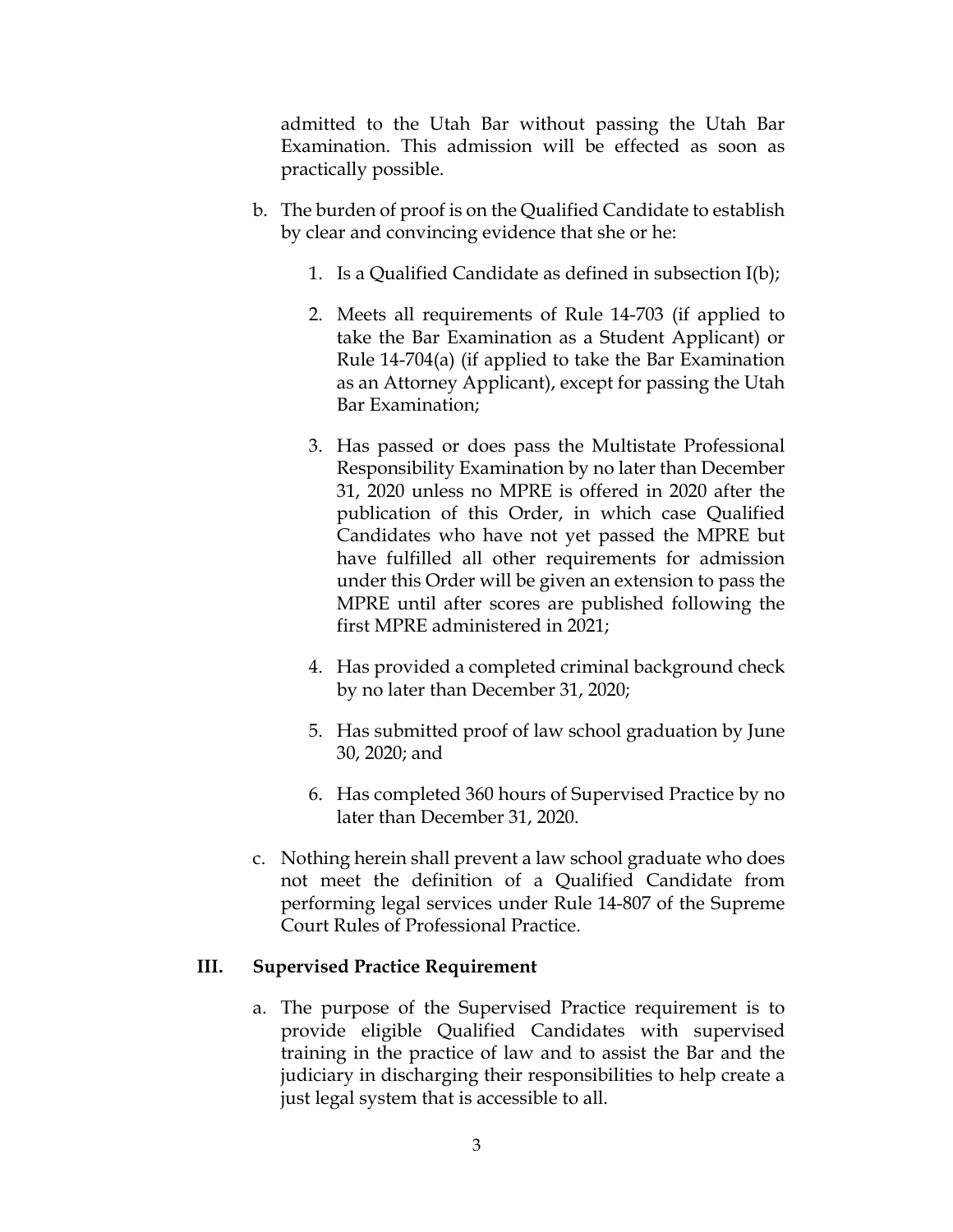- b. Subject to the inherent power of each judge to have direct control of the proceedings in court and the conduct of attorneys and others who appear before the judge, the courts of Utah are authorized to allow eligible Qualified Candidates to participate in matters pending before the courts consistent with this Order.
- c. All time spent in any activity related to developing the Qualified Candidate's legal competence (whether paid, unpaid, pro bono, or low bono) shall be counted toward the 360-hour requirement including, but not limited to, representing clients, providing direct assistance and counsel to judges, advising businesses and their employees, developing or implementing policies and practices for nonprofit organizations or government agencies, and meeting with the Supervising Attorney or attorneys for whom the Supervising Attorney has delegated direct supervision under subsection III(e). CLE courses and other professional trainings or workshops as would be typical of an attorney in that area of practice may be counted toward the 360-hour requirement but shall not exceed more than 10% of the Qualified Candidate's total hours. The determination of whether a specific position or activity qualifies for the purpose of this provision shall be at the Supervising Attorney's discretion.
- d. Subject to all applicable rules, regulations, and statutes, a Qualified Candidate may engage in the following activities during the 360 hours of Supervised Practice, so long as the client and Supervising Attorney consent in writing to each activity, and the Supervising Attorney remains fully responsible for the manner in which the activities are conducted:
	- 1. Negotiate for and on behalf of the client, subject to the Supervising Attorney's final approval, or give legal advice to the client, provided that the Qualified Candidate:
		- A. obtains the Supervising Attorney's approval regarding the legal advice to be given or plan of negotiation to be undertaken by the Qualified Candidate; and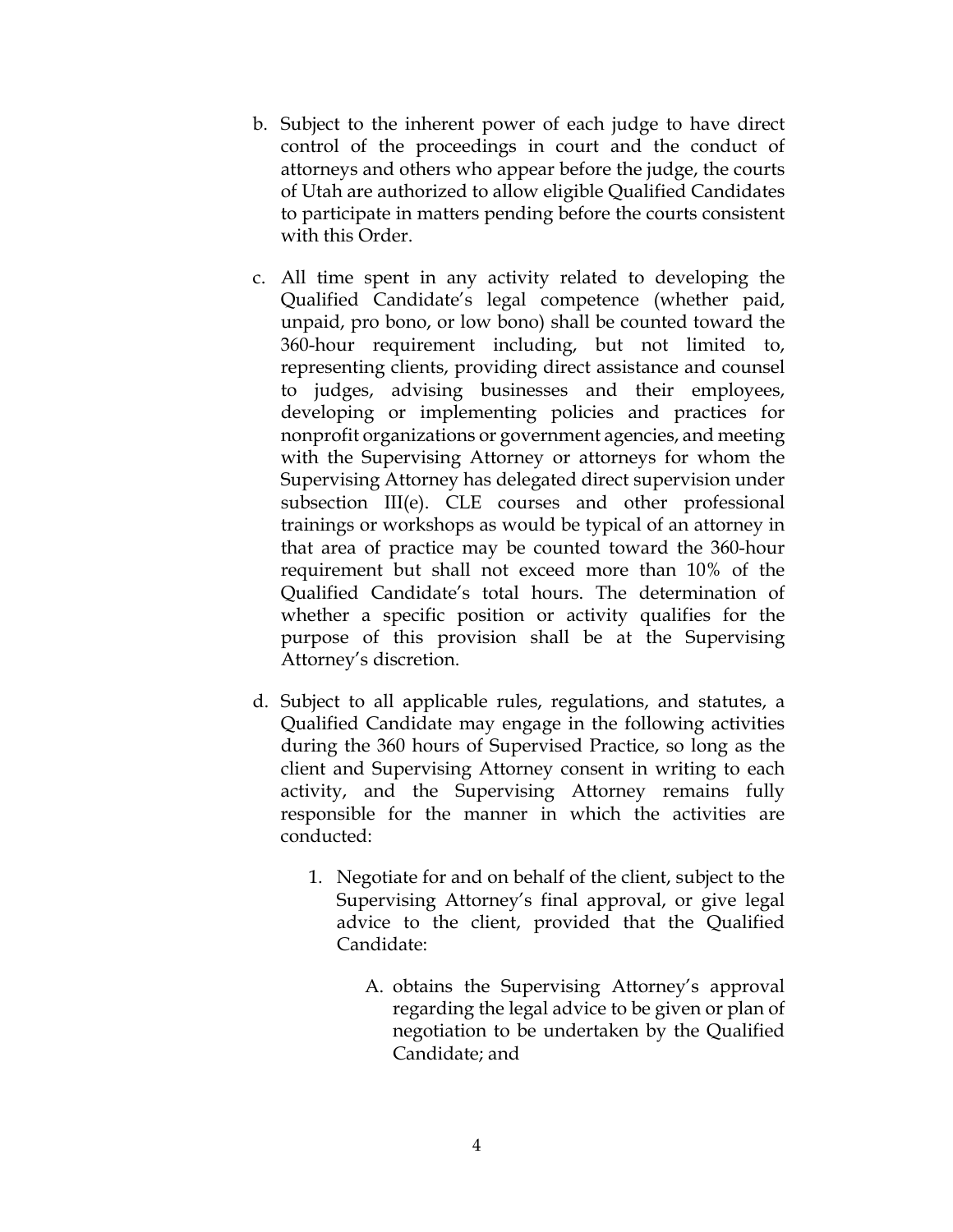- B. performs the activities under the general supervision of the Supervising Attorney.
- 2. Appear on behalf of the client in depositions, provided that the Qualified Candidate has passed a course in evidence and performs the activity under the direct supervision and in the personal presence of the Supervising Attorney.
- 3. Appear in any court or before any administrative tribunal in this state. In order to participate in any evidentiary hearing, the Qualified Candidate must have passed a course in evidence, and in the case of a criminal evidentiary hearing, must have also passed a course in criminal procedure. The Supervising Attorney's and the client's written consent and approval, along with a law school certification regarding the required coursework, must be filed in the record of the case and must be brought to the attention of the judge of the court or the presiding office of the administrative tribunal. In addition, the Qualified Candidate must orally advise the court at the initial appearance in a case that he or she is certified to appear pursuant to this rule. A Qualified Candidate may appear in the following matters:
	- A. *Civil Matters*. In civil cases in any court, the Supervising Attorney is not required to be personally present in court if the person on whose behalf an appearance is being made consents to the Supervising Attorney's absence.
	- B. *Felony or Class A Misdemeanor Criminal Matters on Behalf of the Prosecuting Attorney*. In any felony or Class A misdemeanor prosecution matter in any court, the Supervising Attorney must be personally present throughout the proceedings.
	- C. *Infraction of Class B or Class C Misdemeanor Criminal Matters on Behalf of the Prosecuting Authority*. In any infraction or Class B or Class C misdemeanor matter in any court with the Supervising Attorney's written approval, the Supervising Attorney is not required to be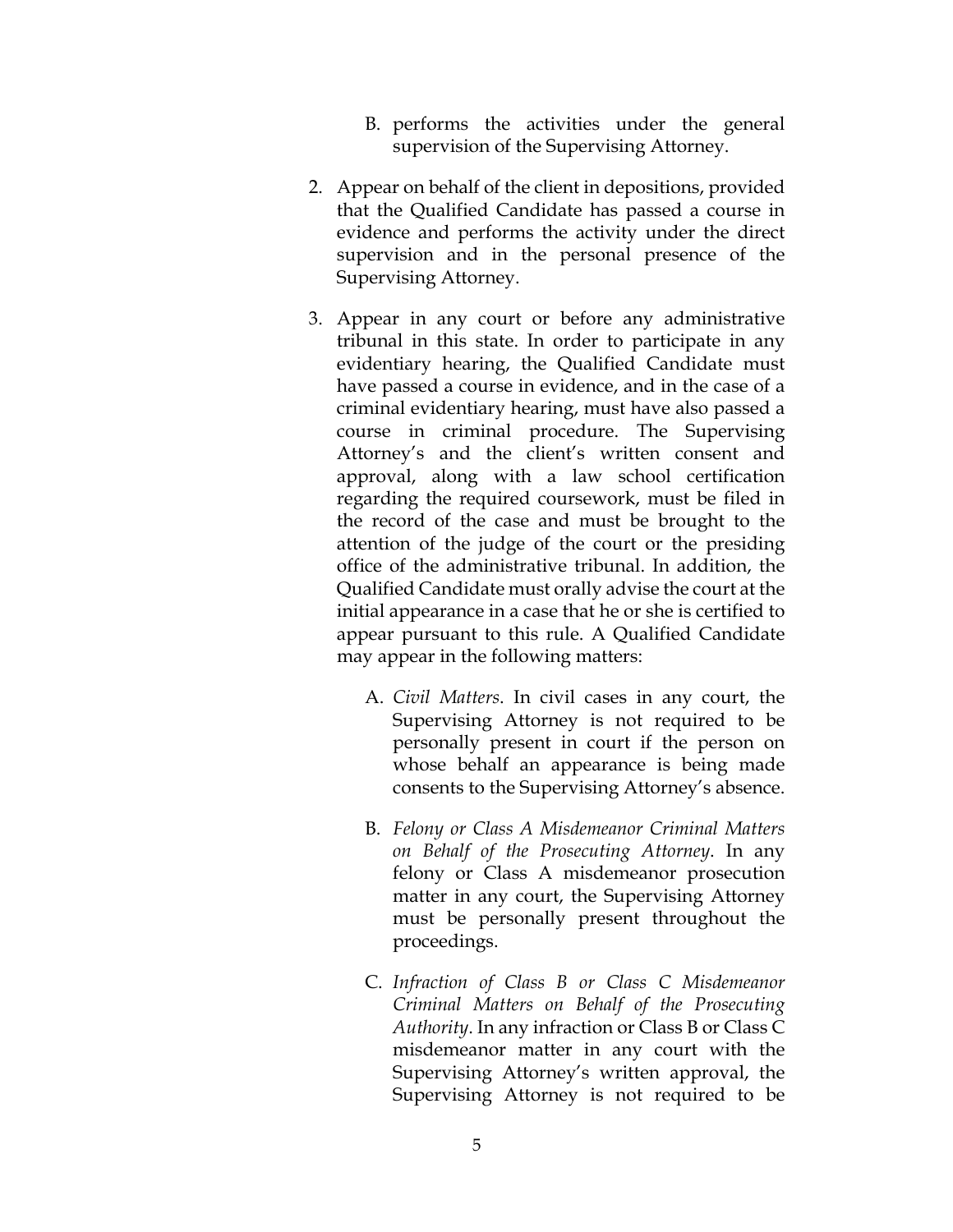personally present in court; however, the Supervising Attorney must be personally present during any Class B or Class C misdemeanor trial.

- D. *Felony or Class A Misdemeanor Criminal Defense Matters*. In any felony or Class A misdemeanor criminal defense matter in any court, the Supervising Attorney must be personally present throughout the proceedings.
- E. *Infraction or Class B or Class C Misdemeanor Criminal Defense Matters*. In any infraction or Class B or Class C misdemeanor criminal defense matter in any court, the Supervising Attorney is not required to be personally present in court, so long as the person on whose behalf an appearance is being made consents to the Supervising Attorney's absence; however, the Supervising Attorney must be personally present during any Class B or Class C misdemeanor trial.
- F. *Appellate Oral Argument*. In any appellate oral argument, the Supervising Attorney must be personally present and the court must give specific approval for the Qualified Candidate's participation in that case.
- G. *Indigent defense*. Provide assistance to indigent inmates of correctional institutions or other persons who request such assistance in preparing applications and supporting documents for post-conviction relief, except when the assignment of counsel in the matter is required by any constitutional provision, statute, or rule of this Court; if there is an attorney of record in the matter, all such assistance must be supervised by the attorney of record, and all documents submitted to the court on behalf of such a client must be reviewed and signed by the attorney of record and the Supervising Attorney.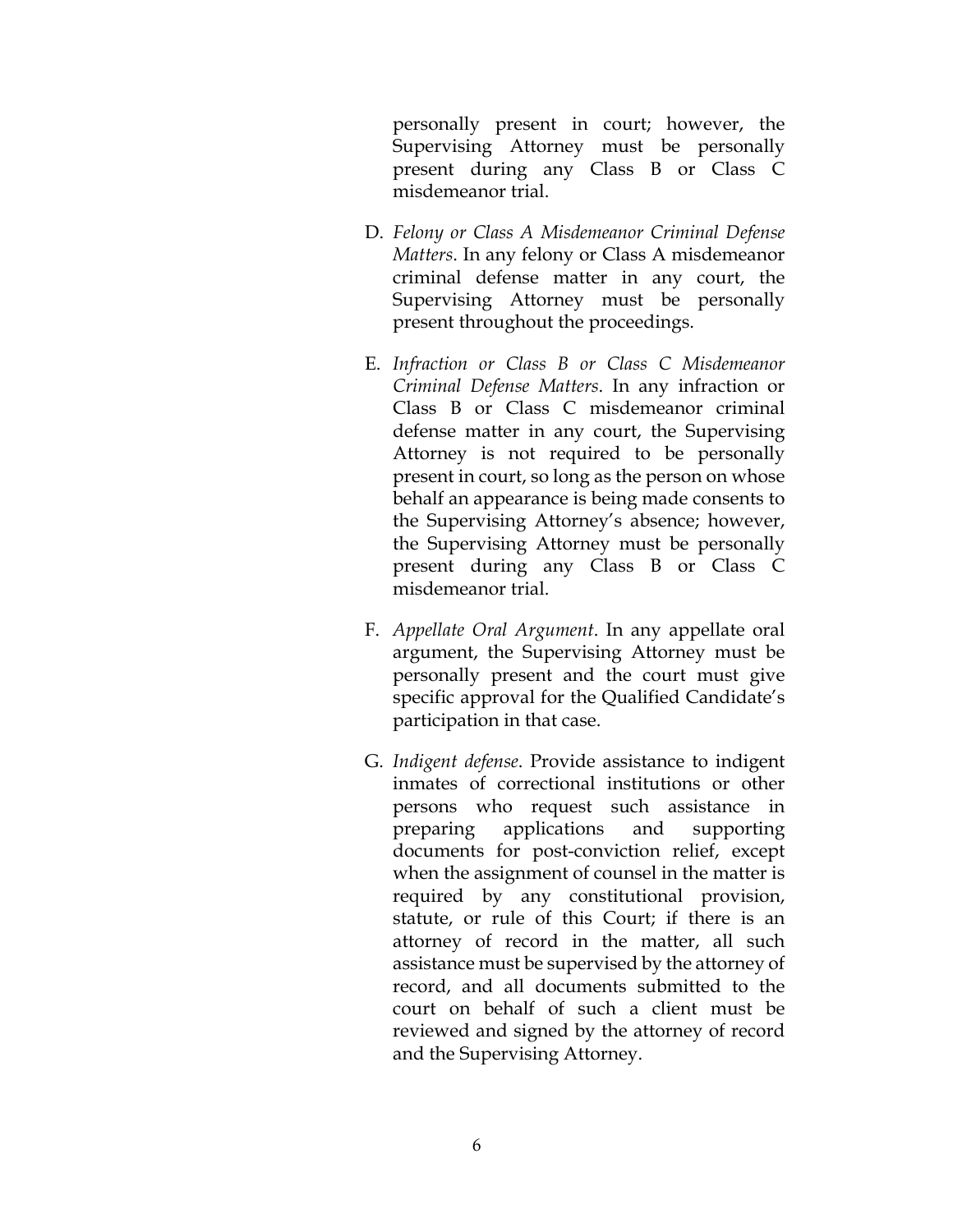- 4. Perform other appropriate legal services, but only after prior consultation with the Supervising Attorney.
- 5. Notwithstanding the terms above, the court may at any time and in any proceeding require the supervising attorney to be personally present for such period and under such circumstances as the court may direct.
- e. The Supervising Attorney is responsible for ensuring that the Supervised Practice of the eligible Qualified Candidate complies with this Order. The Supervised Practice requirement provides an opportunity for the Supervising Attorney to demonstrate professionalism and impart principles of ethics, civility, and service that should characterize all members of the Utah Bar. This training can be accomplished only if the Supervising Attorney is actively involved in the process. The Supervising Attorney may delegate direct supervision of a Qualified Candidate to another attorney who, in the professional judgment of the Supervising Attorney, would effectively promote these goals. If the Supervising Attorney delegates direct supervision to another attorney, communication between and among the two attorneys and the Qualified Candidate should be regular and substantive. Pro bono programs preapproved by the Utah State Bar's Access to Justice program effectively promote the goals of the Supervised Practice requirement, and Supervising Attorneys shall count hours served by the Qualified Candidate in such programs without the need of express delegation or regular and substantive communication with any attorneys directly supervising the Qualified Candidate in those programs.
- f. A Qualified Candidate's eligibility to provide services under this Order will terminate immediately upon the Bar's determination that the Qualified Candidate lacks the requisite character and fitness to practice law in Utah.
- g. Prior to beginning the 360 hours of Supervised Practice, the Qualified Candidate must:
	- 1. Obtain the consent of a Supervising Attorney,
	- 2. Provide the Bar Admissions' office with the Supervising Attorney's name, and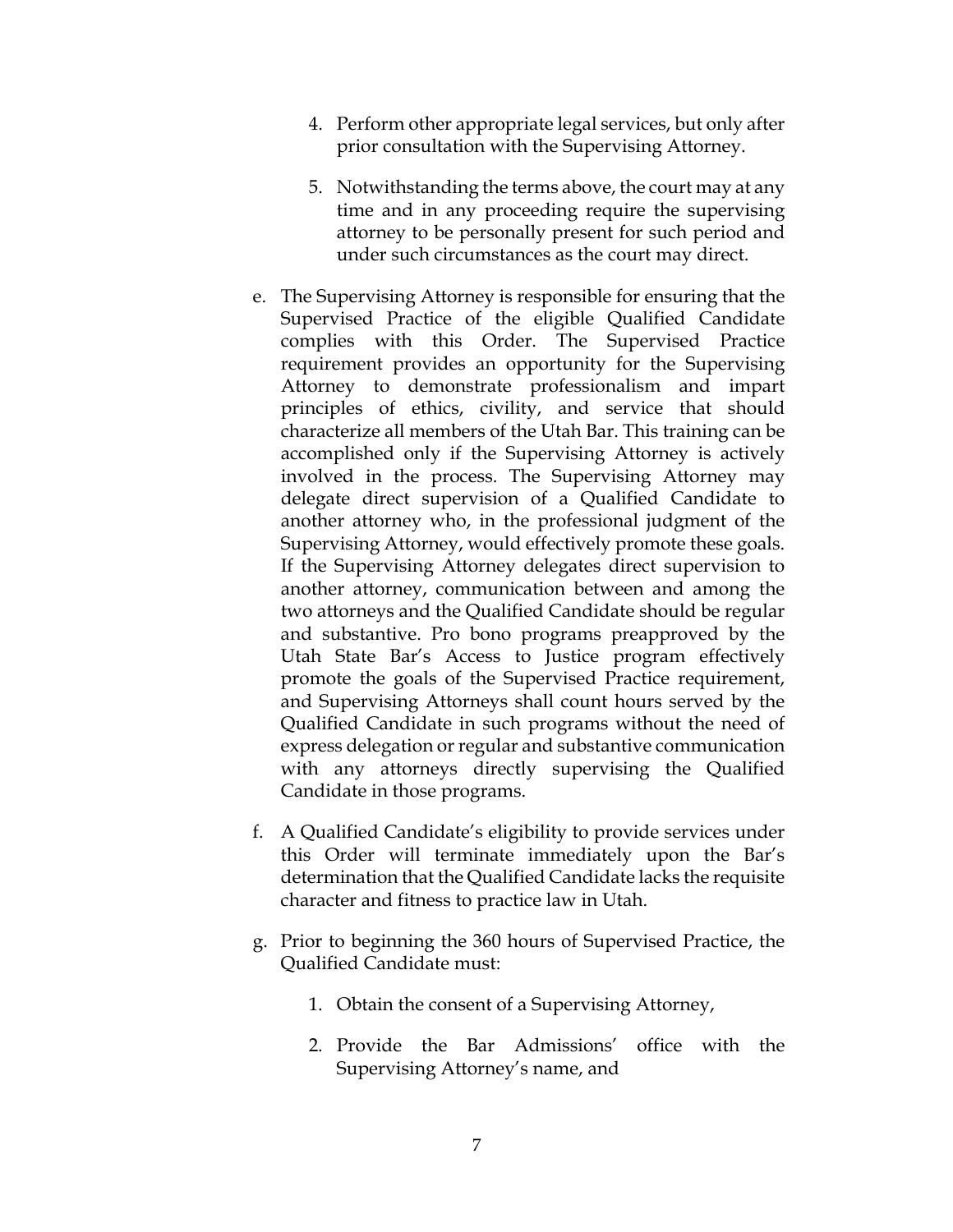- 3. Provide the Bar Admissions' office with a signed and dated letter from the Supervising Attorney stating that she or he is qualified and willing to serve as a Supervising Attorney and has read this Order and agrees to comply with its conditions.
- h. A Qualified Candidate's 360 hours shall be recorded in onetenth hour increments and submitted pursuant to the requirements set forth by the Bar Admissions' office.
- i. Upon completing 360 hours of Supervised Practice, the Qualified Candidate must provide the Bar Admissions' office with a statement from the Supervising Attorney attesting to the veracity of the Qualified Candidate's submitted record. If the Qualified Candidate has more than one Supervising Attorney, each Supervising Attorney shall sign the portion of the record that he or she supervised.
- j. Completion of the 360 hours of Supervised Practice required for admission under this Order does not excuse the Qualified Candidate from completing the requirements currently imposed upon newly admitted attorneys, including the requirements of the New Lawyer Training Program (if applicable), and the 360 hours shall not be counted toward any post-admission requirements.

# **IV. The July 2020 Bar Examination**

- a. No Bar Examination shall be administered in Utah in July 2020.
- b. The Utah Supreme Court intends that the Bar Examination be scheduled at the earliest possible date in 2020 after the public health crisis abates and the Bar Examination can be administered safely.
- c. Persons who are currently scheduled to sit for the July 2020 Bar Examination in Utah who do not qualify for admission under the emergency modifications outlined in Section I or are unwilling to do so may elect one of the following options for proceeding with their application:
	- 1. Withdraw the application for a full and complete refund of all application fees paid;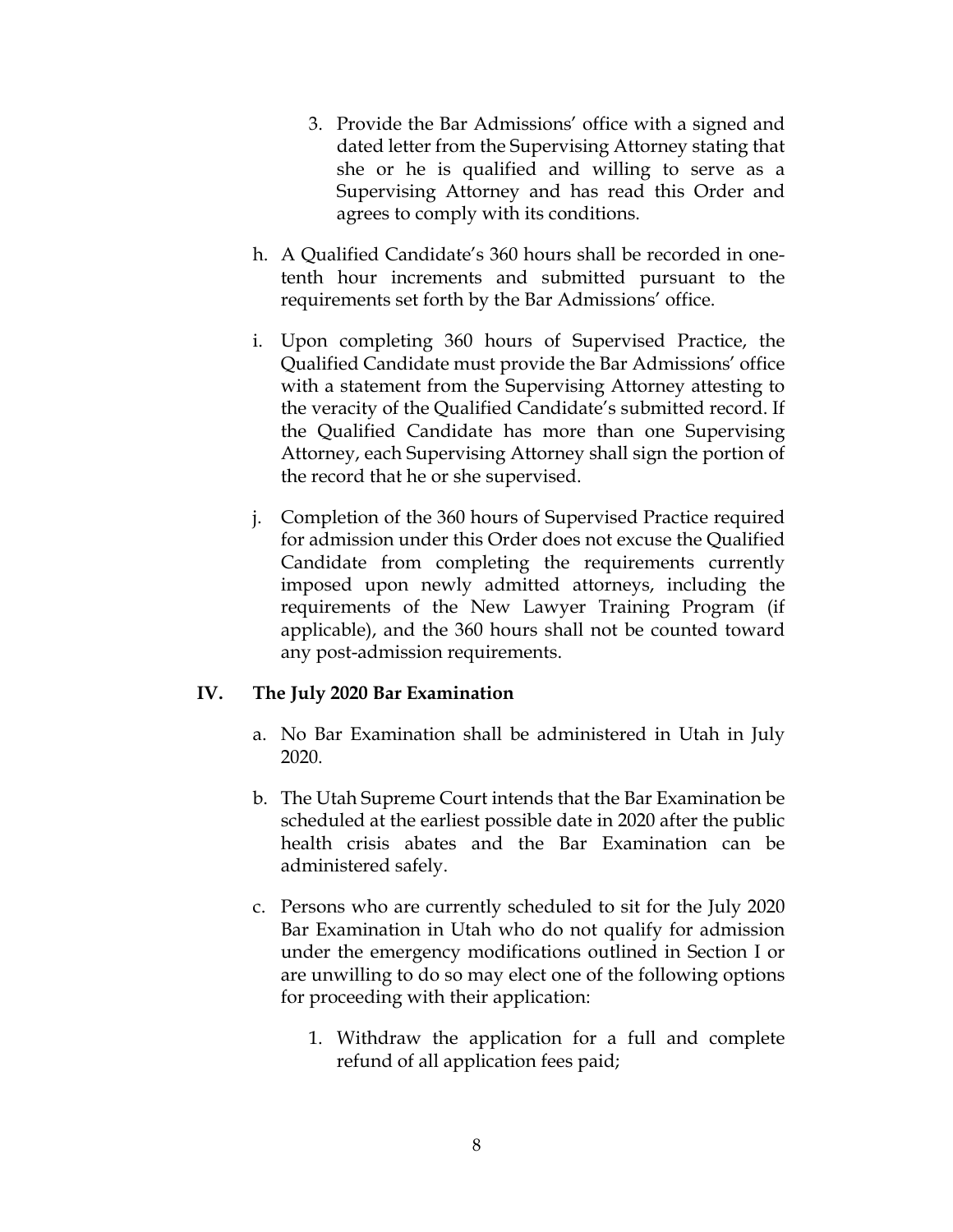- 2. Transfer the application and fees, without further charge, to the February 2021 Bar Examination or the July 2021 Bar Examination; or
- 3. Maintain a pending application to remain registered for the Bar Examination in the event a Bar Examination is scheduled to take place at some later point in 2020. If such a Bar Examination does not take place, the individual will be able to select from option (1) or (2) above.
- d. Nothing herein shall prevent a Qualified Candidate admitted pursuant to this Order from applying to take a future Bar Examination, but the applicant will be required to submit a new application and fees.

DATED this 21st day of April, 2020.

 $\angle X \times \angle Y$ 

Matthew B. Durrant Chief Justice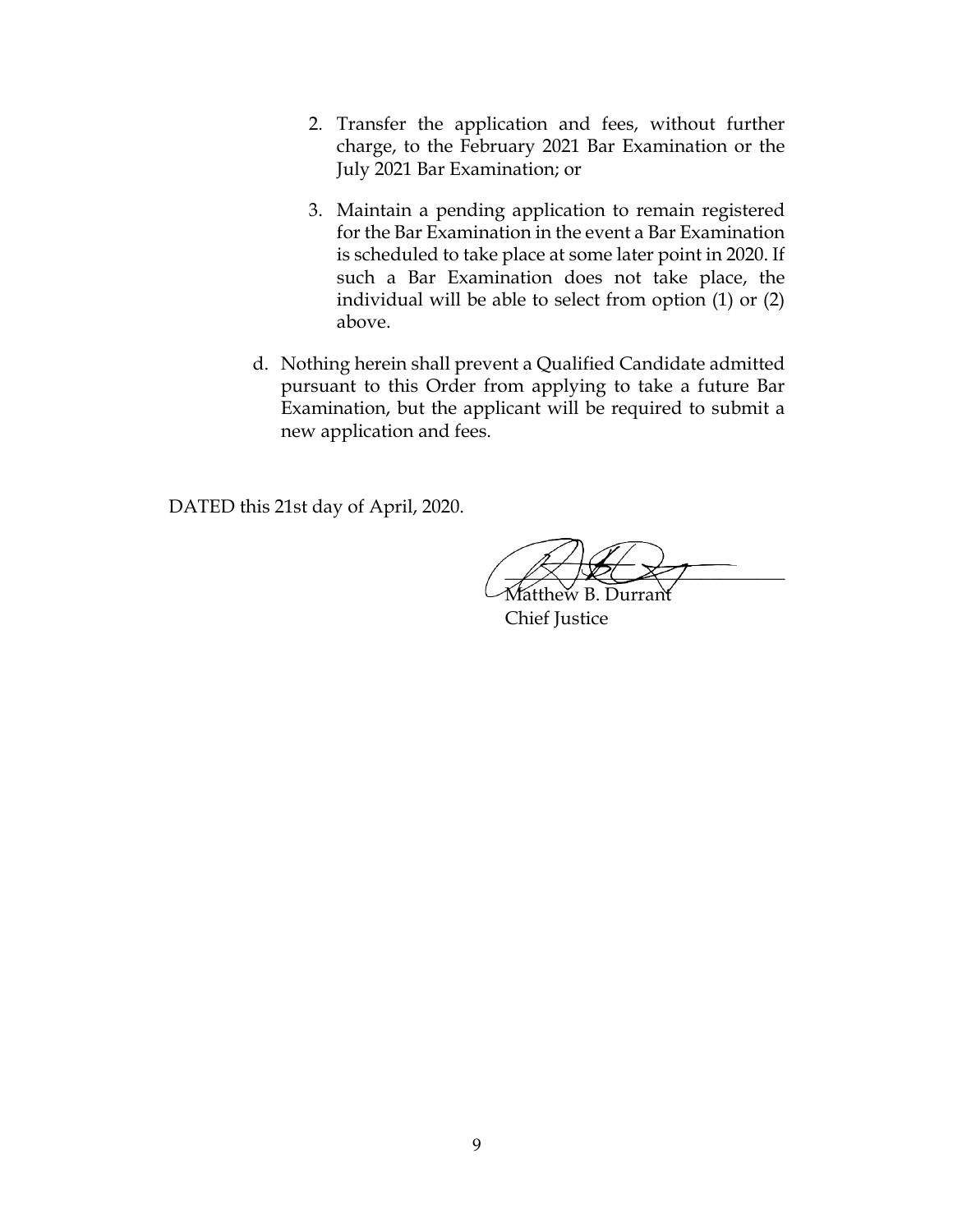

June 24, 2020

#### STATE OF MINNESOTA

IN SUPREME COURT

**OFFICE OF APPELIATE COURTS** 

#### ADMl0-8008

### **ORDER ESTABLISHING PUBLIC COMMENT PERIOD ON PETITION FOR PROPOSED TEMPORARY WAIVER OF BAR EXAMINATION REQUIREMENT FOR ADMISSION TO THE MINNESOTA BAR**

An applicant for admission to the Minnesota bar must take a written examination and secure a passing score, among other criteria for admission. *See* Minn. R. Admission to the Bar  $4(A)(4)$  (requiring an applicant for admission to the Minnesota bar to obtain a "[p]assing score on the written examination"). The Minnesota State Board of Law Examiners holds the bar exam in February and July each year, Minn. R. Admission to the Bar 6(A), and this year, in light of the current public-health emergency, will also administer the exam on September 9-10, 2020. A petition has been filed requesting a temporary waiver of Rule 4 of the Minnesota Rules for Admission to the Bar, in light of current circumstances, in order to permit applicants who otherwise qualify for admission to the Minnesota bar to be admitted based on a diploma privilege and without taking the bar examination. A copy of the petition can be found on the appellate courts' public website, P-MACS.

The court will consider the petition and the proposed temporary waiver of Rule 4 after providing a period for public comment.

IT IS HEREBY ORDERED that any person or organization wishing to provide written comments in support of or in opposition to the petition proposing a temporary waiver of Rule 4 of the Minnesota Rules for Admission to the Bar, in order to allow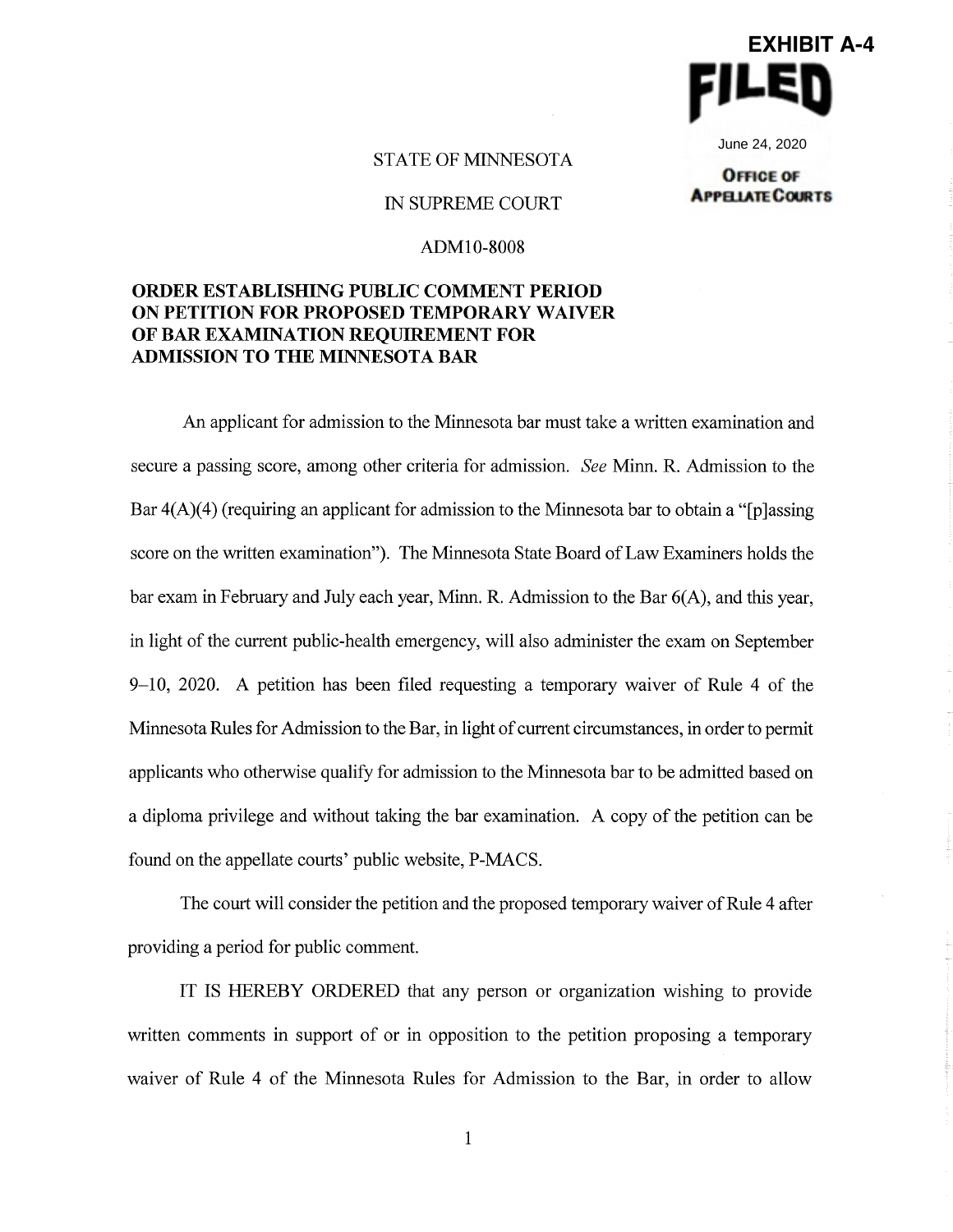applicants otherwise qualified for admission to be admitted to the Minnesota bar based on a diploma privilege, shall file those comments with the Clerk of the Appellate Courts, using the appellate courts' e-filing application, E-MACS, if required to do so. *See Minn. R. Civ.* App. P. 125.01(a)(1). All comments shall be filed so as to be received no later than July 6, 2020.

Dated: June 24, 2020

BY THE COURT:

historialites

Lorie S. Gildea Chief Justice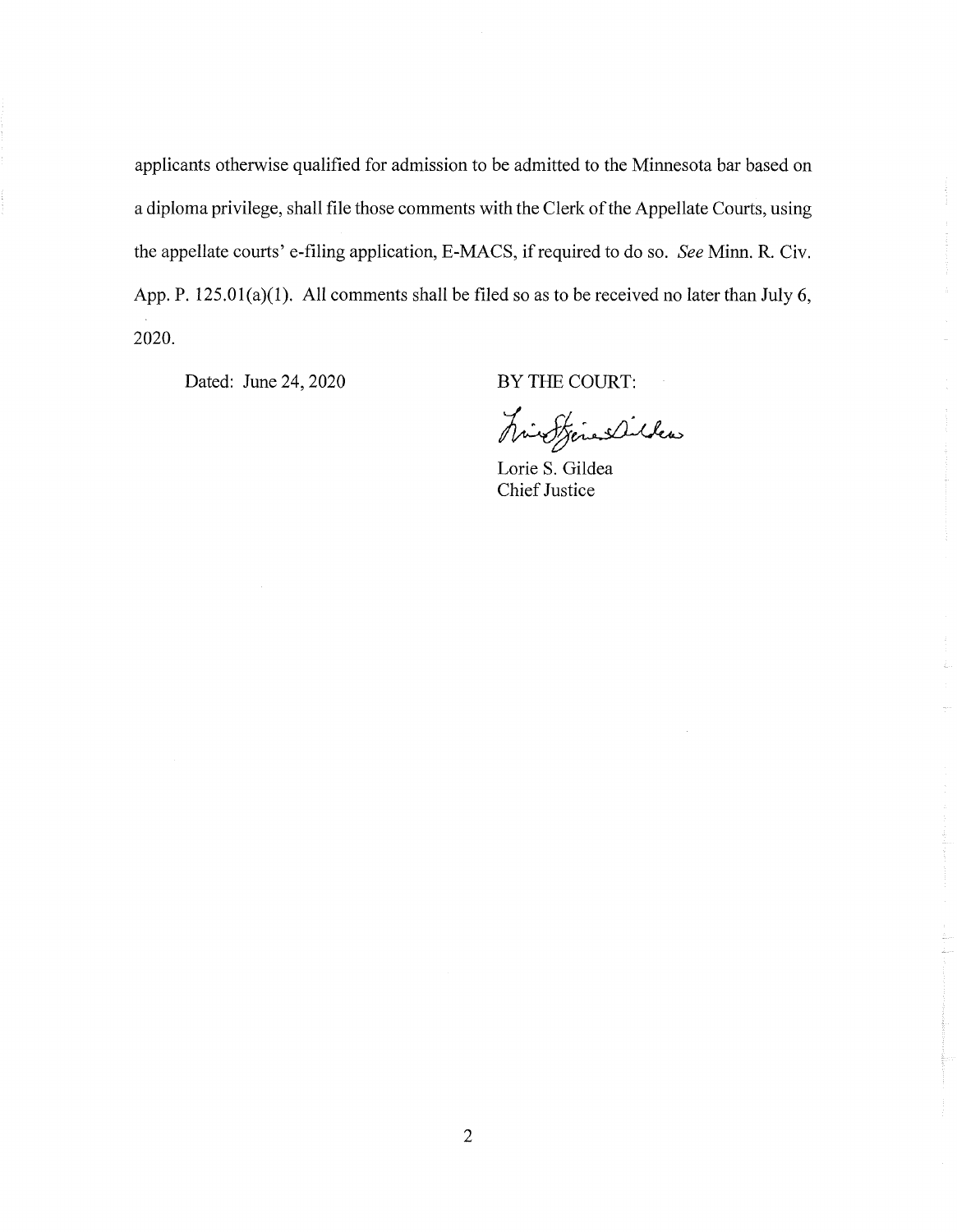

ERWIN CHEMERINSKY Dean and Jesse H. Choper Distinguished Professor of Law

University of California, Berkeley School of Law 215 Law Building Berkeley, CA 94720-7200 Tel 510.642.6483 Fax 510.642.9893 echemerinsky@law.berkeley.edu www.law.berkeley.edu

July 8, 2020

Chief Justice Mike McGrath Associate Justices Montana Supreme Court 215 N Sanders St #323 Helena, MT 5960

Dear Chief Justice McGrath and Associate Justices,

I understand that your Court soon will be making a decision concerning the July 2020 bar exam. I write as the dean of a law school that will be having a student taking your bar exam. I appreciate your considering my views.

I very much worry about an in-person bar exam anywhere in the country in July. Inevitably, a bar exam puts people in close proximity with one another, which is obviously dangerous at this point in time.

The deans of all of the ABA-accredited law schools in California met and unanimously agreed to recommend that the California Supreme Court accord "diploma privilege" to those who were scheduled to take the summer 2020 bar exam. The California Bar Examiners and the California Supreme Court held a meeting with the law school deans last Thursday, July 2. Four deans – David Faigman (Hastings), Jennifer Mnookin (UCLA), Song Richardson (UC Irvine), and I – spoke on behalf of all of the deans.

In case it is of use and interest, here is what we said, which also would apply to Montana, or any state:

"We speak with one voice when we recommend that the Court adopt an emergency diploma privilege for any graduate of an ABA-accredited school seeking to practice in California.

The public health situation continues to deteriorate, with no end in sight. In fact, it is worsening in California. The emotional, financial, and physical toll of this global pandemic continues to wreak havoc on the lives of our graduates. This alone should be enough for the Court to take bold action in the form of an emergency diploma privilege.

However, coronavirus isn't the only challenge our graduates are facing. As if that wasn't enough, they are simultaneously dealing with our nation's long-overdue reckoning with issues of antiblackness and racism.

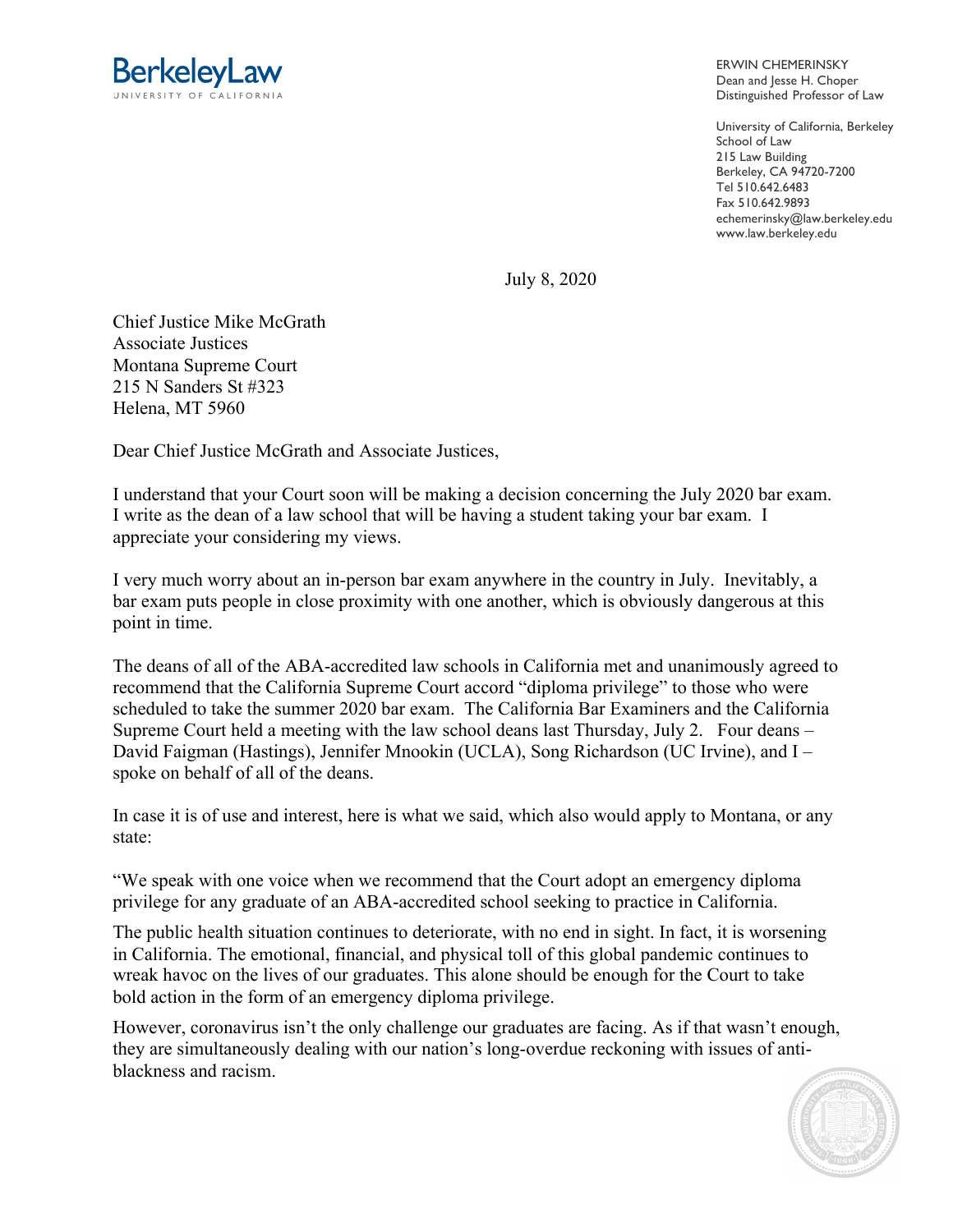Importantly, both of these issues -- COVID 19 and racial unrest -- are having a disproportionate impact on our graduates of color. Not only are they and their families at higher risk of contracting the virus, they are also disproportionately affected by the racial injustice and the activism that has followed the senseless killings of black individuals across the country.

For those of us who have taken the bar exam, we know that studying for the bar is difficult and stressful in the best of times. And we're not living in the best of times. We are living in the worst of times. And the stress, the uncertainty, and the fear are taking a severe mental and physical toll on our graduates. As Deans, we see this first-hand.

Let us share some examples of what our graduates have had to endure while attempting to study for this high stakes exam.

--They're caring for toddlers, sometimes as single parents with no alternative childcare.

--They're home schooling their children, sometimes as single parents.

--They're caring for sick and infirm family members.

--Some have no reliable internet, which means it is difficult to even complete their online bar prep courses.

--Some face housing insecurity.

--some face food insecurity;

--Some have lost their jobs, or have family members who have lost their jobs leading to a lack of income for food and other essentials.

--Some are living in studio and one bedroom apartments with large families and have no quiet place to study. And, given public health concerns arising from the pandemic, they have no other place where they can go to study.

--Some are personally impacted by the racial unrest that is sweeping the country

These are just some of the devastating challenges our graduates are facing. Many of these challenges are disproportionately borne by our graduates of color, and our first gen and lowincome graduates.

Let us not add any more to the mental, emotional and physical toll our graduates are enduring. Let's not add to their suffering.

Let's not wreak more havoc on their lives when there's something that we can do, right now. And that's emergency diploma privilege.

Emergency diploma provides an equitable pathway to practice for our graduates while also protecting vulnerable Californians who'll face acute needs for legal services during and in the aftermath of this global pandemic.

We are living in profoundly imperfect times. Struggling to find a perfect solution to the licensure of lawyers is doomed to fail. The California Supreme Court and the State Bar of California must have the vision and courage to meet the times we live in. This means making difficult decisions under extraordinary conditions and, more particularly, when knowledge about the next several months is exceedingly uncertain.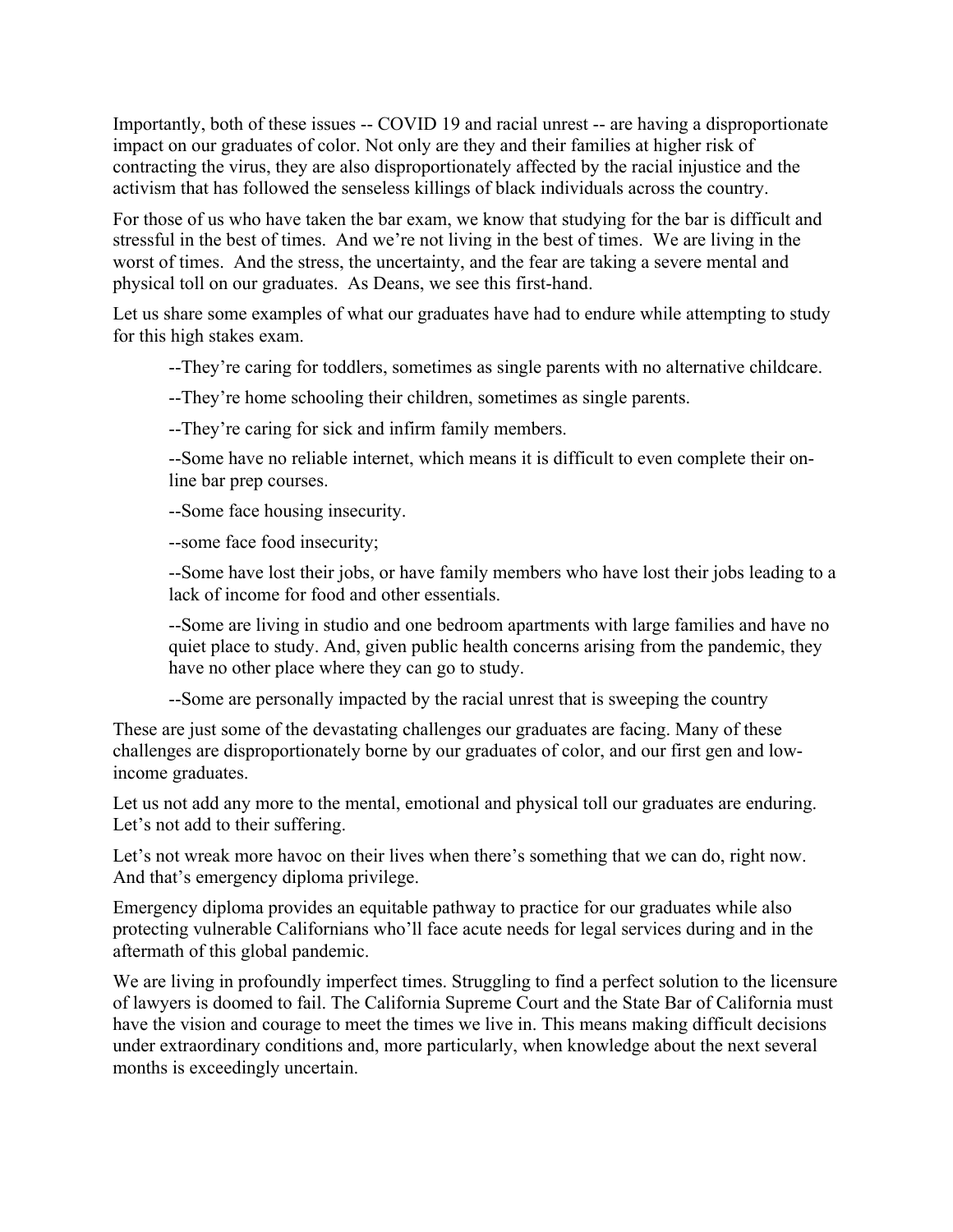The deans of California's ABA schools believe that a diploma privilege is the right course of action. It is one that three other Western States—Utah, Washington and Oregon—have adopted, albeit in different forms. Others will follow. It provides immediate certainty regarding the path ahead, which, with or without this decision, is marked by doubt and insecurity.

We understand, of course, that a principal premise of the Bar exam is ensuring the minimum competency of law graduates to practice law. Although all law deans would likely maintain that anyone awarded a degree from their institution is, by that measure alone, qualified to practice law, the Bar Exam has provided a layer of extra protection for the public during ordinary times. And when ordinary times return, there will be opportunity enough to consider the many questions that have swirled around its administration in recent years.

But we are not living in ordinary times; indeed, far from it. The question, then, is whether a diploma privilege might be tailored in a way to ensure that the ultimate objective of the bar exam—ensuring the minimum competency of law graduates to practice law—is met. The deans of ABA-accredited law schools believe that what we have been calling a "diploma privilege with guardrails" provides this assurance.

In fact, we believe that such a course of action might be understood in very positive terms, notwithstanding the crisis-times we must all maneuver. We believe this is true for several reasons.

First, the guardrails mean that law graduates' interactions with the public will be overseen and guided by licensed attorneys. This, of course, is what usually happens when junior attorneys begin their careers in any case, but will be mandated, with whatever specificity the Court directs, in the case of July 2020 candidates for the Bar. The public is thus protected through the involvement, and the responsibility of, licensed attorneys. The Court can provide whatever conditions on this supervision it deems appropriate, including requiring some level of seniority for the designated supervising attorney.

Second, adopting the rule of a diploma privilege with guardrails has the benefit of involving the practicing bar in the solution to the current crisis. Lawyers have a duty to the profession and the public. The Preamble to the Model Rules of Professional Conduct provide that "A lawyer, as a member of the legal profession, is a representative of clients, an officer of the legal system and a public citizen having special responsibility for the quality of justice." The tumult of this moment requires a concerted response from the profession at-large. The diploma privilege with guardrails produces this result.

Third, the most common methods of studying law in the mid-eighteenth century were as an apprentice under a practicing lawyer. Historically, this practice involved doctrinal learning and an introduction into the practice of law. Today, attorneys receive this training through three years of rigorous study in law school. Law schools provide the foundation, but years of experience turn our graduates into effective advocates. This should begin, and historically has begun, with effective mentorship from more senior members of the profession. The diploma privilege with guardrails effectively formalizes this best practice.

Fourth, although the bar exam ensures that law graduates have the doctrinal knowledge, reasoning skills, and analytical ability to begin practicing, there is so much more to being a lawyer. Aptitudes not tested on the Bar exam, but which are foundational to being a good lawyer, include the ability to research effectively, interpersonal skills, responsibility and responsiveness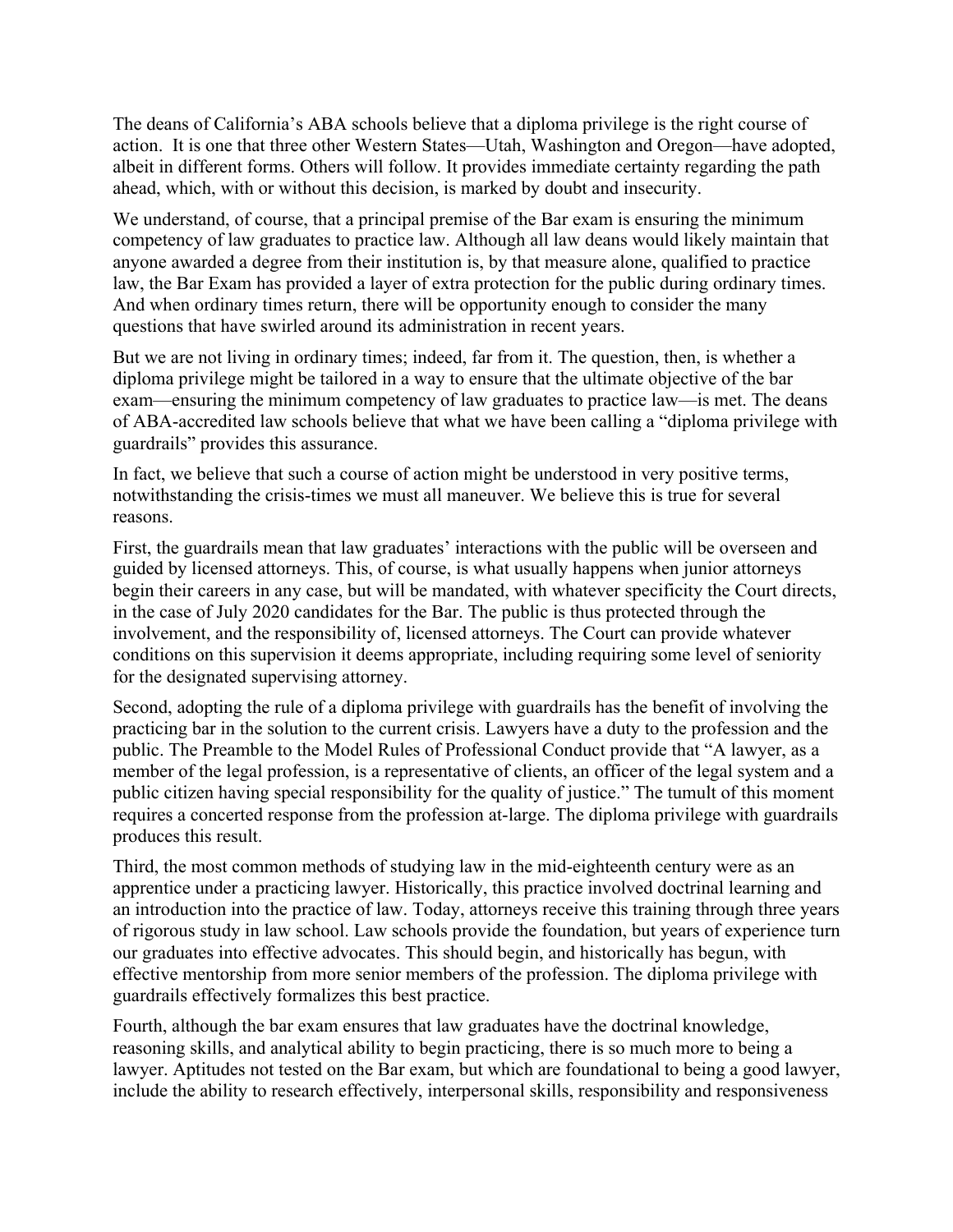to client needs, negotiation, and good judgment. While not subjects on the Bar Exam, they would very much be part of any mentorship required under a diploma privilege with guardrails.

Finally, creating a diploma privilege does not preclude adoption of a modified Bar Exam for those unable to qualify under whatever standards are adopted for supervision. Indeed, the option of supervision might not be appropriate form, or desired by, all candidates for the 2020 Bar.

There is unanimity among the California law deans of ABA-accredited law schools: We all strongly believe that emergency diploma privilege for the graduates of ABA law schools – with appropriate guardrails that can protect the public – would be by far the best and most equitable solution in this unprecedented time and in this global pandemic. We certainly agree with the importance of public protection, but we are confident that with thoughtful design of an appropriate approach to supervision by attorneys, and additional MCLE, perhaps including MCLE specifically developed for this cohort and situation, those needs can be fully met. We would be pleased to participate in thinking through in further detail what those specifics could look like, were there interest in having us assist in that way."

I very much appreciate your considering my views.

Sincerely,

Erwin Chemerinsky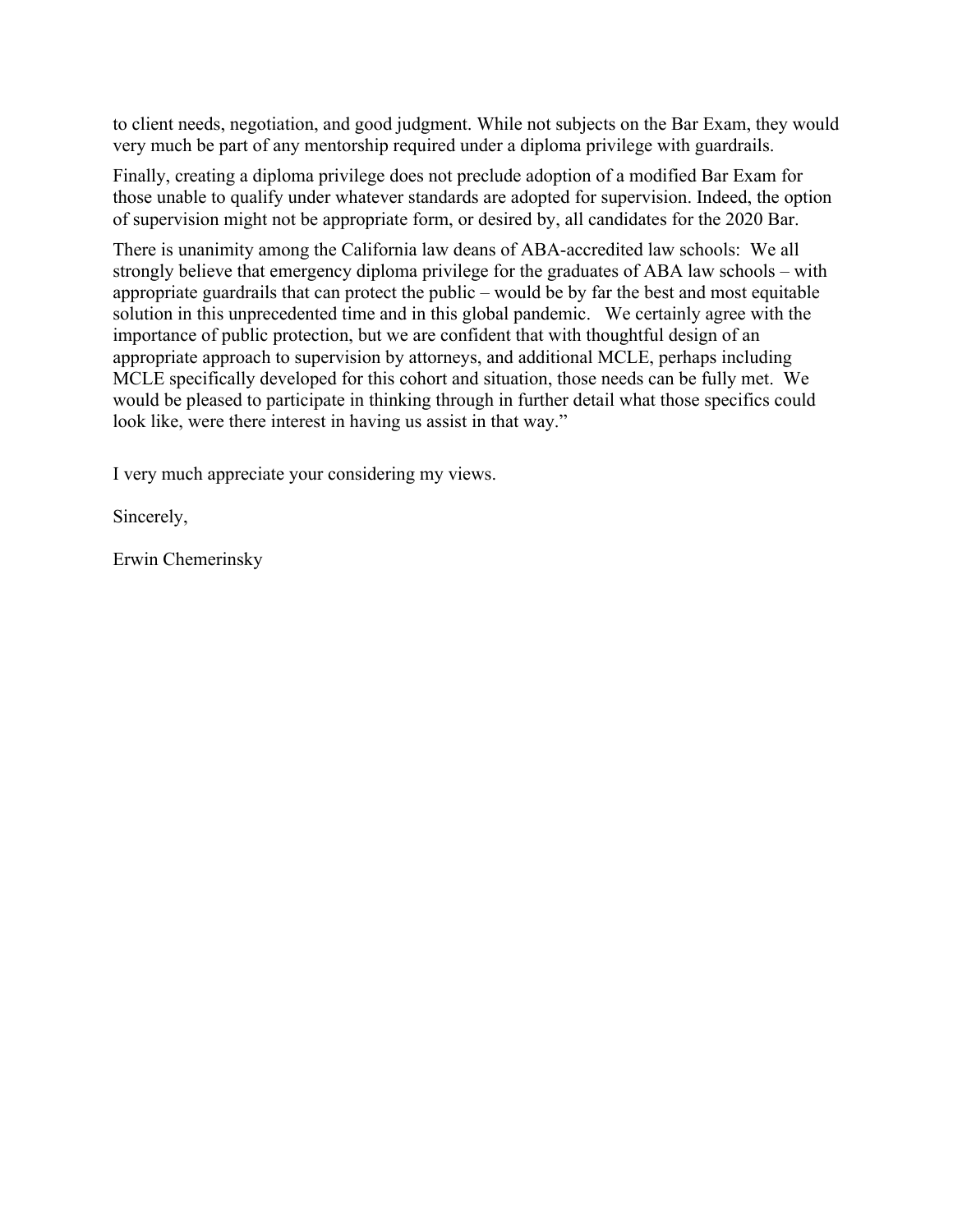**The following statements were written by graduates of the Alexander Blewett III School of Law at the University of Montana to explain how Covid has affected their lives and their ability to prepare for the bar exam.**

# **PETITIONER A**

Preparing for the bar exam was going to be difficult. I knew that much going into law school. What I did not know was that as I prepared for the bar exam, I would simultaneously be home schooling my young child and working. These additional stressors, directly related to the COVID-19 pandemic, have shaken me to my very core.

Currently, I work 7 days per week from 6 am to 10 pm. My spouse has experienced a reduction in her income at work because of COVID-19, which has meant I have needed to pick up the slack and earn money. Without childcare or schooling, our family has been working together from the same table: video bar prep lectures, clients on the phone, elementary school teachers on zoom, emails from supervisors, help with reading, crayons, Band-Aids, law outlines, dinner, life. My eighteen-year marriage is on frighteningly shaky grounds right now as the family is pushed to its limits in terms of stress, anxiety, and responsibilities. My ability to focus on preparing for the bar exam is limited by both my mental state and the constant interruptions of work and childcare. It is recommended that bar examiners prepare in a focused way, in a setting that mimics the bar exam in both setting and time of day. This is currently impossible for me.

In addition to these personal stresses, I am concerned that gathering for the bar exam will expose each of us, as well as the proctors and all of our immediate families, to potential infection with COVID-19. I envision our legacy to the community as one of legal exceptional service, not as a super-spreader of a potentially lethal, infectious disease. While it is right that the bar exam is much revered, in light of the current crises, however, it would be irresponsible of us to gather in this way for two days, and it would be unconscionable for the virus take even one of our lives as potential sacrifice for this exam.

With great humility, respect, and urgency, I ask for emergency diploma privilege to be extended to those registered to take the July 2020 Montana bar exam. Thank you for your time and consideration.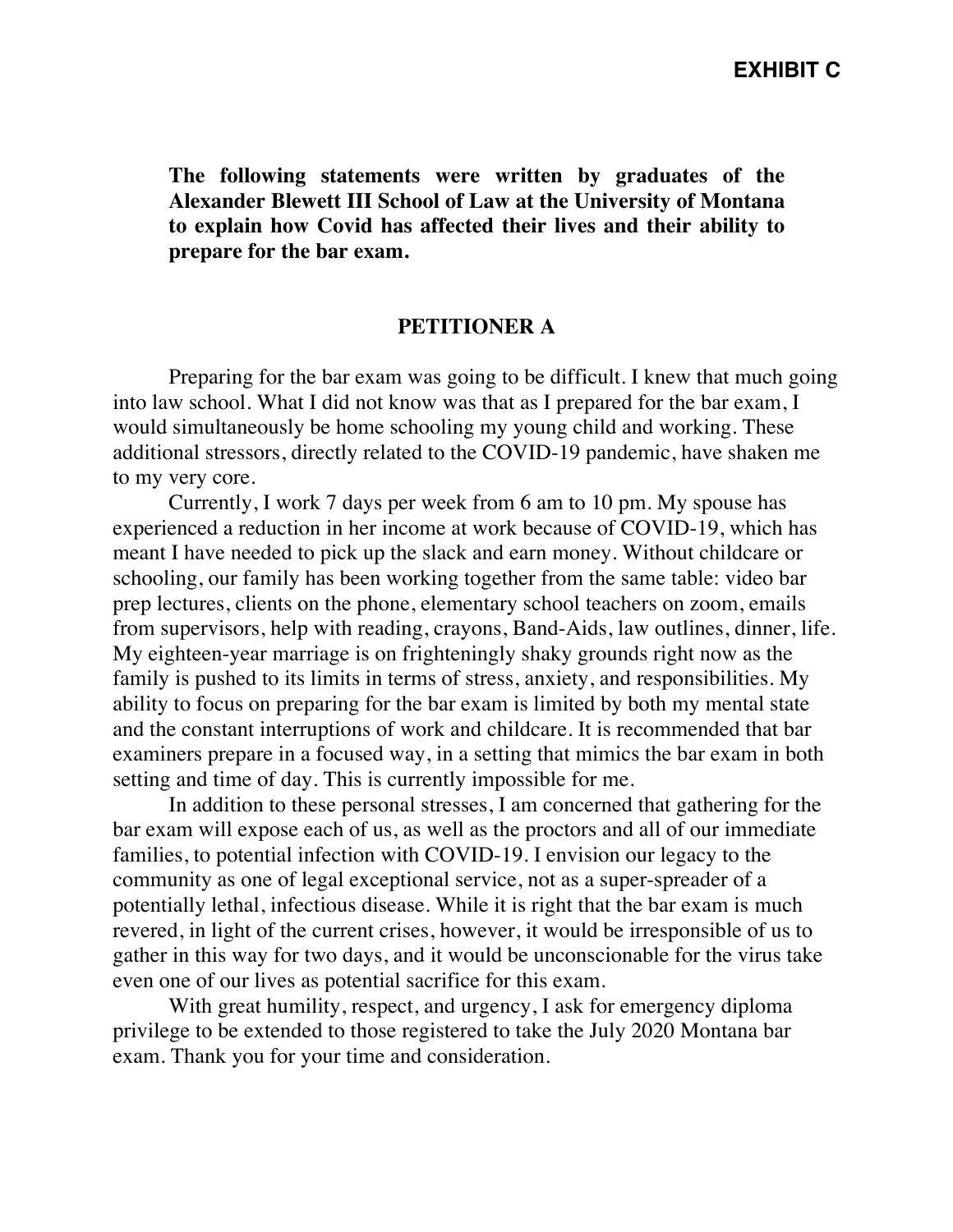# **EXHIBIT C**

### **PETITIONER B**

I am pregnant. The research and knowledge of how COVID could impact the health of a fetus is unknown. Regardless of the direct impact, if I were to get sick from sitting through the July administration, there may be severe consequences to my family and me. I am concerned for the health of my unborn baby if forced to continue to endure the stress surrounding the uncertainty of the bar and ultimately sitting at the July administration. The option to defer and sit instead in February is not sufficient to combat the uncertainty our Montana community and nation are facing (through COVID and social unrest), as the same concerns will ultimately continue into our future until a time we cannot predict. Expecting students to sit through an in-person bar after the extreme obstacles we have had to overcome because of COVID neglects to acknowledge that we likely cannot be testing "at our best," and an expectation to do so is unreasonable.

### **PETITIONER C**

I was forced to choose between caring for my child and studying for the Bar. In normal times, I would have access to multiple options for childcare, but in these unprecedented circumstances many of us are left without this basic need being met. I made the decision to postpone taking the bar exam when my child told me that the caregiver, the only one we had available, was calling my child names and belittling my child. Of course, I pulled my child from the situation immediately, but that meant me making the decision to postpone. Postponing means that I will need to work, take care of my child, and also study for the Bar this winter. This was not really a choice at all, and my hopes were that maybe I would be able to take the test in February safely. There is absolutely no guarantee of that for me or my classmates because of the pandemic.

Through the course of this pandemic, I have also had migraines, which range from distracting pain to debilitating pain. As someone who is normally able to manage my mental health, I fell into depression and anxiety while I was isolated from my peers and everyone that I love. Migraines, depression, and anxiety do not lead to a very conducive environment for studying, as you can imagine. In fact, as I was initially studying, I could tell that my stress levels were impacting my retention in ways that made it difficult to read through something and remember any significant portion of it. This would leave me reading a page five times to try and hold onto the content. All the while, the unknowns of taking the Bar were haunting me. We didn't know the conditions under which we would take the exam for weeks. We still don't know how the exam conditions will protect us from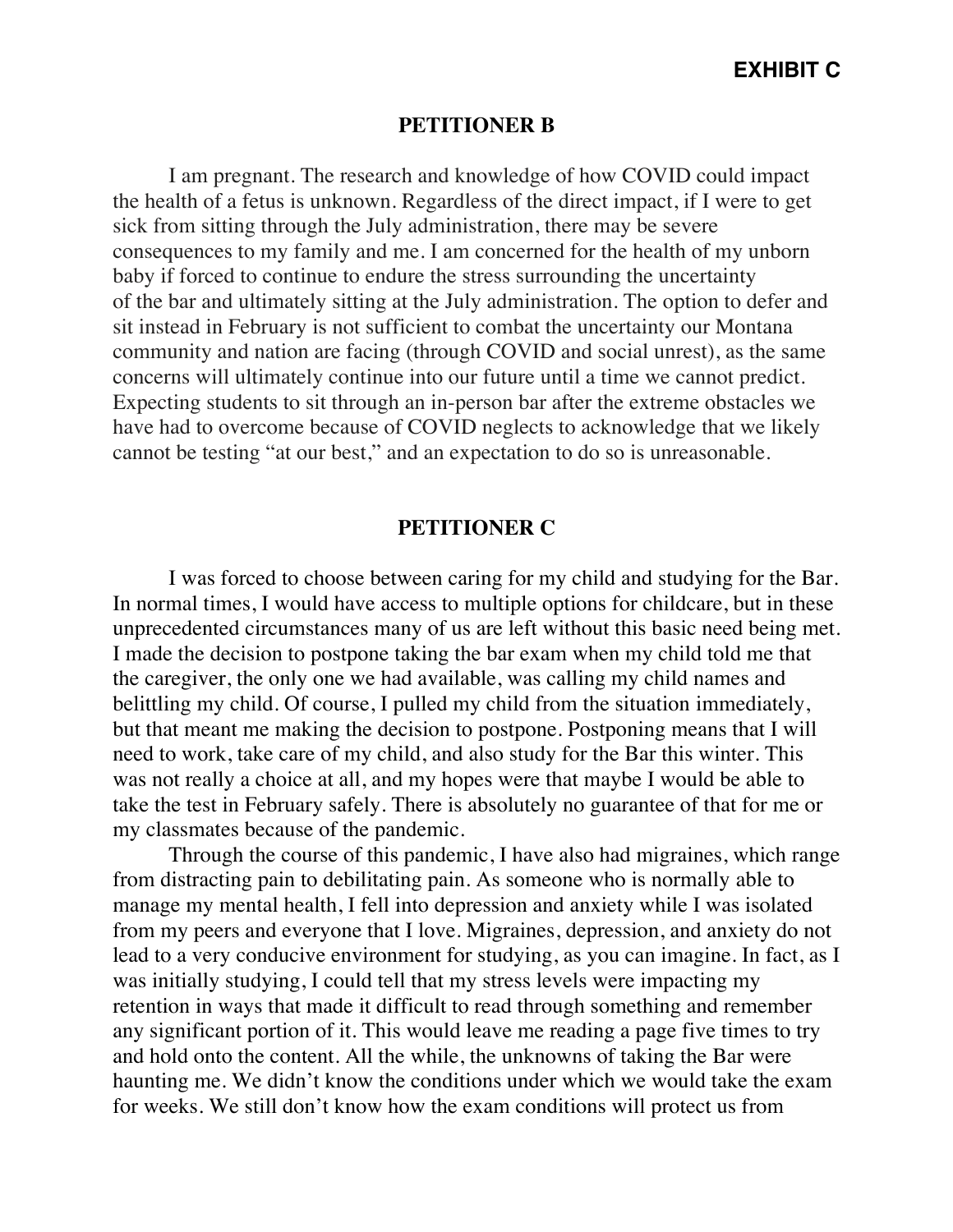getting sick, because we know they can't. At this time, it looks like Montana will have its highest level of cases yet, right around the end of July.

I remember the last thing my supervising attorney said to me in my final evaluation for clinic. She told me with tears in her eyes, "You are ready."

### **PETITIONER D**

As a result of the first wave of the COVID-19 pandemic, I lost my job and was forced to relocate to my parents' home in a different area of the state. COVID-19 recently reached the county I am located in for the first time the week of June 22 and is already spreading rapidly. As a result of potential exposures, some members of my household have been and will continue to be required to work from home, which negatively impacts my ability to study for the exam by limiting the time and space available to me to study in isolation. Other members of my household are still required to go to work, risking exposure for themselves and the rest of our household. A member of my household is considered to be very highrisk if they contract COVID-19, so their health is of great concern to our family at this time.

The resurgence of the virus—and the recent spread in my own county—has put a considerable amount of added stress on me and has begun to severely impact my studies. Furthermore, the stress and concern of contracting COVID-19 in the next two to three weeks and the potential that I would not be able to sit for the exam are also greatly impacting my mental and emotional health. As great as my concern is for myself and my family, I am equally concerned for my friends and colleagues who are potentially experiencing these impacts on a more significant scale. For these reasons, I strongly feel the current situation would disparately impact this year's applicants, and I therefore support the Court's consideration of emergency diploma privilege.

### **PETITIONER E**

On March 14, 2020, my life was normal. It was spring break and I had the privilege of spending the week backcountry skiing with my partner and some friends from out-of-state. But as we made our way from Big Sky, Montana, to Jackson Hole, Wyoming, on March 17, things started to become much less normal. Restaurants and shops began closing; town was eerily empty; and my friends, attorneys from Colorado, began to receive increasingly panicked phone calls from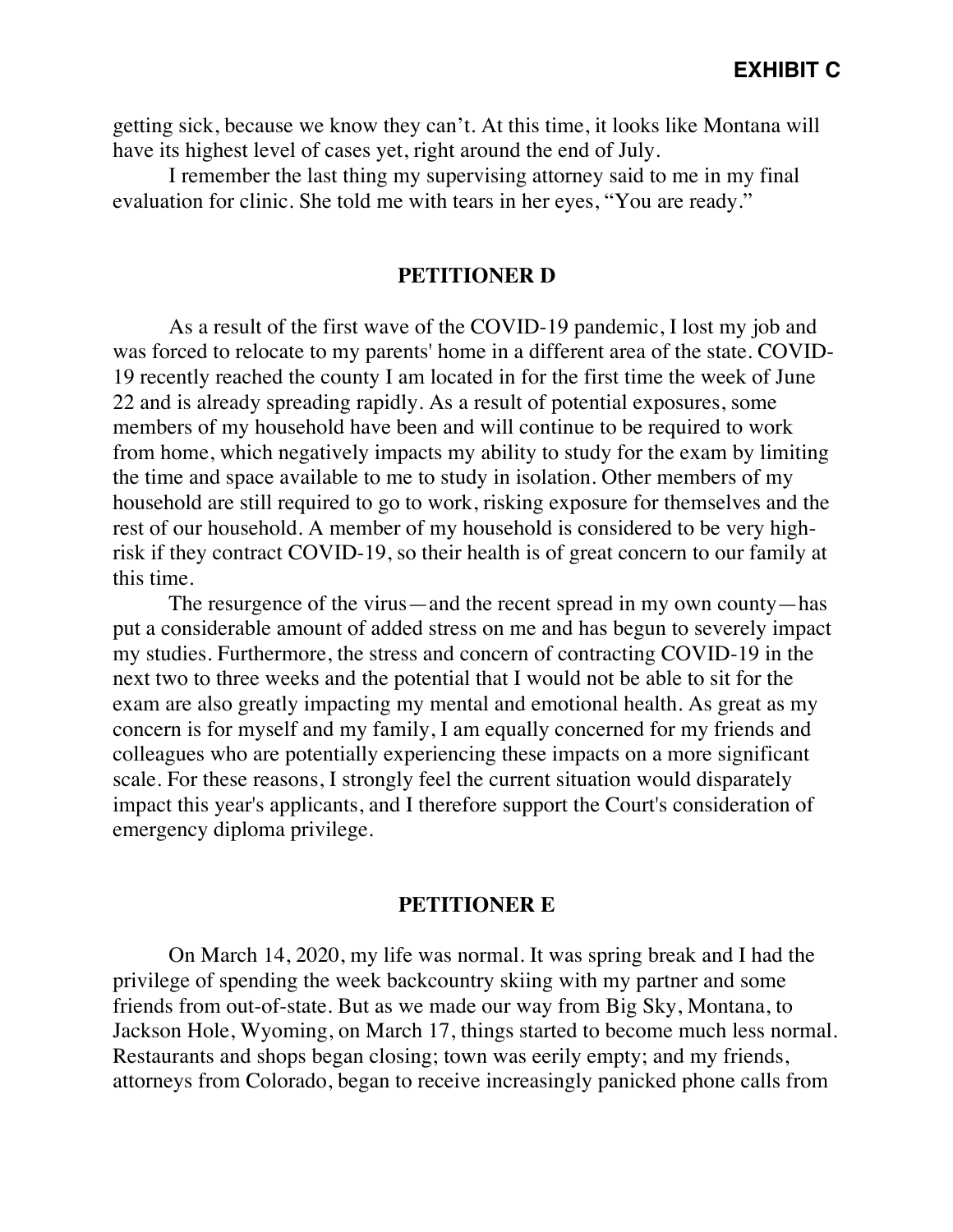clients seeking legal advice. Consequently, we cut our trip short and, with a vague sense of existential dread, returned home to a radically changed world.

Recognizing my 450-square-foot basement studio apartment would not be conducive to finishing the semester online, my partner's family graciously allowed us to move in with them. Hours away from our friends, community, and sense of normalcy, my partner completed her final semester of medical school, and I finished law school, sitting together at a table in our bedroom at her parent's house.

With a vague sense of emptiness, we passively watched our respective graduation ceremonies online and shared a strange feeling of detachment from the accomplishment that is supposed to accompany the honor of a doctoral degree. Nevertheless, recognizing that self-pity is unbecoming, we have continued to trudge forward.

My partner has since begun her residency as an emergency medicine physician in a metropolitan city with a population the size of Montana. I sit at home with my head down, attempting to prepare for the bar, while plagued with feelings of self-doubt continually fretting about the state of the world. As civil unrest builds across the country and this global pandemic spreads, the prospect of sitting to take the July Uniform Bar Examination becomes increasingly unimaginable.

I recognize that my life is both an inextricable amalgamation of numerous unearned privileges and hard-earned accomplishments, but perpetuating an illusion of normalcy by sitting for a bar examination during a global pandemic because it is the way things have always been done is not a struggle I think anyone should be asked to overcome.

Accordingly, I request that the Alexander Blewett III School of Law faculty, the Montana Board of Bar Examiners, the State Bar of Montana, and the Honorable Supreme Court of Montana recognize that these are extraordinary times requiring drastic measures. I believe that the criteria set forth by my fellow applicants for a temporary rule change will still effectively ensure the protection of the public. Please consider the possibility of granting diploma privilege, as we all work toward and dream about returning to life as normal once again.

# **PETITIONER F**

Studying for the bar is a massive undertaking under normal conditions. We all get lectures from professors, mentors, bar prep specialists, and past exam takers on how to best take care of ourselves during this time. The common theme of all the advice is to protect our mental health by doing things such as eating healthy, exercise regularly, and be around your support system.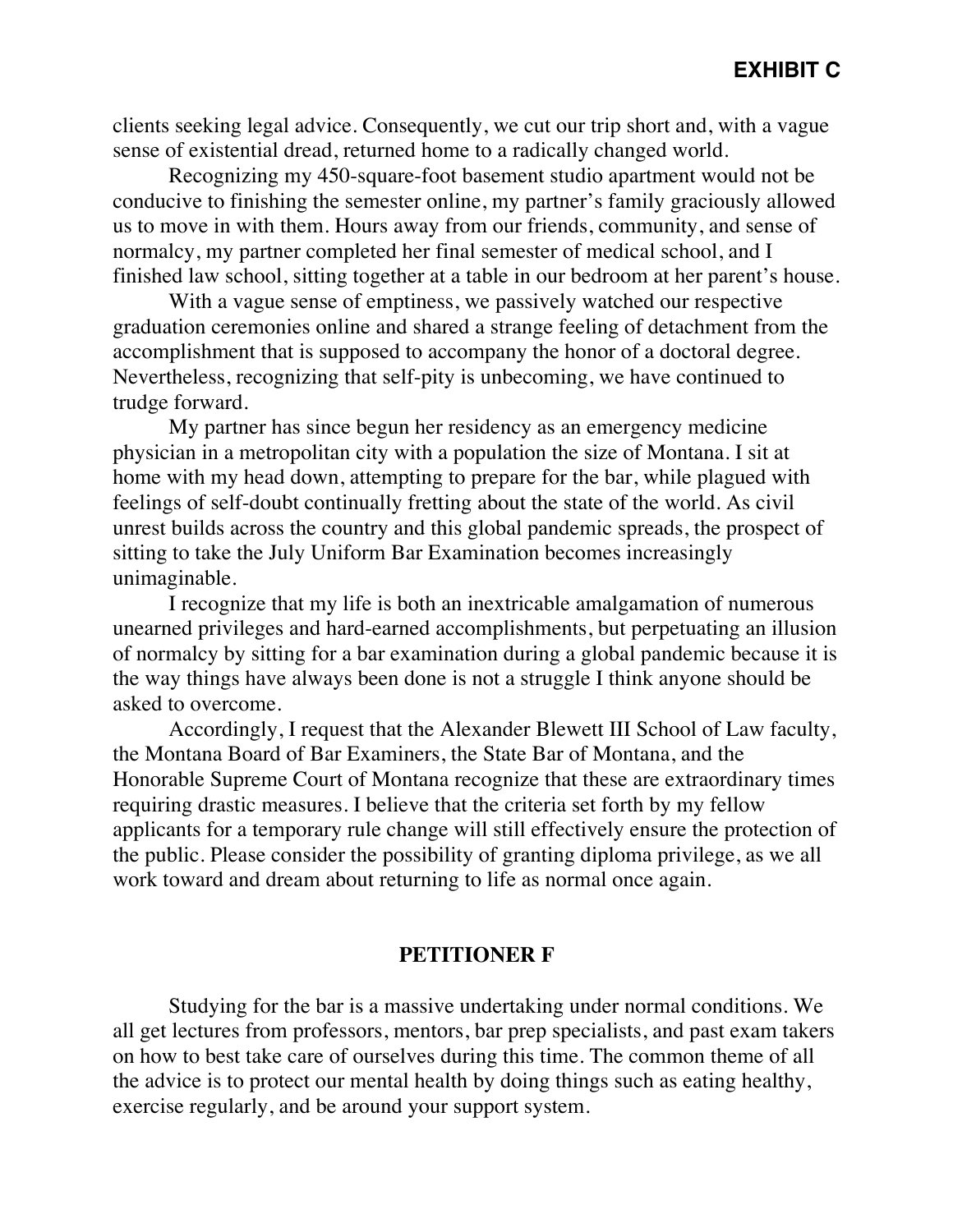However, in a pandemic all of those things are much more difficult, if not impossible. Getting healthy food means going to a grocery store. Going to a grocery store means we are exposing ourselves to being infected. Getting sick during this study time is a complete unknown. Will I be sick for a few days? Will I be sick for weeks? Will I be able to study while I'm sick? If I get sick do I automatically ask to move my test date?

Trying to exercise brings about the same fears and even social distancing from loved ones. I live in a constant fear of what happens if I get sick. I do not trust my friends or family enough to be around them. All because of the thought, "What happens if I get sick and can't keep up my pace of studying?"

The stress of studying for the bar is real and expected. This is different. I do not trust my food, being around my loved ones, leaving my house not only because of the fear of getting Covid but the fear of what happens to my bar prep if I get Covid. More days than not I wake up with a headache and unable to eat.

I do understand and believe in the integrity of taking a uniform exam, partly because I have grown up in an era where at every step in my career I have to take a standardized test, but I also respect and admire the legal profession for having this entrance exam. However, I do not believe under these conditions that this is the same exam. As the cases in Montana are rapidly rising, and the test is getting closer, I am scared to leave the house even for basic needs.

It is difficult to speak up because in a way the pandemic has been politicized, and I have heard the frustrations from classmates about rules we need to take the exam under. I know there are classmates who plan on having friends from out-of-state visit the week before the exam and who plan on still taking the exam. I know there are classmates traveling from out-of-state to take the exam. I know there are classmates who do not believe in socially distancing or wearing masks at all. So now I am in a state where I am living in isolation to protect myself so I can stay healthy to study, but I will knowingly sacrifice that the day I walk into the exam.

It is a completely confusing and unknown time and again, while I respect the integrity of the legal profession and the importance of the exam, when broken down to the logistics of what it looks like to study for the bar and take the bar during the pandemic and political unrest our country is in, I do not think it makes sense to take an exam to demonstrate our minimal competence when doing so puts both our physical and mental health in extreme jeopardy.

# **PETITIONER G**

I am worried about everyone traveling back from wherever they have moved (postgraduation) just to sit in an enclosed space with each other for three days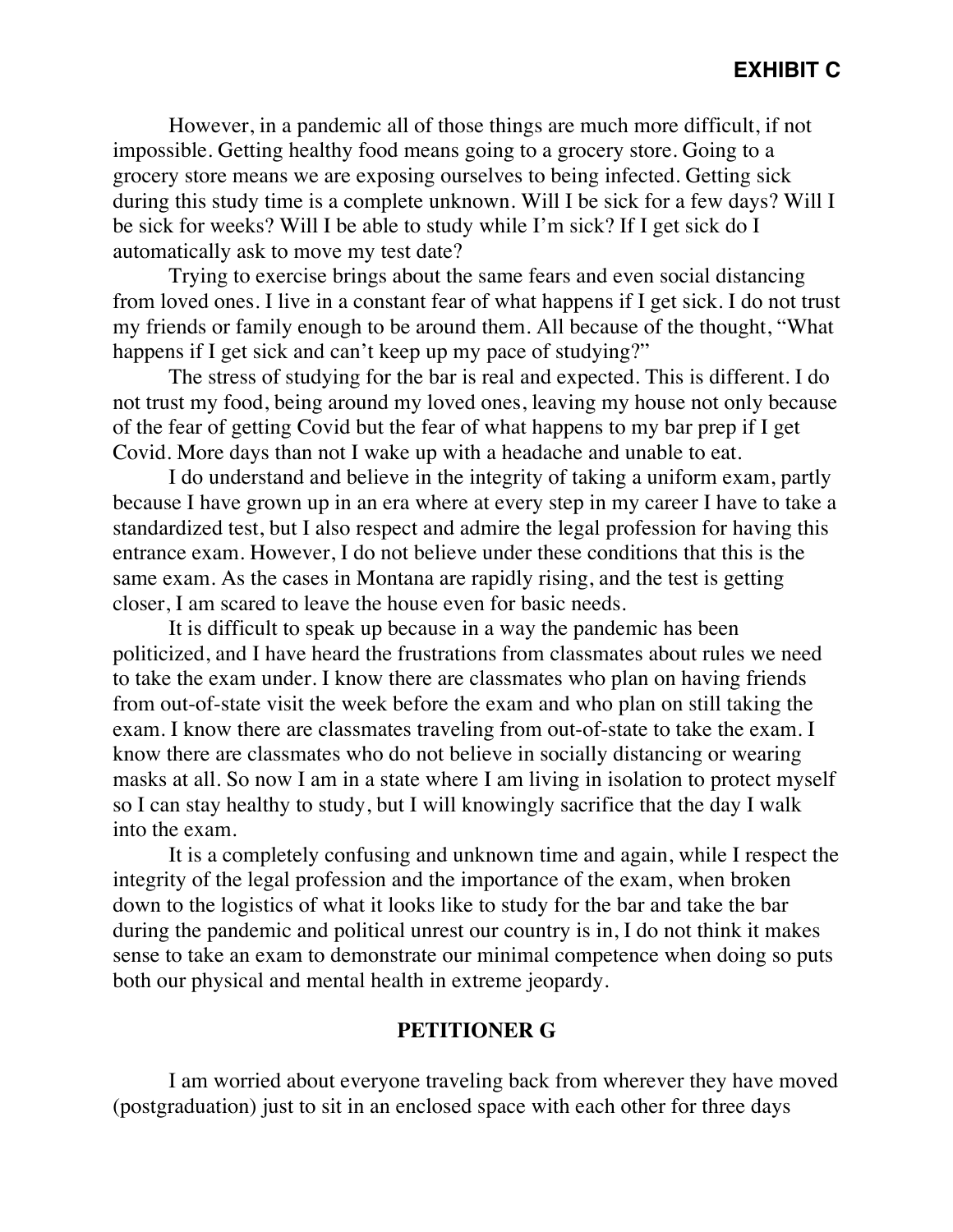without any quarantine time. We will also all be using the same bathrooms, faucets, door handles, eating areas, etc. without extra cleaning or precautions during this time. I just feel this puts all of us at an unnecessarily high risk of infection considering the rising rates of COVID we are seeing re-ignite in our state and throughout the country. I can't afford to take that back to my family and reservation. As a result, I am already considering withdrawing from the July Bar Exam, although I have yet to make a final decision.

Taking the Bar Exam is a highly stressful situation under normal conditions. But during this pandemic, a lot of us are strained financially and beyond our capacity mentally. This is an extraordinary situation that deserves a similar response. We are not asking for permanent diploma privilege. Just a one-time emergency exception to go along with a once in a hundred years pandemic.

### **PETITIONER H**

As we continue to watch Covid cases rise in Montana, we fear for our safety and our success on the bar exam. With a predicted spike happening from now until early August, I am concerned that my first encounter with a large group people is going to result in increased panic, anxiety, and insecurity on exam day, and potentially—the worst-case scenario—getting Covid. Regardless of my best efforts (studying 8+ hours each day, sacrificing weekends and mental health) I face many distractions as a person, like many of my colleagues. On top of Covid, there is a fear that if we work, we have to sacrifice our studying time and risk our health by potentially exposing ourselves to Covid. This is a completely new and uncertain time, but what could help relieve stress and uncertainty is knowing, for certain, that I will be safe and my classmates will be safe.

I hope this helps express a view of one person who doesn't have kids, doesn't have to take care of elderly family, but who does have a significant other who works and as someone who has been very adamant about the precautions that coincide with Covid.

### **PETITIONER I**

Since March 11, many of have been living in a state of unrelenting stress and anxiety. We have been isolated and were forced to finish our last semester of law school in duress. Access to internet and study space has been exceedingly difficult and many do not have internet because they cannot afford it or live in rural areas. We finished one of life's biggest accomplishments with an inability to celebrate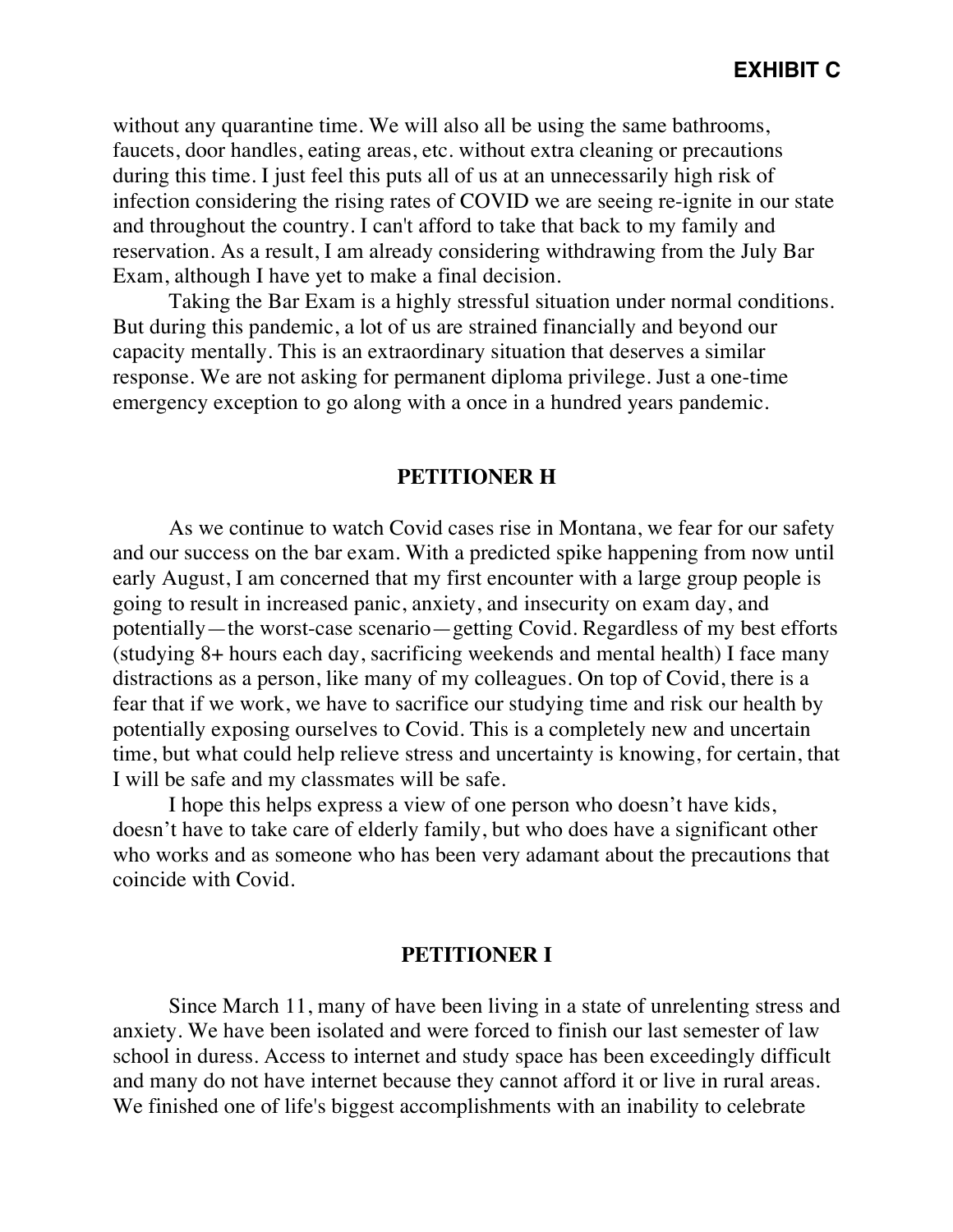with our friends and family and enjoy our feat. Studying for the bar is stressful under normal circumstances, but trying to prepare in these current conditions is exacting. Every little cough or tickle in my throat leaves me panicked for hours that I've contracted Covid-19, and instead of focusing on studying, my anxiety leads me away. I am basically living in isolation. Instead of meeting law friends to discuss the bar, I am home, worrying about the exam, money, family, friends, and whether I am going to get sick. I am terrified of taking an in-person exam and sitting in a room for two days with multiple people and contracting the virus, but I have no choice. My livelihood depends on it.

Further causing stress and anxiety is my family. My parents are both in the high-risk group. My Dad recently had surgery that has left him housebound until mid-August. Several days a week I have been helping my Mom with tasks around the house and in the yard. I feel like my only choice after the exam is to quarantine for two weeks to prevent spreading the virus and to protect those I love. Unfortunately, without me to help around the house that adds extra stress and strain on my parents. But the alternative is worse. The thought of being responsible for causing illness to my parents is unimaginable.

# **PETITIONER J**

I have been studying for the July 2020 Uniform Bar Examination to the best of my ability during this difficult period, which has generated additional anxiety. I have asthma, and the decision about whether to risk serious illness so I can join this honorable profession has been weighing heavily on me recently, in light of the rising number of COVID-19 cases in Montana and right here in Missoula. This is not about escaping the bar exam. I have known for years that this day would come; I have prepared for that day. Instead, this is about a global public health crisis that is affecting our community. Please consider the merits of Petitioners' request in these difficult times.

### **PETITIONER K**

When the initial shutdowns for the virus occurred, my fiancé lost her position at a local office. Without any notice, she was told the office would be moving to a remote model and could not continue to employ her. She was told at the end of her shift that would be her last day and she could not return the following day. She was our only source of income at that time. We were both already financially strapped from me being in law school. To cut costs, we had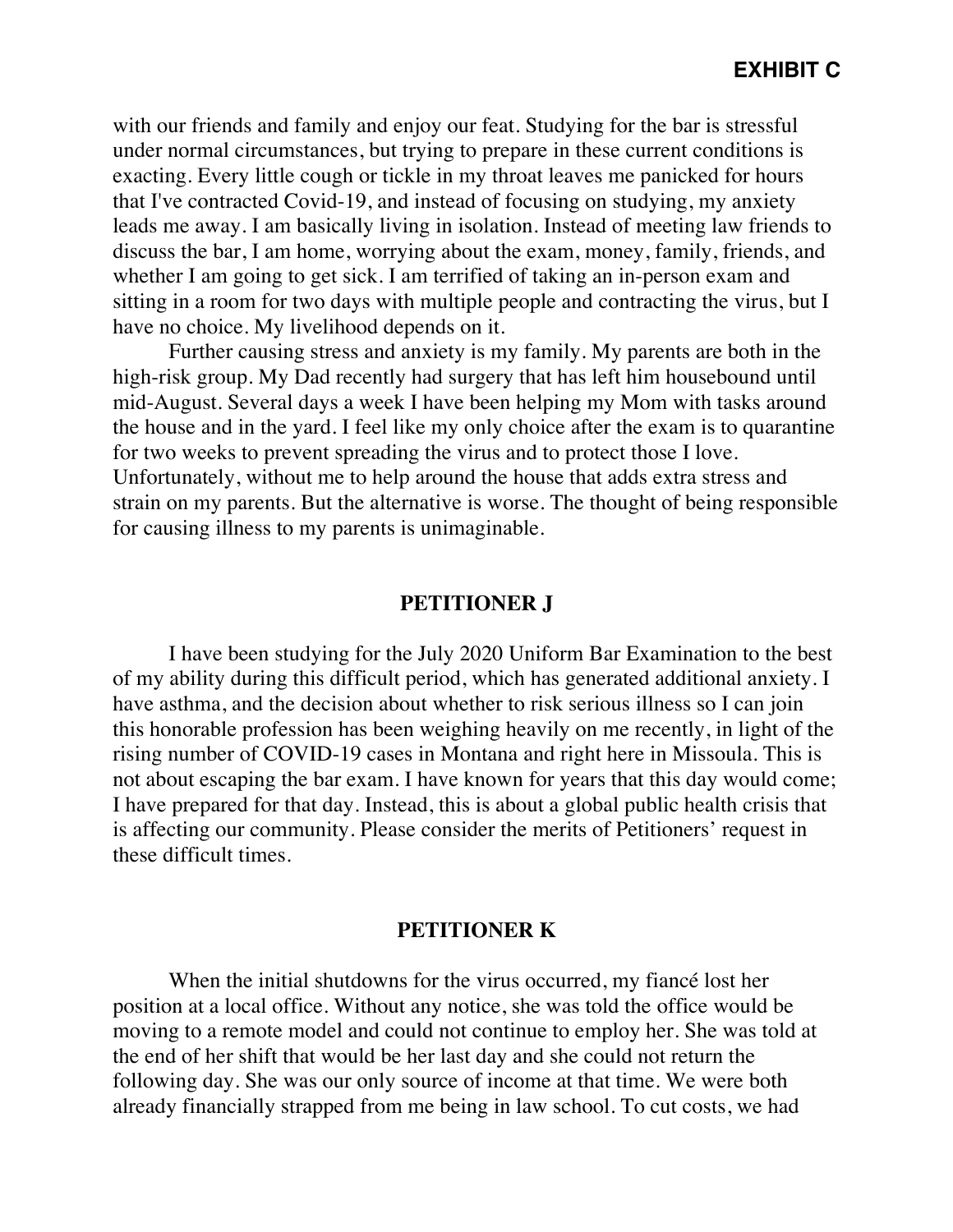rented an apartment in Great Falls where we intended to settle and where she was working while I studied for the bar. Our plan was to let our current lease in Missoula run out and pay for the cheaper apartment in Great Falls. I was going to sleep on the floor of a classmate's apartment in Missoula and commute back to Great Falls on weekends to finish out the semester.

When she lost her job, we did not know what to do. My fiancé has epilepsy and does not drive because of it. With public transportation already shut down, she was limited to jobs that she could walk to from our apartment. We also had concerns about how contracting the virus would potentially interact with her epilepsy. We have found that generally, any illness lowers her seizure threshold and makes her more susceptible to grand mal seizures. We quickly came to the grim realization that her getting a job any time soon was both unlikely and dangerous. I had to start working to keep our heads above water. Luckily, I was able to work for a family member at a construction company. But I then determined that it would be impossible for me to take the bar exam this summer.

There was absolutely no way we could afford the fees unless I was working, and there was no way for me to devote time to studying if I was working. With the decision already made for me, I started the process of transitioning to the February bar. This has put my legal career on hold until I can take the bar and receive results. I am hopeful that the position I was anticipating will be available to me when I am licensed to practice law, but there are no guarantees. Further, student loan deferment has put me in the uncomfortable position of having to begin repayment before even taking the bar exam. With cases soaring yet again, I feel very uncertain about the bar exam and my legal career.

# **PETITIONER L**

Even while the stress of the bar looms, it is not my biggest stressor (maybe not even top five). Health, safety, shelter, and daily necessities max out my capacity before I even face my computer. I wake up; the first cognizable thoughts go to the very real looming threats. I wonder if the shifting in the night with the muffled cough is something more than a tickling throat. I panic that perhaps the essential trip to the store was too risky for what danger I may have brought back home.

Further, I am concerned I don't remember the last time I was able or inspired to smile. The impacts on my mental health and my perception of the industry I am aiming to enter are being damaged daily in ways I'm not sure are repairable.

Now, I am not only on guard against the pandemic of COVID-19, but I am also palpably fearful of the pandemic of mental health illness. I am living and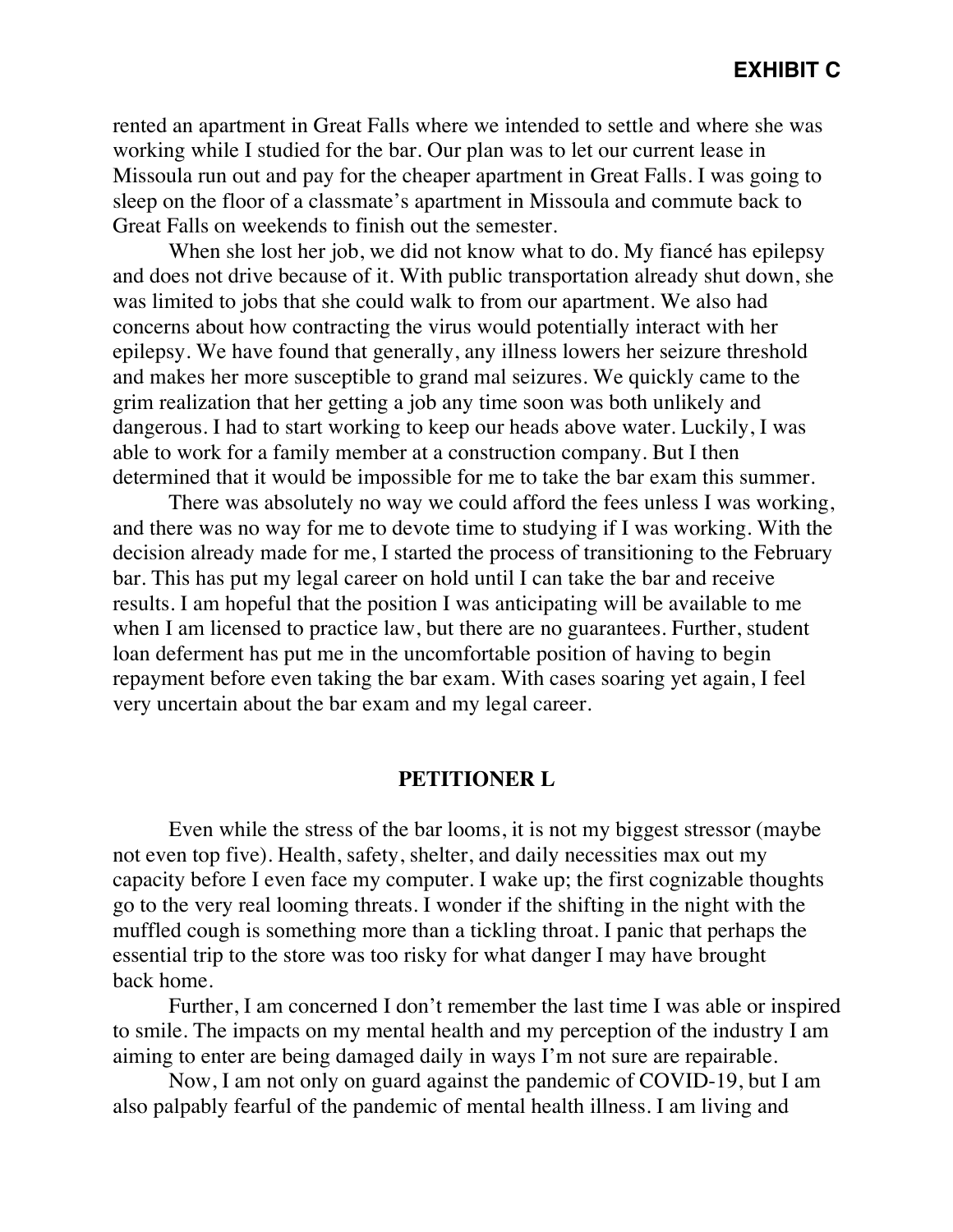coping with the predicted and named elements of unemployment, loss of medical insurance, small, cramped family living, tight budgeting, study distractions, increased caregiving demands, and homelessness that all arose directly as fallout of COVID-19. Yet, the most critical challenge I face is compromising my vitality in ways that will likely take years of therapy, depressed professional and personal production, and addictive behavior assistance to get me back to the 'me' of 45 days ago.

# **PETITIONER M**

The ongoing pandemic has held recent graduates in limbo for many months. This uncertainty has seriously affected my life, as well as the lives of my classmates.

Montana is currently experiencing a spike in Covid cases greater than that which originally required statewide changes. Taking the July exam would create a risk to my health and potentially even at-risk loved ones; a risk that is not alleviated by a socially distanced exam. There are simply too many other necessary actions that accompany taking the exam, which are not within the control of testtakers. In my case, I would need to travel across the state—over five hundred miles—twice. Doing so, at a minimum, will require refueling in affected communities and staying in an affected community. Upon my return, I may be subject to quarantine restrictions, which creates an additional risk of financial hardship. Deferral to the February exam appears necessary for me under the circumstances, but that is problematic as well. Many of the same risks may still be present, and I will be stuck in uncertainty for an additional six months.

My livelihood, health, and the health of loved ones is being placed in jeopardy. Please consider the extensive, unnecessary risks my fellow graduates and I are being required to endure. Diploma privilege will not return any our lives to normal, but it will reduce the extensive burdens many of us face in these unusual times.

# **PETITIONER N**

Thankfully, I haven't had to face the same burdens from the pandemic as some of my classmates. I do not have children to care for or mouths to feed other than my own. I don't look after my parents, and I have enough saved to float me through the exam. However, the circumstances in the state and country since March have had a deleterious effect on my mental health and ability to study for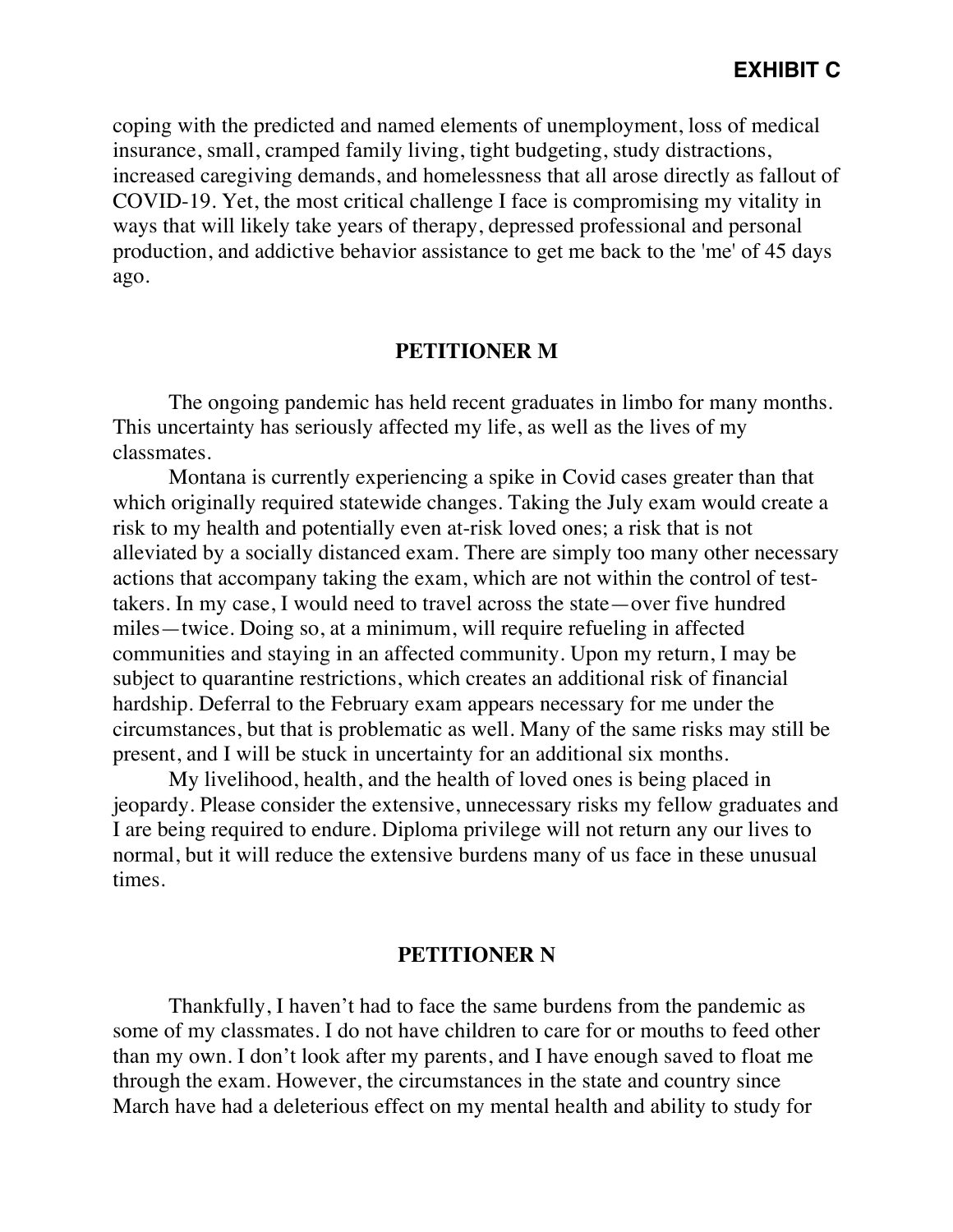the bar exam. I cannot imagine how much worse it must be for those with responsibilities to those around them.

While taking the MPRE in March, I had intrusive thoughts and worries about COVID-19 that stole my focus. Not a day goes by where I don't worry about the health and safety of my parents or my grandmothers. I put in the hours every day to study, but it is an uphill battle given the constant distractions of bad news. Because things are getting worse in the state and more people are requested to quarantine as a result of contact tracing, I have serious doubts about my ability to stop those intrusive thoughts once again come the July bar exam. This anxiety has taken a toll on my mental and physical wellbeing and will continue to do so. I worry about every contact I have, particularly when it comes to my parents and my immunocompromised friends. I do not doubt my ability to pass the bar, but that is a function of my privilege of means, health, and circumstance rather than a reflection of my competence. I hope that you will consider not just stories like mine that highlight the difficulties of these times, but also those of so many of my classmates who will be forced to choose between their health and their financial wellbeing. Thank you.

### **PETITIONER O**

Is my long-term dream of becoming a lawyer really worth jeopardizing my physical health and the physical health of my family members for? Sadly, I have had to ask myself this question numerous times in the past couple of months. I wish coronavirus would have never happened, and if I could go back in time to ensure coronavirus would have never happened, I would. However, I don't have superpowers or a time capsule, unfortunately. People I loved and cared for have been killed because of this dehumanizing, god awful pandemic—right here in Montana. Coronavirus is here, it is real, and it is not going away any time soon as much as I hate to say it. I have been actively self-quarantining to keep myself and my family safe, but it seems counterintuitive when in four weeks I will be required to sit in a room with 60+ other people to take the bar exam. I know you will do what is best but all that I ask is that you do not take this decision lightly. Thank you.

# **PETITIONER P**

My county is considering a mandatory two-week quarantine for people returning from travel to communities with active cases if cases continue to climb through the early weeks of July. In travelling 550 miles across the state from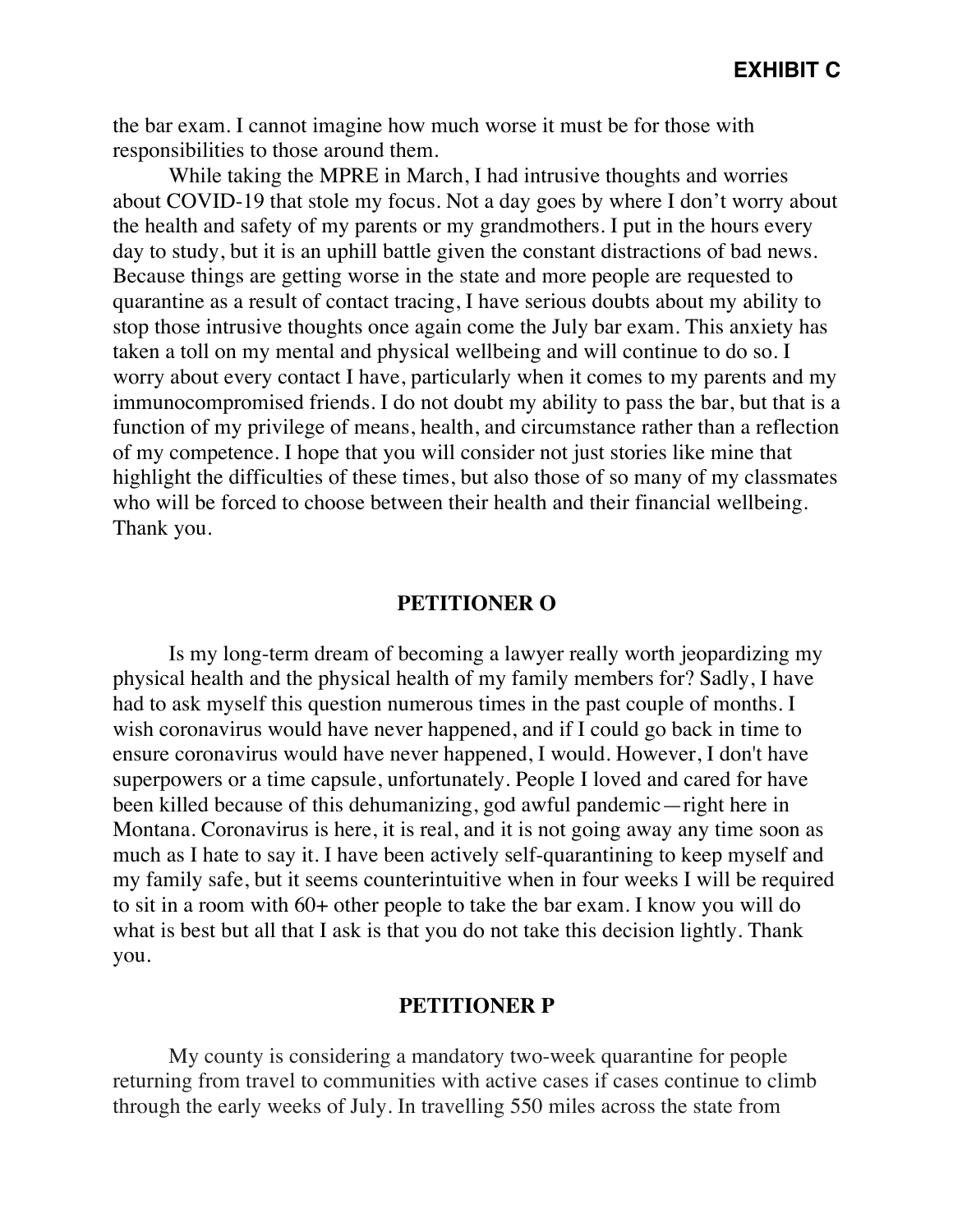Northeast Montana to Missoula, I will be required to stop for gas in nearly every affected community across the state and ultimately stay in a community with active cases. When I return, I will be required to quarantine for two weeks. After paying over \$500 this month simply to sit for the bar, being prohibited from going into the office for two weeks is going to put me in a very difficult financial situation.

# **PETITIONER Q**

The novel Coronavirus has changed all of our lives. Instead of graduating among my peers in a day of celebration, I sat in my living room watching a YouTube video commemorating my experience. Instead of finishing my final week of school and celebrating with friends, I was alone in my home quarantining. Instead of starting my dream job in Missoula after the bar exam, I was laid off due to the economic downturn related to COVID-19. Things are hard on everyone right now, and I am thankful for my continued health and the health of my family.

The pandemic has taken over 137,000 American lives alone. The virus has not abated; it is still easily transmissible at gatherings of people, whether masked or not. It is obvious to me, and to a litany of mental health professionals around the country, that the virus and its progression have had a deleterious impact on the mental health of people globally, not just those taking the bar here in the United States.

While I lost my job here in Montana, I have been extremely lucky to find another job. This new job is in Colorado, and I am slated to start September 1, 2020. I had a strong GPA in law school and, regardless of the ethics of being forced to take this test, I have studied for over 350 hours thus far with a month to go. There is more to good lawyering than taking a test where a week later you forget the pneumonic tools that enabled you to cram. I have no doubt that I would, and will if needed, pass the bar exam. But I don't feel as if I need to put my life on the line to prove this point

Fortunately, I will be able to keep this job if I am admitted to a state bar somewhere. Therefore, in the interest of the examinees' health, please consider granting an emergency, temporary diploma privilege and consider the option of retaining an in-person UBE with limited examinees attending.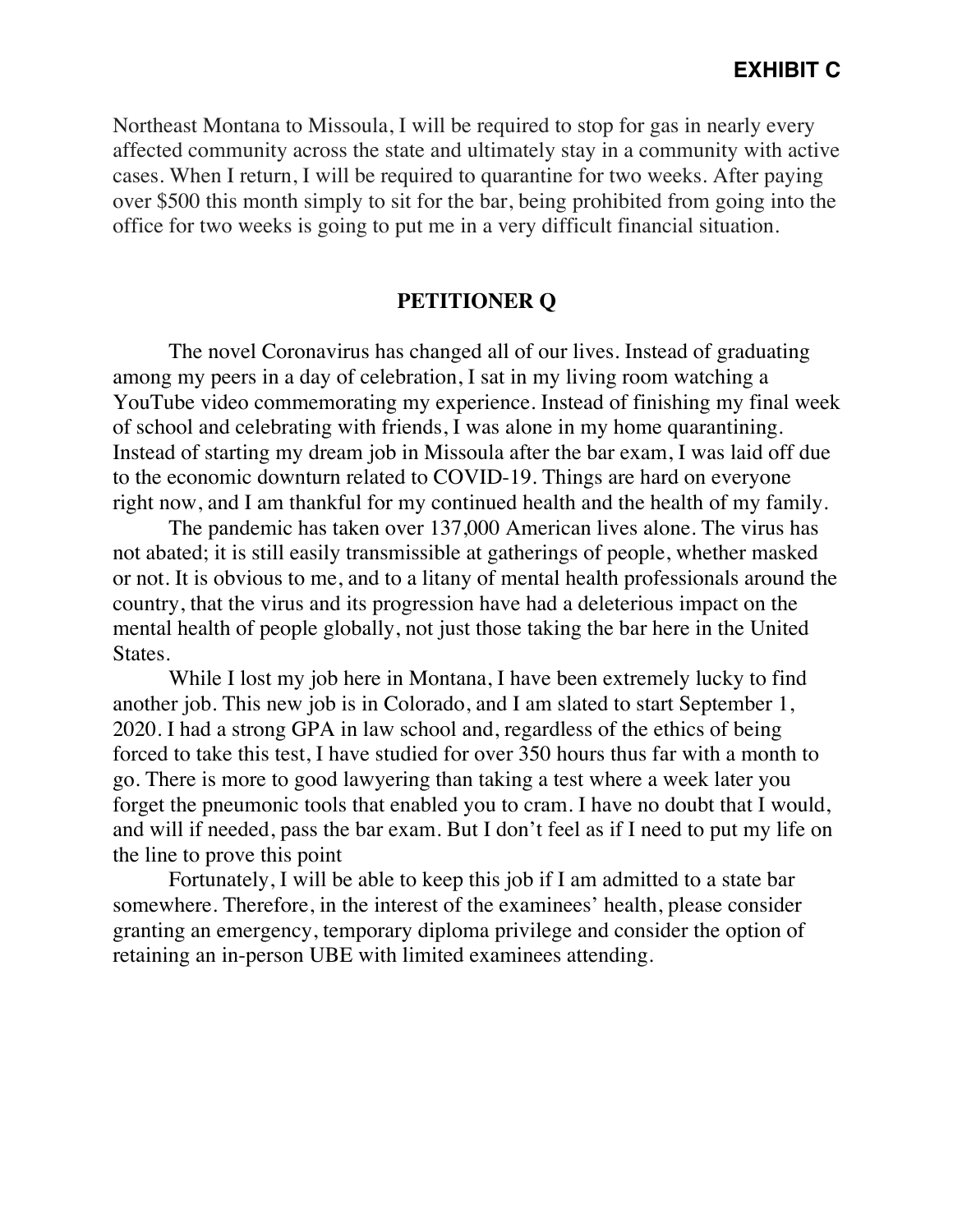# **Montana Lawyers in Support of Emergency Diploma Privilege Contract Contract Contract Contract Contract Contract Contract Contract Contract Contract Contract Contract Contract Contract Contract Contract Contract Contract Contract Contract Contract Contract Contr**

- 1. **Lee Armstrong**, Sidney (1998)
- 2. **Trent Baker**, Missoula (2001)
- 3. **Tim Bechtold**, Missoula (2000)
- 4. **Randy Bishop**, Kalispell (1977)
- 5. **Natalie Black**, Missoula (2018)
- 6. **Jonah Brown**, Missoula (2018)
- 7. **Katie Carlson**, Missoula (2010)
- 8. **Robert Carlson**, Butte (1979)
- 9. **Joseph R. Casillas**, Missoula (2008)
- 10.**Calvin Christian**, Missoula (1963)
- 11.**Janet Christoffersen**, Sidney (2002)
- 12.**Laura Christoffersen**, Glasgow (1986)
- 13.**John Connors**, Helena (2014)
- 14.**Domenic Cossi**, Bozeman (2010)
- 15.**Emily J. Cross**, Billings (2019)
- 16.**Molly Rose Fehringer**, Billings (2013)
- 17.**John J. Ferguson**, Missoula (1998)
- 18.**Jenna Fiscus**, Billings (2018)
- 19.**Lori Freeman**, Missoula (1990)
- 20.**Patrick Gallagher**, Anaconda (1993)
- 21.**Amanda Galvan**, Bozeman (2018)
- 22.**Andrew Gorder**, Missoula (2011)
- 23.**Patricia Danielle Gornick**, Lolo (2019)
- 24.**Sarah Gray**, Hamilton (2016)
- 25.**Rebekah Hall**, Helena (2020)
- 26.**Benjamin J. Halverson**, Billings (2012)
- 27.**Dillon Haskell**, Billings (2018)
- 28.**M. David Hoffman**, Helena (1984)
- 29.**Jason T. Holden**, Great Falls (2001)
- 30.**Nate Holloway**, Missoula (2011)
- 31.**Larry Howell**, Missoula (1992)
- 32.**Nathan Hulling**, Stevensville (2017)
- 33.**Malin Stearns Johnson**, Missoula (2004)
- 34.**Martin Judnich**, Missoula (2002)
- 35.**Elizabeth Kaleva**, Missoula (1995)
- 36.**Clare Kealey**, Missoula (2019)
- 37.**Kaden Keto**, Havre (2019)
- 38.**Hon. William Leaphart**, retired Montana Supreme Court justice, Helena (1972)
- 39.**Timothy Little**, Helena (2006)
- 40.**Hertha Lund**, Bozeman (1995)
- 41.**Molenda McCarty**, Helena (2018)
- 42.**Brianne C. McClafferty**, Billings (2015)
- 43.**Craig McCormack**, Durango, CO (2019)
- 44.**Mike McLean**, Helena (1997)
- 45.**Kathryn Mazurek**, Bozeman (2010)
- 46.**John Melcher**, Helena (1987)
- 47.**Edward G. Miller**, Missoula (2017)